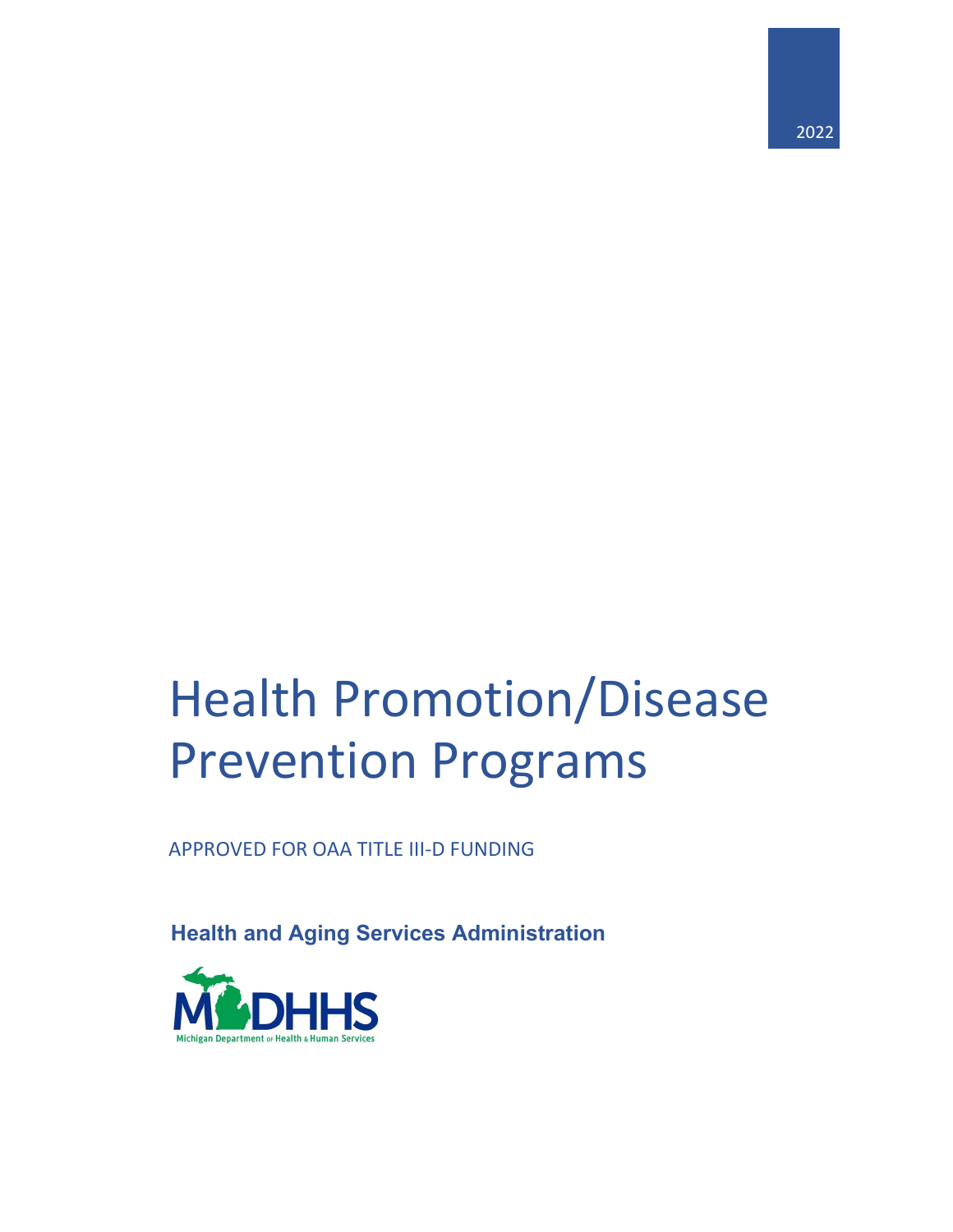### Contents

| Healthy IDEAS (Identifying Depression, Empowering Activities for Seniors) 29 |  |
|------------------------------------------------------------------------------|--|
|                                                                              |  |
|                                                                              |  |
|                                                                              |  |
|                                                                              |  |
|                                                                              |  |
|                                                                              |  |
|                                                                              |  |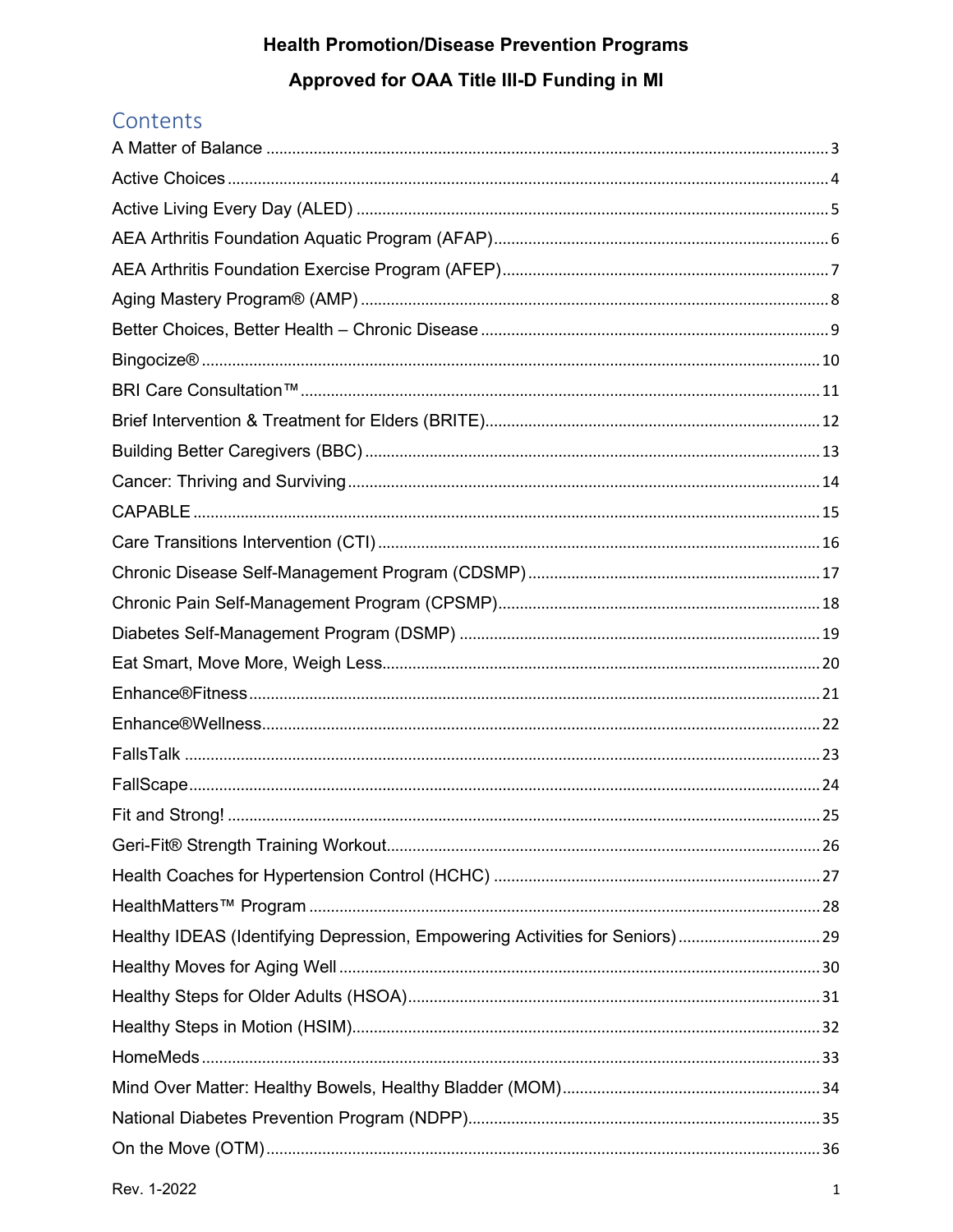| SHARE (Support, Health, Activities, Resources, and Education) for Dementia  43 |
|--------------------------------------------------------------------------------|
|                                                                                |
|                                                                                |
|                                                                                |
|                                                                                |
|                                                                                |
|                                                                                |
|                                                                                |
|                                                                                |
|                                                                                |
|                                                                                |
|                                                                                |
|                                                                                |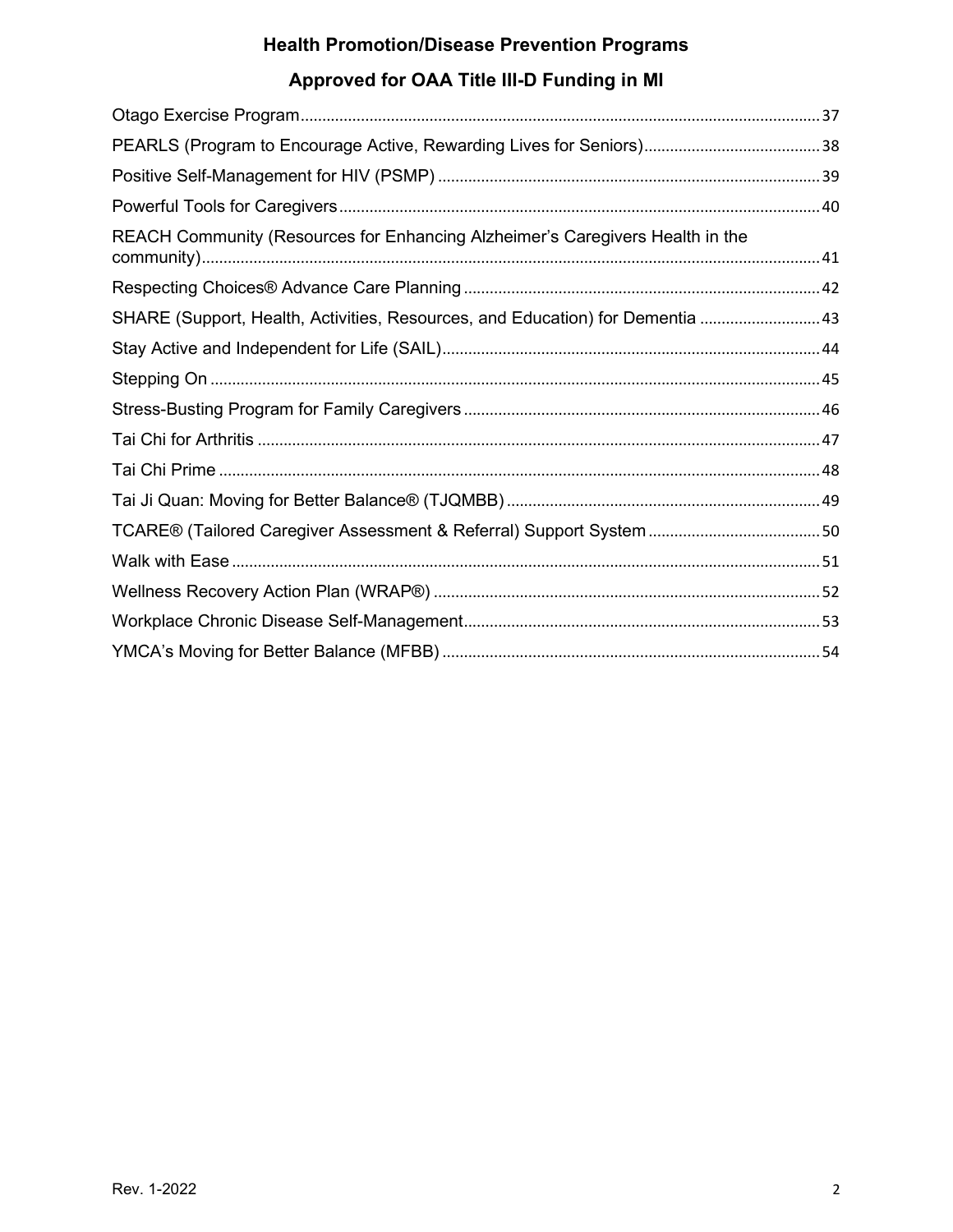# <span id="page-3-0"></span>A Matter of Balance

#### **Website/Contact:** <https://www.mainehealth.org/mob>

**Topics:** Physical Activity, Falls Prevention, Self-Management, Health Promotion

**Program Goals:** Improved falls efficacy**,** falls management, and increased activity/exercise level.

**Target Audience:** Adults 60+ who are ambulatory, able to problem solve, concerned about falling, interested in improving flexibility, balance, and strength, who may have fallen in the past, and have restricted their activities because of concerns about falling.

#### **Program Description/Structure:**

- $\circ$  8 weekly or twice weekly sessions
- o 2 hours per session
- $\circ$  8-12 group participants
- $\circ$  Emphasizes practical coping strategies to reduce fear of falling and teach fall prevention strategies.
- o Structured group intervention activities include group discussion, problem-solving, skill building, assertiveness training, videos, sharing practical solutions, and exercise training.

**Delivered By:** 2 coaches (volunteer lay leaders) teach the class to participants, guest therapist visit (1 session for 1 hour)

#### **Training Requirements:**

- o Master Trainers: 2-day training and on-going updates
- $\circ$  Coach/Lay Leader Training: 8 hours and attend annual 2.5-hour training update

#### **Program Costs:**

- o Licensing cost: None. Everything is included in the training fee.
- o Training Cost:
	- Master trainer session open to anyone (includes all materials: \$1,500 per Master Trainer plus travel)
	- Group training available at an agency's location upon request
		- 11-15 attendees: \$16,000\* plus \$220/person for materials
			- \**Plus, travel, meals and lodging for 2 Lead Trainers*
- o Post-training Materials Cost:
	- Coach Handbook: \$20
	- Participant Workbook: \$13
	- Guest Therapist Handbook: \$6
	- DVD (Fear of Falling and Exercise: It's Never Too Late): \$164.76/set
	- A Matter of Balance DVD: \$11
	- A Matter of Balance Lay Leader Model CD-ROM for Coaches: \$2

**Languages:** English, Albanian, Chinese, Korean, Portuguese, Russian, Spanish, Vietnamese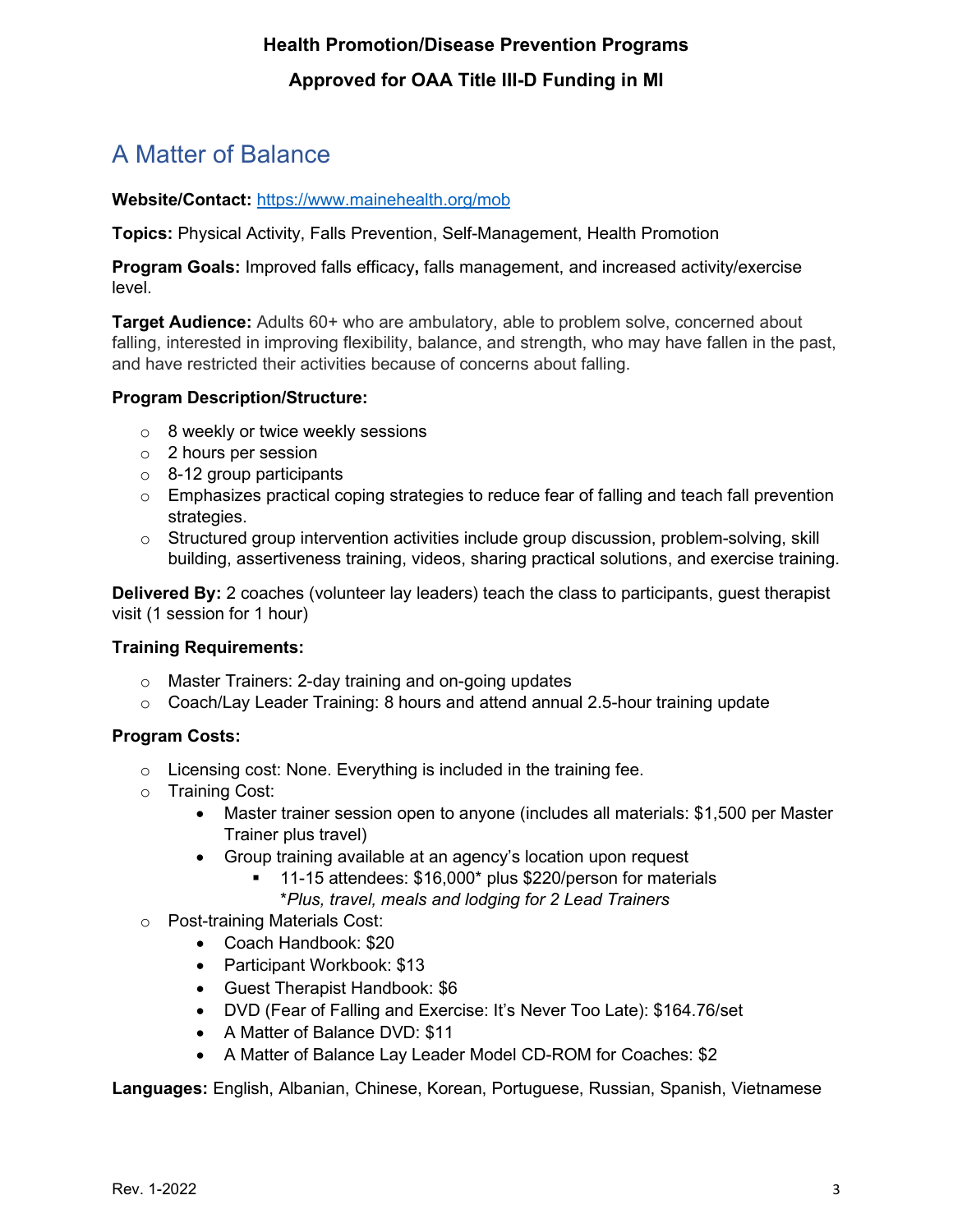# <span id="page-4-0"></span>Active Choices

#### **Website/Contact:** <https://med.stanford.edu/healthyaging/active-choices-program.html>

\*Developed by Stanford Prevention Research Center, distributed by Stanford Health Promotion Resource Center

**Topics:** Physical Activity, Self-Management, Health Promotion

**Program Goals:** Physical activity program that helps individuals incorporate preferred physical activities in their daily lives.

**Target Audience:** Adults 50+

**Program Description/Structure:** 6-month telephone based individualized program that provides remote guidance and support and builds self-management skills.

**Delivered By:** Trained activity coach/peer counselor/facilitator who monitors progress, modifies exercise strategies, and provides exercise tips.

#### **Training Requirements:**

- $\circ$  Facilitator training and certification (recommended, but not required):
	- 8-hour minimum workshop
	- Assigned reading and written test
	- Completion and submission of 3 sample sessions to be reviewed by trainer
- o Train-the-Trainer:
	- Available to organizations that have completed facilitator training and implemented Active Choices for a minimum of 6 months.
	- 8-hour minimum workshop
	- Assigned reading and written test
	- Completion and submission of facilitator training workshop to be reviewed by a trainer and 6 months of experience as a facilitator.

#### **Program Costs:**

- $\circ$  Licensing Cost: None. One time purchase of Active Choices Manual.
- $\circ$  Training Cost: Minimum \$1,200. Costs vary depending on organization, number of trainees, and location (on/off-site)
- o Materials Cost: \$295 per organization for an electronic Active Choices Manual, this includes coach/counselor training material and electronic program forms for duplication. Material toolkit comes with reproducible forms and information sheets
- $\circ$  Additional Costs: Consider workshop space rental, photocopying costs, facilitator supervision time
- o Participant Cost: None

#### **Languages:** English, Spanish

\*Coaches manual only available in English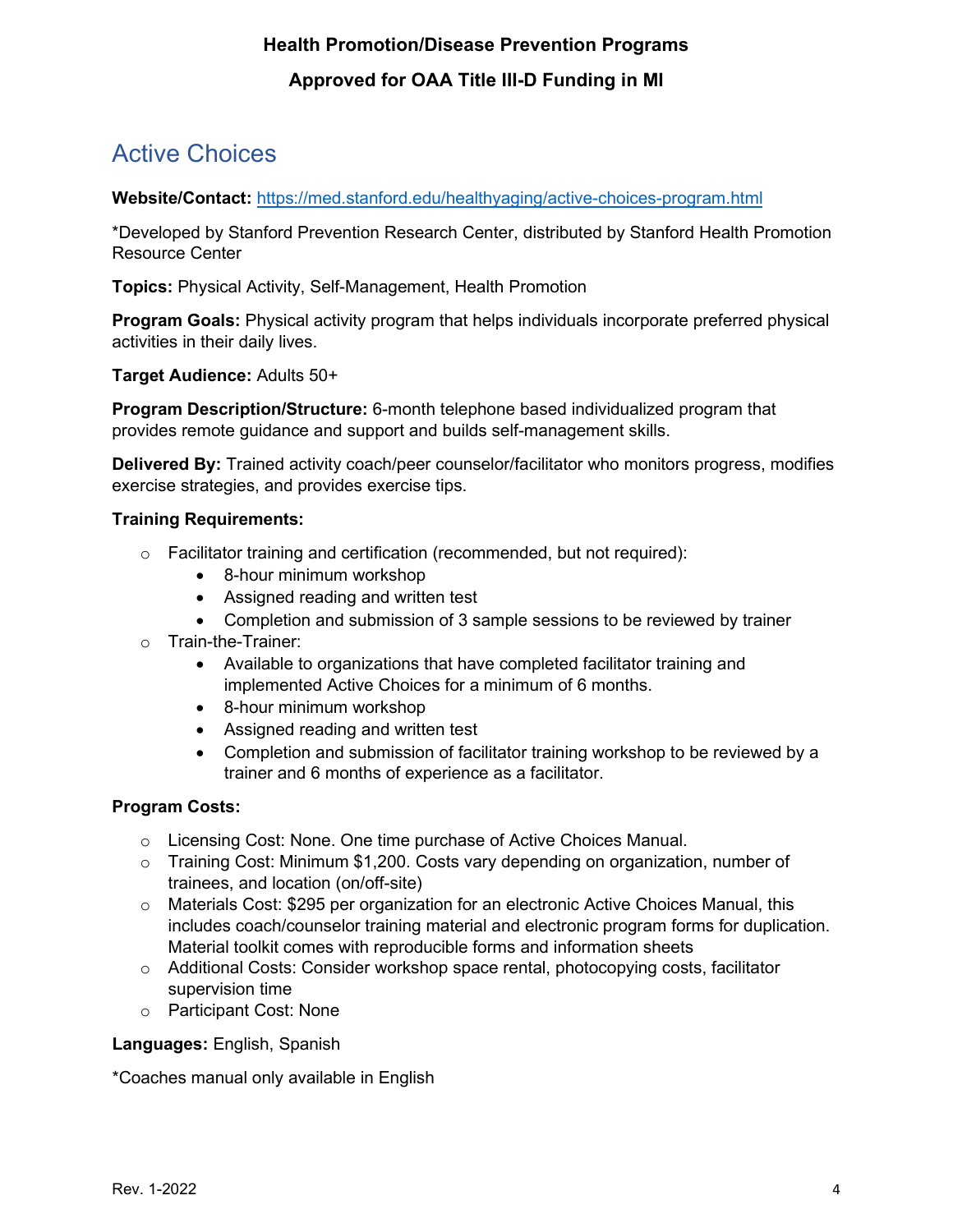# <span id="page-5-0"></span>Active Living Every Day (ALED)

#### **Website/Contact:** <https://us.humankinetics.com/blogs/active-living>

**Topics:** Physical Activity, Chronic Conditions, Self-Management, Health Promotion

**Program Goals:** Participants learn to set goals, overcome barriers, and find activities they enjoy

**Target Audience:** Adults interested in integrating physical activity into their daily lives

#### **Program Description/Structure:**

- $\circ$  Behavior change program that helps participants overcome their barriers to physical activity and make positive changes that improve their health and well-being.
- o 12-week class sessions
- o Incorporates short lecture and group discussions
- $\circ$  Participants choose their own activities and create plans based on individual lifestyle and personal preferences, focusing on moderate-intensity activities that can be added to daily routines.
- $\circ$  Book and optional online tools offer structure and support as participants explore their options and begin to realize how enjoyable physical activity can be. As participants work through the course, they learn lifestyle management skills and build on small successes.

**Delivered By:** Trained facilitators. At least 1 trained facilitator is needed per class.

**Training Requirements:** A facilitator must complete a self-paced course and pass an online competency exam. No specific educational or fitness certification is required of facilitators. The successful facilitator is comfortable with groups, has strong teaching/coaching skills, and agrees whole heartedly with the Active Living partners approach to helping people become more active.

#### **Program Costs:**

- $\circ$  Licensing Cost: None. A signed license agreement from Human Kinetics is required to become a provider and to use the ALED name, logo, and materials.
- $\circ$  Training Cost: \$399 per facilitator, includes a facilitator workbook, access to online resources (including plans, PowerPoint slides, class handouts, administrative forms, and customizable marketing materials), training fee, online competency test, and a copy of the participant book and access to online participant resources.
- o Participant Materials Cost: An *Active Living Every Day* book (includes text and access to online resources) must be purchased for every participant. Current price of print book is \$49.95 and e-book is \$37.95 (bulk order discounts are available – step counters or activity trackers are also introduced in the program and may be purchased from other vendors.
- $\circ$  Required Equipment: LCD projector, computer, flip chart, markers, pens, photocopies of select handouts, etc. A sample budgeting sheet can be provided.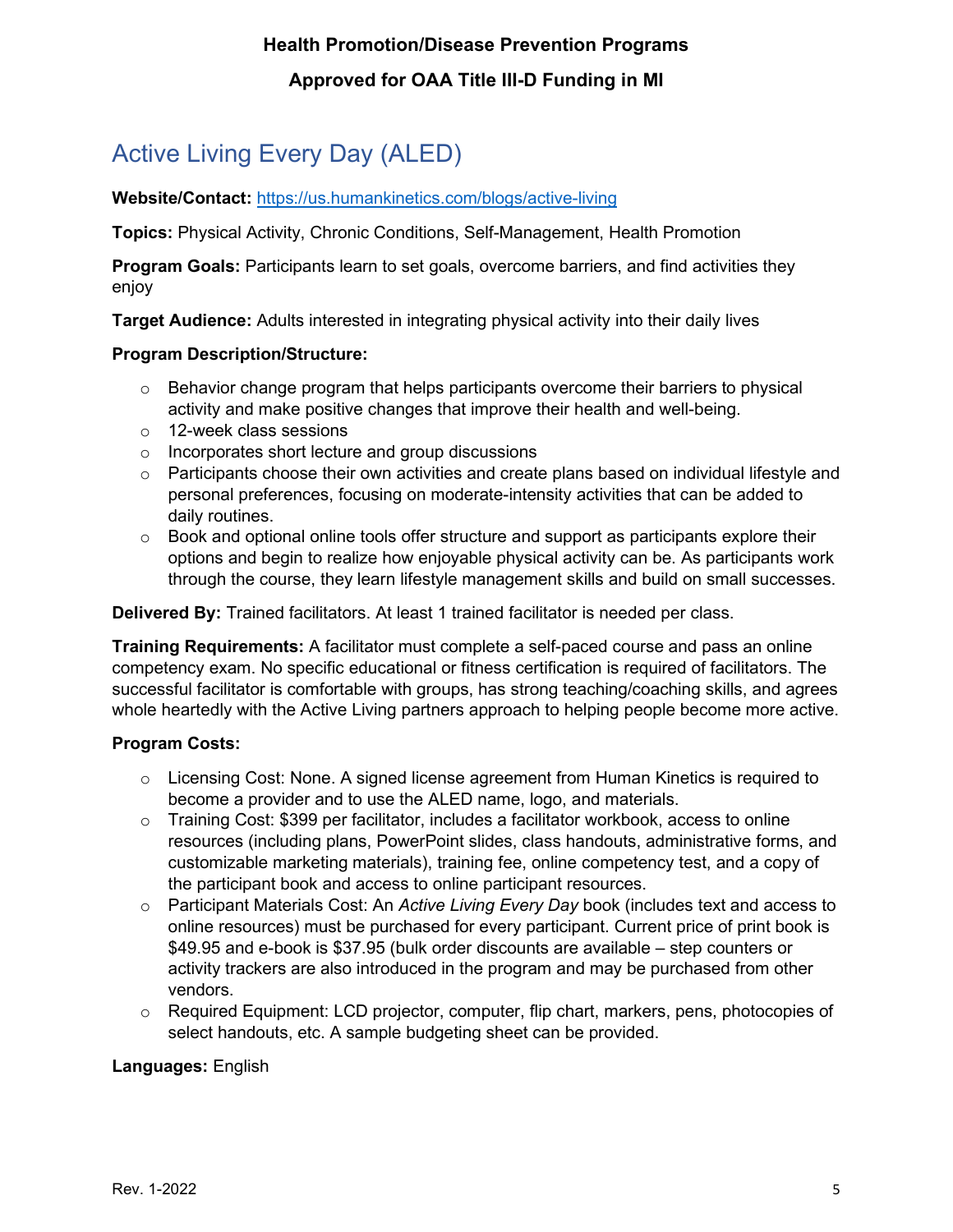# <span id="page-6-0"></span>AEA Arthritis Foundation Aquatic Program (AFAP)

#### **Website/Contact:** <https://aeawave.org/>

**Topics:** Warm Pool Exercise, Physical Activity, Arthritis, Chronic Condition, Self-Management, Health Promotion

#### **Program Goals:**

- o Overall sense of well-being
- o Better quality of life
- o Reduce pain/inflammation
- o Increase social interaction
- o Fun, safe, and effective way to promote better health
- o Improved joint function
- o Increased muscular strength

**Target Audience:** Adults with arthritis, related rheumatic diseases or musculoskeletal conditions, ranging from people who are older, sedentary, and very limited by impaired joint mobility to those who are relatively active with only mild joint involvement.

**Program Description/Structure:** Warm-water exercise program suitable for every fitness level, shown to reduce pain and improve overall health. Exercises include range of motion, musclestrengthening, socialization activities and an optional, moderate-intensity aerobic component.

#### **Delivered By:** Trained program leaders

#### **Training Requirements:**

- o Successful completion of AEA Arthritis Foundation Program Leader Training and examination. The program leader training consists of online preparation and/or optional in-person movement review.
- o Current CPR/AED certification
- o Recommended study/preparation time: 10-25 hours
- o Examination: 90 minutes
- o Certificate is valid for 2 years and renewal is required

#### **Program Costs:**

- o Licensing Fee: None
- o Arthritis Foundation Training and Exam: \$129-149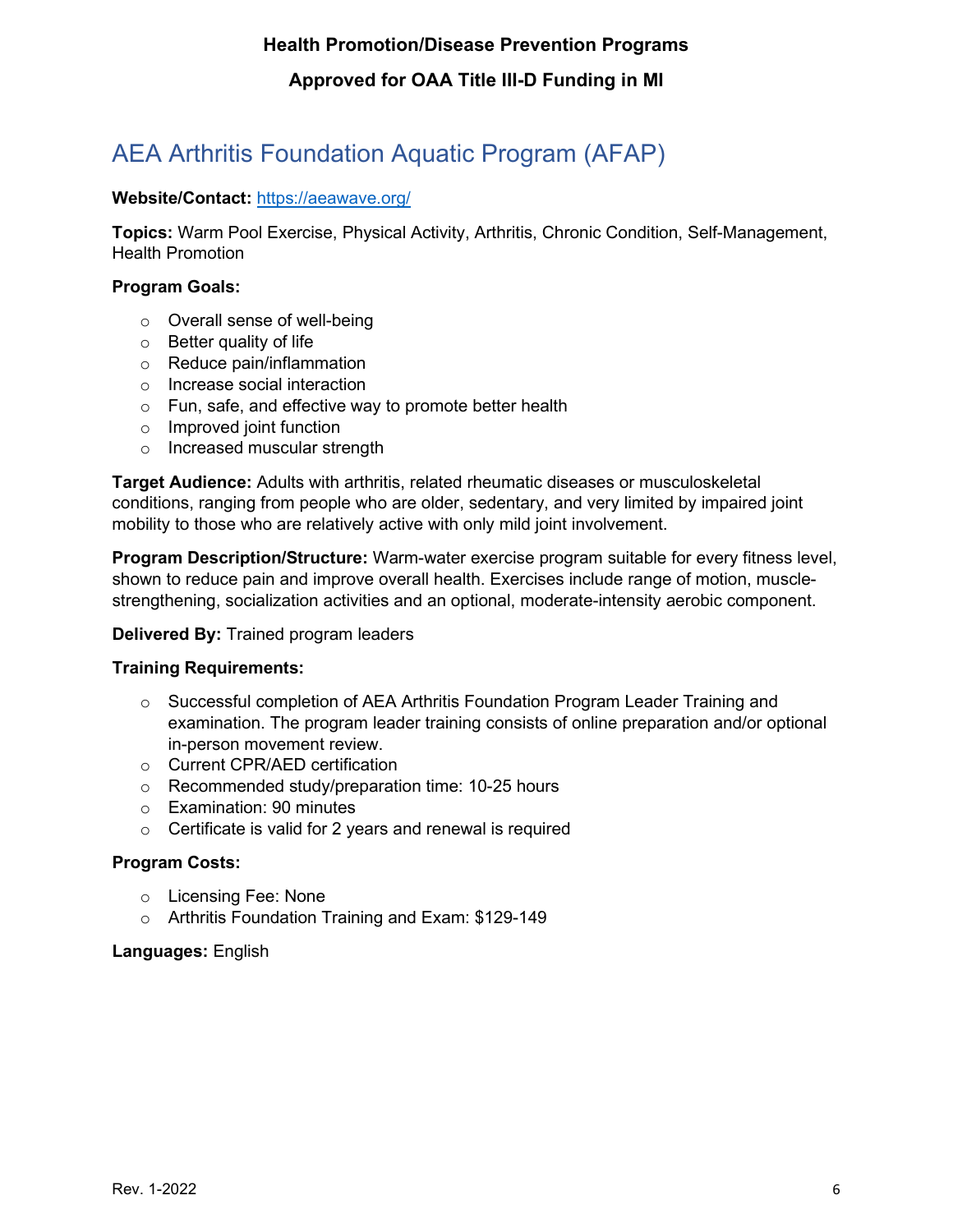# <span id="page-7-0"></span>Aquatic Exercise Association (AEA) Arthritis Foundation Exercise Program (AFEP)

#### **Website/Contact:** <https://aeawave.org/>

**Topics:** Physical Activity, Arthritis, Chronic Condition, Self-Management, Health Promotion

#### **Program Goals:**

- o Overall sense of well-being
- o Better quality of life
- o Reduce pain/inflammation
- o Increase social interaction
- o Fun, safe, and effective way to promote better health
- o Improved joint function
- o Increased muscular strength

**Target Audience:** Adults with arthritis related rheumatic diseases or musculoskeletal conditions, ranging from people who are older, sedentary, and very limited by impaired joint mobility to those who are relatively active with only mild joint involvement.

**Program Description/Structure:** Low-impact physical activity program proven to reduce pain and decrease stiffness. The sessions include gentle range-of-motion exercises that are suitable for every fitness level and ability. Led by a trained program leader, these enjoyable and motivational classes may be taken either standing or sitting in a chair.

#### **Delivered By:** Trained program leaders

#### **Training Requirements:**

- $\circ$  Successful completion of the AEA Arthritis Foundation Program Leader Training and examination. The program leader training consists of online preparation and/or optional in-person movement review.
- o Current CPR/AED
- o Recommended study/preparation time: 10-25 hours
- o Examination: 90 minutes
- $\circ$  Certificate is valid for 2 years and renewal is required

#### **Program Costs:**

- o Licensing Fee: None
- o Arthritis Foundation Training and Exam: \$129-149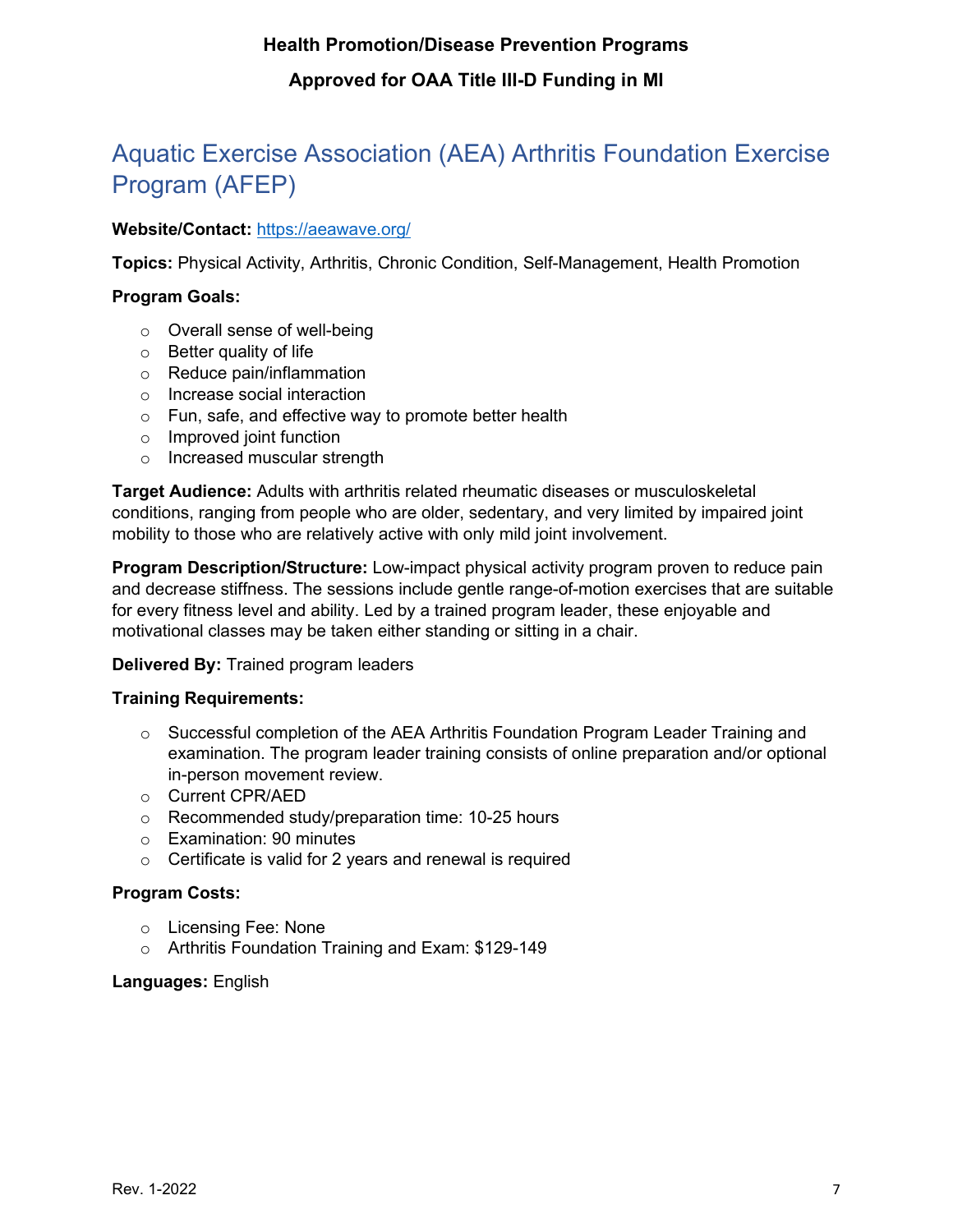# <span id="page-8-0"></span>Aging Mastery Program® (AMP)

**Website/Contact:** <https://www.ncoa.org/professionals/health/aging-mastery>

**Topics:** Behavior Change, Social Engagement, Physical Activity

**Program Goals:** Developing sustainable behaviors across many dimensions that will lead to improved health, stronger financial security, enhanced well-being, and increased connectedness to communities.

**Target Audience:** Adults aged 50+.

#### **Program Description/Structure:**

- $\circ$  A ten-class program that encourages individuals to create their own playbook for aging well. Individuals set goals for positive actions in many aspects of their lives such as exercise, nutrition, finances, advance care planning, community engagement, and healthy relationships. There are also nine elective AMP classes that can be offered as a follow-on to the ten-class core program for AMP graduates.
	- Core curriculum includes the following topics: Navigating Longer Lives The Basics of Aging Mastery, Exercise and You, Sleep, Healthy Eating and Hydration, Financial Fitness, Advance Planning, Healthy Relationships, Medication Management, Community Engagement, and Falls Prevention.
- $\circ$  An AMP for Caregivers program is also available. This 12-part class educates caregivers about the impacts of caregiving and provides them with the tools they need to stay healthier and happier in the caregiving journey. The program consists of the standard AMP core curriculum bookended with two classes specifically designed to address caregiver concerns.

**Delivered By:** Expert speakers who help participants gain the skills and tools they need to manage their health, remain economically secure, and contribute actively in society.

**Training Requirements:** The organization must have a license. Facilitators take a self-guided online training lasting roughly an hour and a half.

#### **Program Costs:**

- $\circ$  Licensing Cost: \$3,500 for the first location, \$500 for each additional location up to 10 additional sites.
- o Materials Cost: \$60 per participant for the 10-class course.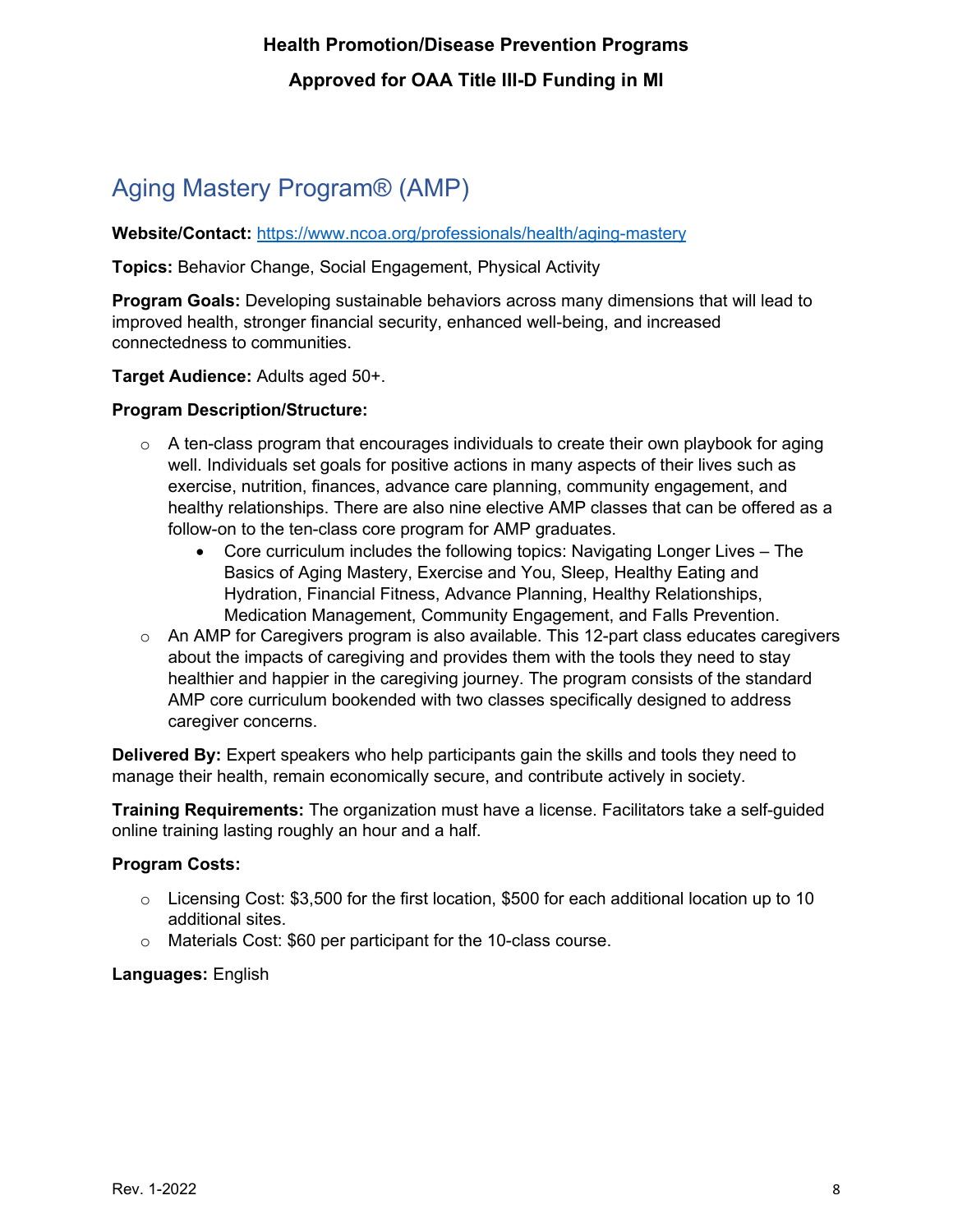# <span id="page-9-0"></span>Better Choices, Better Health – Chronic Disease

**Website/Contact:** [https://www.ncoa.org/article/evidence-based-program-better-choices-better](https://www.ncoa.org/article/evidence-based-program-better-choices-better-health)[health](https://www.ncoa.org/article/evidence-based-program-better-choices-better-health)

**Topics:** Physical Activity, Chronic Disease, Medication Management, Pain Management

**Program Goals:** Enable participants to build self-confidence to take part in maintaining their health and managing their chronic health conditions, such as hypertension, arthritis, heart disease, stroke, lung disease, and diabetes.

**Target Audience:** Adults with one or more chronic conditions who are comfortable using a computer and checking email.

#### **Program Description/Structure:**

- $\circ$  Online interactive version of the Chronic Disease Self-Management Program (CDSMP).
- $\circ$  2 hours per week for 6 weeks
- $\circ$  Participants log on at their convenience 2-3 times per week for a total of about 2 hours per week. Participants do not need to log on at the same time.
- $\circ$  Program is offered on a dedicated website utilizing discussion boards and weekly lessons.
- $\circ$  Approximately 25 people per workshop. All interactions between facilitator and participants take place online.
- o All information is private and anonymous.

**Delivered By:** Two trained peer facilitators per workshop. Facilitators follow a script and assist participants by modeling action planning and problem solving, offering encouragement, and posting to the discussion boards. Facilitators do not deliver content, which differs from the small group program.

#### **Training Requirements:**

- $\circ$  Facilitators are trained online by first participating in a workshop and then attend a series of webinars. When training is complete newly train facilitators co-lead the workshop with a previously trained facilitator.
- $\circ$  There is a detailed online and downloadable facilitators' manual that gives daily and weekly instructions as to facilitator duties.

#### **Program Costs:**

\*Shared Workshop Implementation: participants are pooled from multiple organizations

- $\circ$  Minimum commitment of 300 participants over 24 months. Exceptions will be considered.
- $\circ$  Total per Participant Fee: \$275 for between 300-500 enrollees over 2 years. \$250 per enrollee over 500.
- $\circ$  License, workshop staff and companion workbook included. Marketing, recruitment, and engagement services available.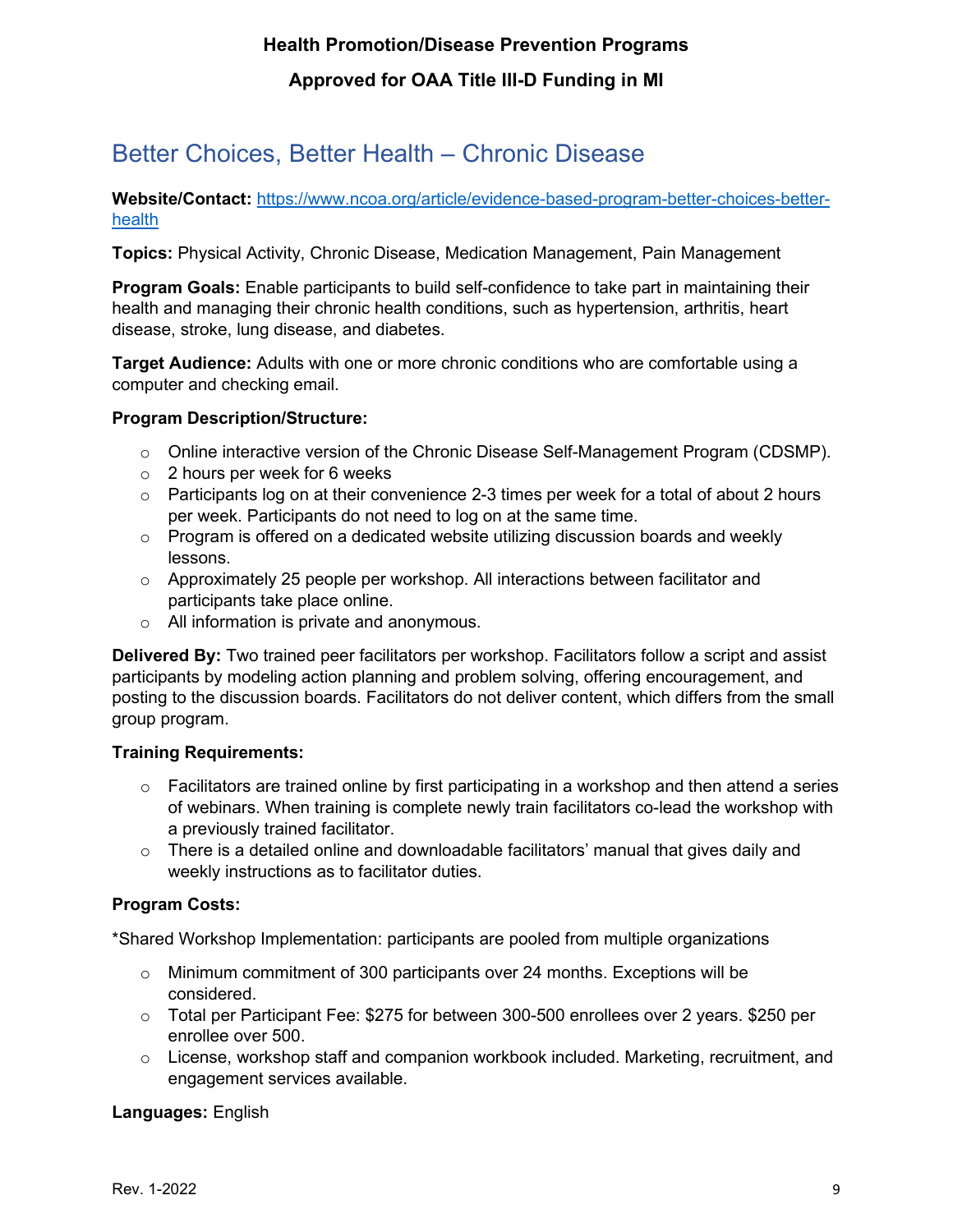### <span id="page-10-0"></span>**Bingocize®**

#### **Website/Contact:** <https://www.wku.edu/bingocize/>

**Topics:** Physical Activity, Falls Prevention, Social Engagement, Self-Management, Health Education, Health Activation, Cognition, Games

#### **Program Goals:**

- $\circ$  Improve functional performance including lower/upper body strength, gait, balance, range of motion
- o Improve aspects of cognition (executive function)
- o Increase social engagement
- o Improve knowledge of falls risk reduction
- o Improve health activation

**Target Audience:** Older adults at all physical and cognitive ability levels in a variety of settings

#### **Program Description/Structure:**

- $\circ$  10-week health promotion program that strategically combines the fun game of bingo with exercise and falls prevention education; designed to increase functional performance, health knowledge, cognition, and social engagement of older adults in a variety of settings.
- $\circ$  Each twice weekly, one-hour session is led by certified leaders in licensed facilities.
- $\circ$  An optional mobile app version is also available as add on; use mobile devices to play Bingocize®, includes educational modules to help teach older adults about falls prevention and other health education topics.

**Delivered By:** Trained lay leader staff/volunteers. At least one trained leader per session of up to 20 people. Two trained leaders required for sessions with over 20 participants.

**Training Requirements:** Online leader training consisting of four self-paced modules. Onsite training available (contact [bingocize@wku.edu](mailto:bingocize@wku.edu) for more pricing information)

#### **Program Costs:**

- o Licensing Cost: 2-year license \$250 per facility
- o Training Cost: Online training/certification \$150 per person; recertification \$75 after 2 years; online access to targeted educational and marketing materials for participants, as well as a manual for certified leaders.
- $\circ$  Equipment Cost: "Bingocize® in a Box" durable and reusable box contains equipment for up to 20 participants, includes resistance bands and therapy balls. \$250 (shipping not included).
- $\circ$  A mobile app is available as an add to the original license (contact [bingocize@wku.edu](mailto:bingocize@wku.edu) for more pricing information)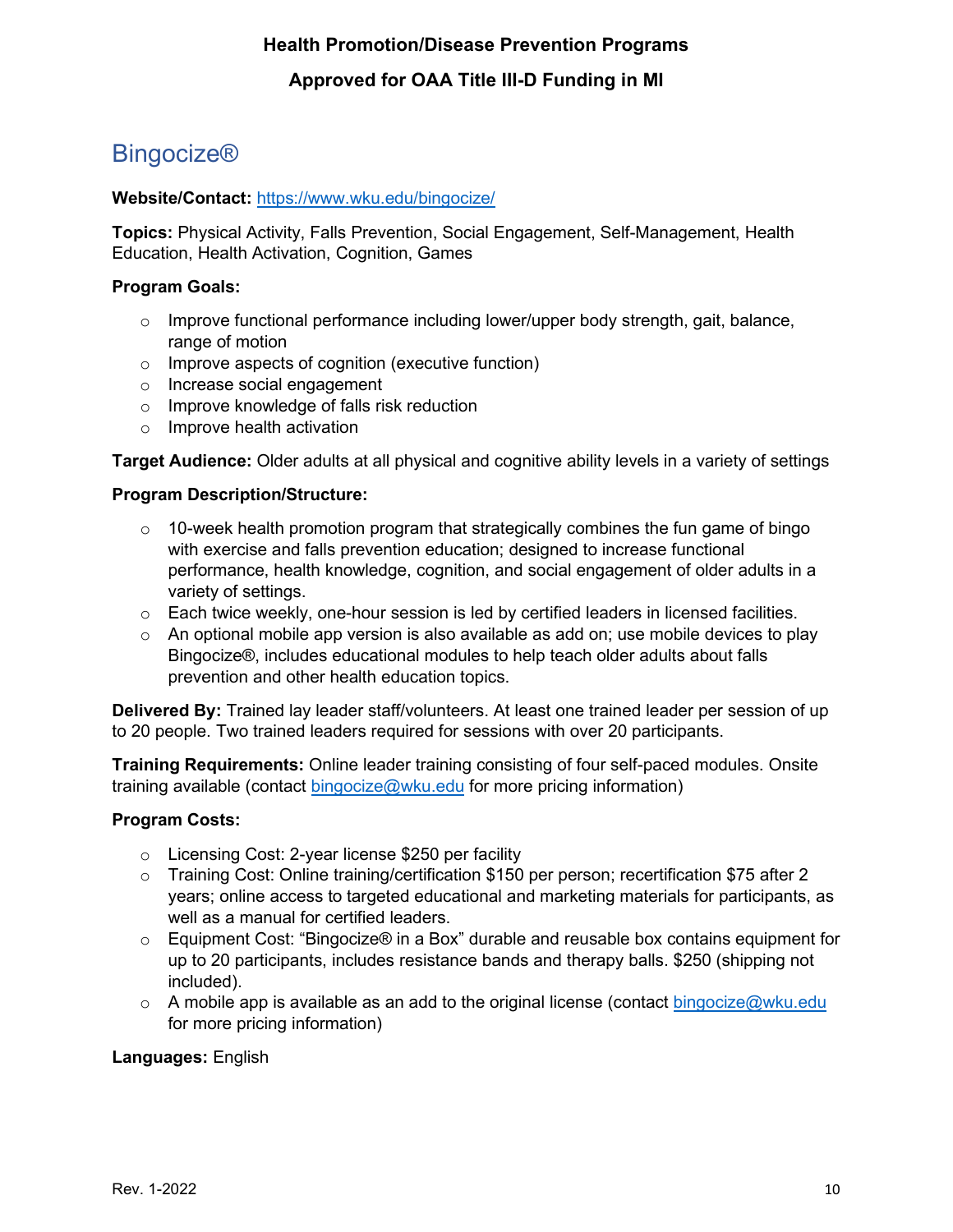### <span id="page-11-0"></span>BRI Care Consultation™

#### **Website/Contact:** <https://www.benrose.org/-/bricareconsultation>

**Topics:** Alzheimer's Disease/Dementia, Behavioral Health, Care Transitions, Chronic Disease

#### **Program Goals:**

- $\circ$  Improved satisfaction with care from doctors and other professionals
- o Reduced symptoms of depression
- o Less relationship strain between the caregiver and person receiving care
- o Fewer costly emergency room visits and hospital re-admissions.

**Target Audience:** Adults with chronic physical, mental, and/or cognitive health conditions. It has proven effectiveness with persons with dementia, depression, and multiple other chronic health conditions. It has also known to be effective with Veteran populations, specifically those with a dementia-related diagnosis or other chronic health conditions. Care consultants can work with the caregiver, the person with the condition, or both depending on each unique situation.

**Program Description/Structure:** A care-coaching program, delivered conveniently through telephone and email, that empowers both family and friend caregivers and the person receiving care to create meaningful, lasting improvements in the care environment. Minimum of six months but recommended length is ongoing.

**Delivered By:** Trained care consultants with at least a bachelor's degree in social work, nursing, or other health related fields.

**Training Requirements:** Live training offered virtually and is broken into two half-day sessions. It can be attended by up to 10 individuals.

#### **Program Costs:**

Year 1 Cost: \$10,200 which includes three licenses to the Care Consultant Information System, full training, and support, as well as hosting of the online CCIS software. There is a \$500 per year for each additional full license beyond the three.

Licensing Cost Renewal in the second year: \$3,300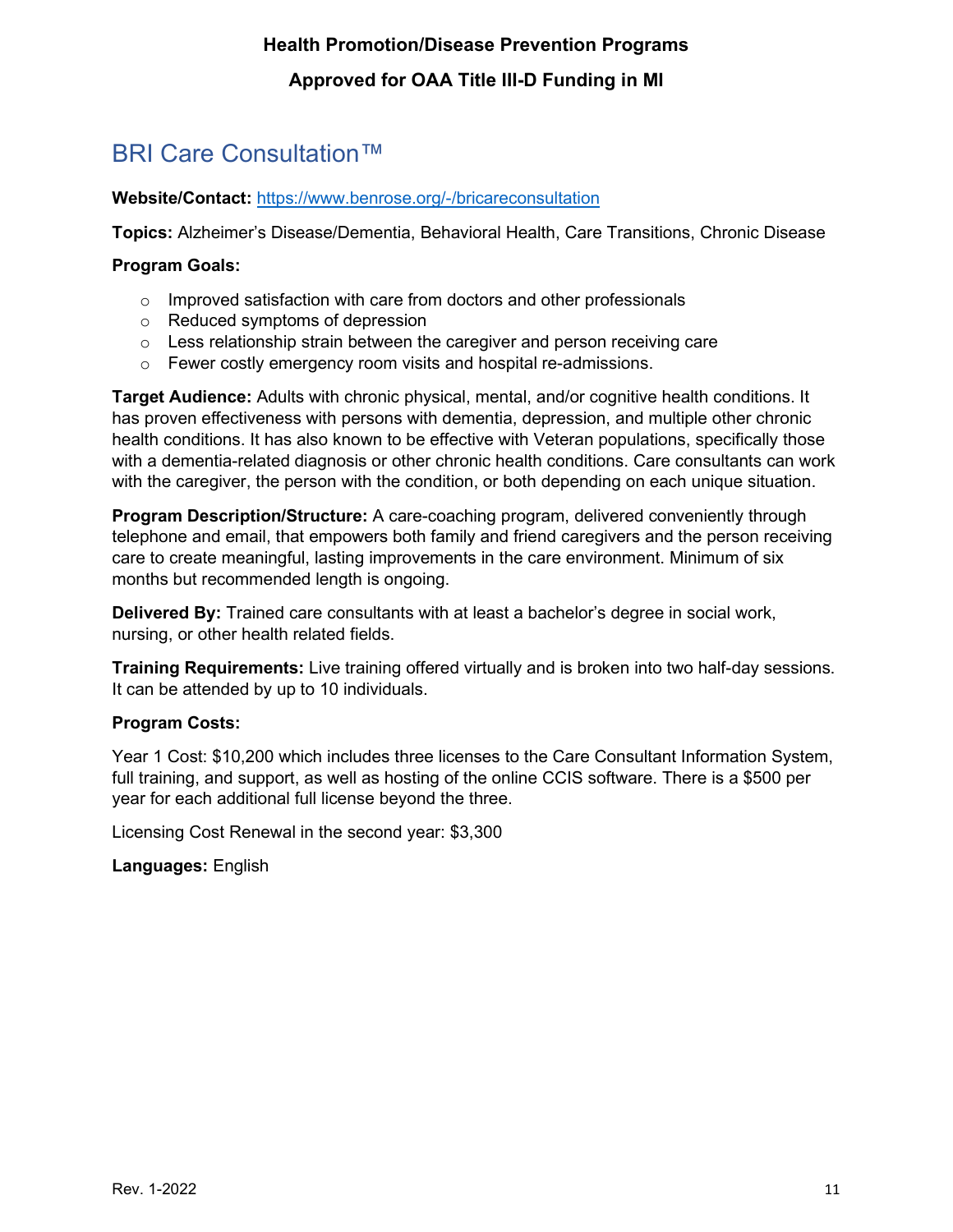# <span id="page-12-0"></span>Brief Intervention & Treatment for Elders (BRITE)

#### **Website/Contact:** <http://brite.fmhi.usf.edu/BRITE.htm>

**Topics:** At-Risk Substance Abuse, Prescription Drug Abuse, Screening, Brief Intervention, Behavioral Health, Self-Management, Health Promotion

**Program Goals:** Substance abuse screening and intervention program for community-dwelling older adults who are at-risk for or experiencing substance abuse problems.

**Target Audience:** Adults 55+

#### **Program Description/Structure:**

- o Screening (6-question questionnaire)
- o Brief intervention (1-5 sessions)
- o Brief treatment that is solution-focused and goal-oriented (1-7 sessions)
- o Referral for specialized treatment services can occur

**Delivered By:** Generalist provider or substance abuse specialist

**Training Requirements:** Refer to website for more information

**Program Costs:** Refer to website for more information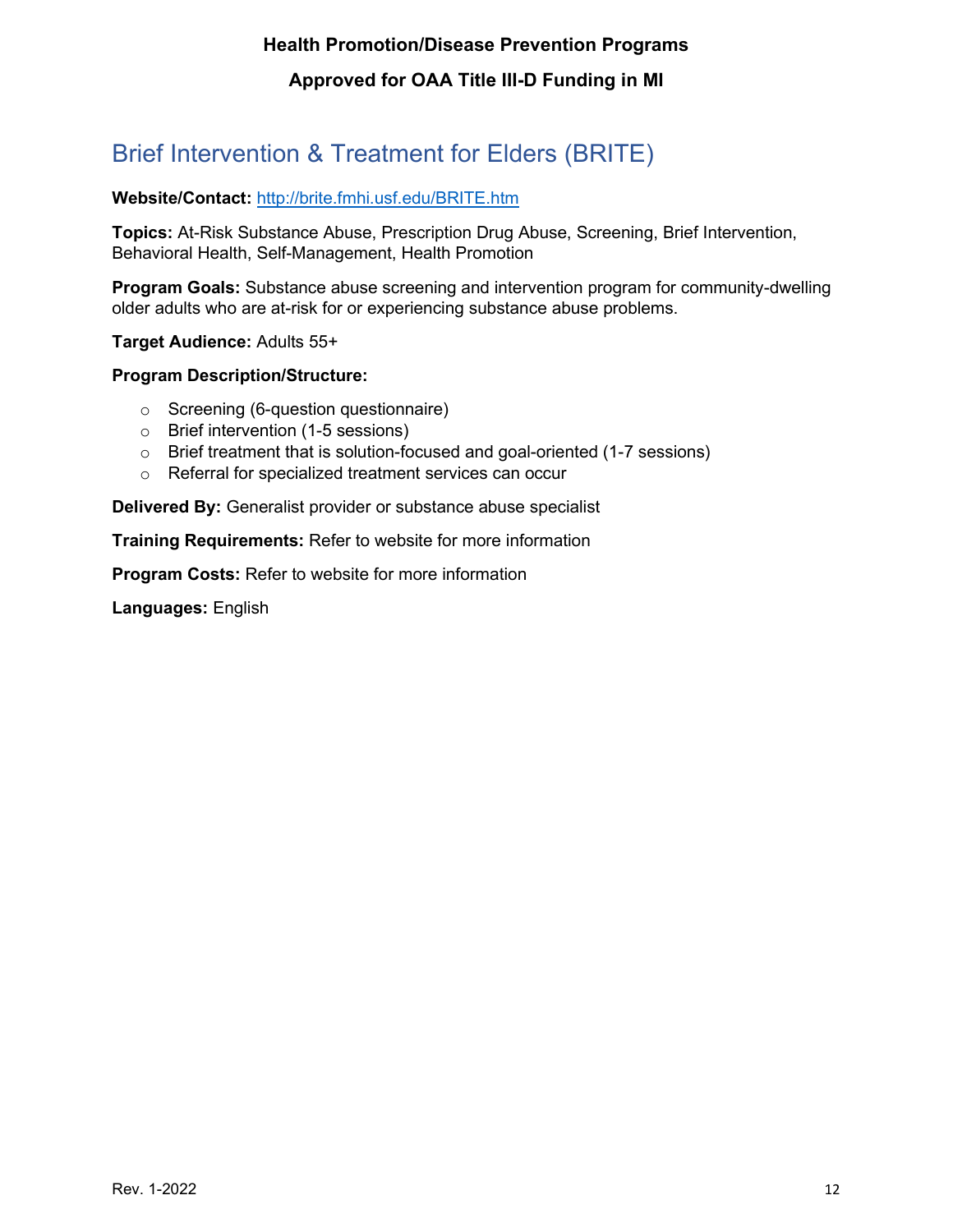# <span id="page-13-0"></span>Building Better Caregivers (BBC)

**Website/Contact:** [https://selfmanagementresource.com/programs/small-group/building-better](https://selfmanagementresource.com/programs/small-group/building-better-caregivers-small-group-2/)[caregivers-small-group-2/](https://selfmanagementresource.com/programs/small-group/building-better-caregivers-small-group-2/)

**Topics:** Caregiver Education, Self-Care, Action Planning, Problem Solving, Communication **Skills** 

**Program Goals:** Develop skills that may lead to stress reduction for caregiver and their care partner.

**Target Audience:** Adult informal (family and friends) caregivers caring for adults with memory impairment.

**Program Description/Structure:** Small group workshop

**Delivered By:** Two trained leaders, one or both of whom are non-health professionals and are currently or have been caregivers themselves, for both in-person and virtual workshops.

**Training Requirements:** Must be trained by SMRC-certified Master Trainers

#### **Program Costs:**

- o License Cost: (Included in the SMRC suite of programs) Start at \$500, which provides for 2 leader trainings and 20 workshops OR \$1,500, which provides for 3 leader trainings and 60 workshops. All licenses are for 3 years. (Single-agency nonprofit and public agencies, for other options see website)
- o Participant Materials Cost:
	- Building Better Caregivers Book (required for each participant): Paperback \$17.56, eBook - \$15.96
	- Relaxation for Mind and Body (optional): CD \$9.60, MP3 \$9.60

**Languages:** English, Spanish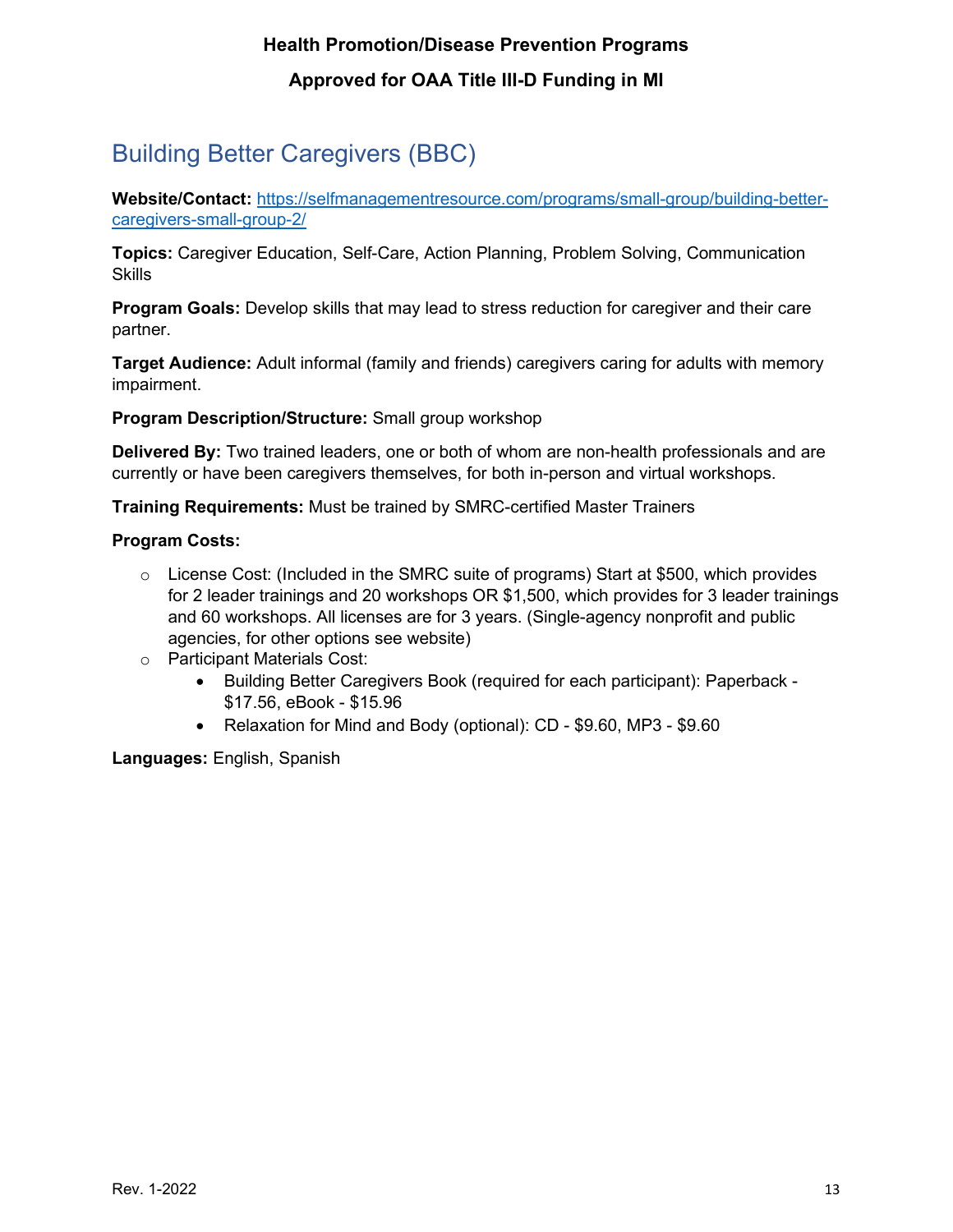# <span id="page-14-0"></span>Cancer: Thriving and Surviving

**Website/Contact:** [https://www.tn.gov/health/health-program-areas/fhw/cd/cancer-thriving-and](https://www.tn.gov/health/health-program-areas/fhw/cd/cancer-thriving-and-surviving/what-is-cancer-thriving-and-surviving.html)[surviving/what-is-cancer-thriving-and-surviving.html](https://www.tn.gov/health/health-program-areas/fhw/cd/cancer-thriving-and-surviving/what-is-cancer-thriving-and-surviving.html)

**Topics:** Cancer, Physical Activity, Medication Management, Nutrition, Pain Management

**Program Goals:** Improved communication with providers, less depression, more energy, better sleep, and less stress.

**Target Audience:** People with cancer, survivors, family, friends, or caregivers.

**Program Description/Structure:** A six-week workshop that meets two to two and a half hours each week. The workshop teaches real life skills for living a full, healthy life for people affected by cancer. Classes are fun and interactive. Participants share their successes and build a common source of support. The workshop builds confidence around managing health, staying active, and enjoying life.

**Delivered By:** 2 trained Leaders, one or both of whom are non-health professionals and cancer survivors, for both in person and virtual workshops.

**Training Requirements:** Four-day leader training

#### **Program Costs:**

Licensing Cost: \$500, includes two leader trainings and up to 20 workshops. \$1,500, includes three leader trainings and up to 60 workshops.

- o Additional workshops may be purchased for \$25/workshop.
- $\circ$  Additional leader trainings may be purchased for \$200/training is the agency does not accept any paying participants, or \$400/training if the agency does accept paying participants.

**Languages:** English, Spanish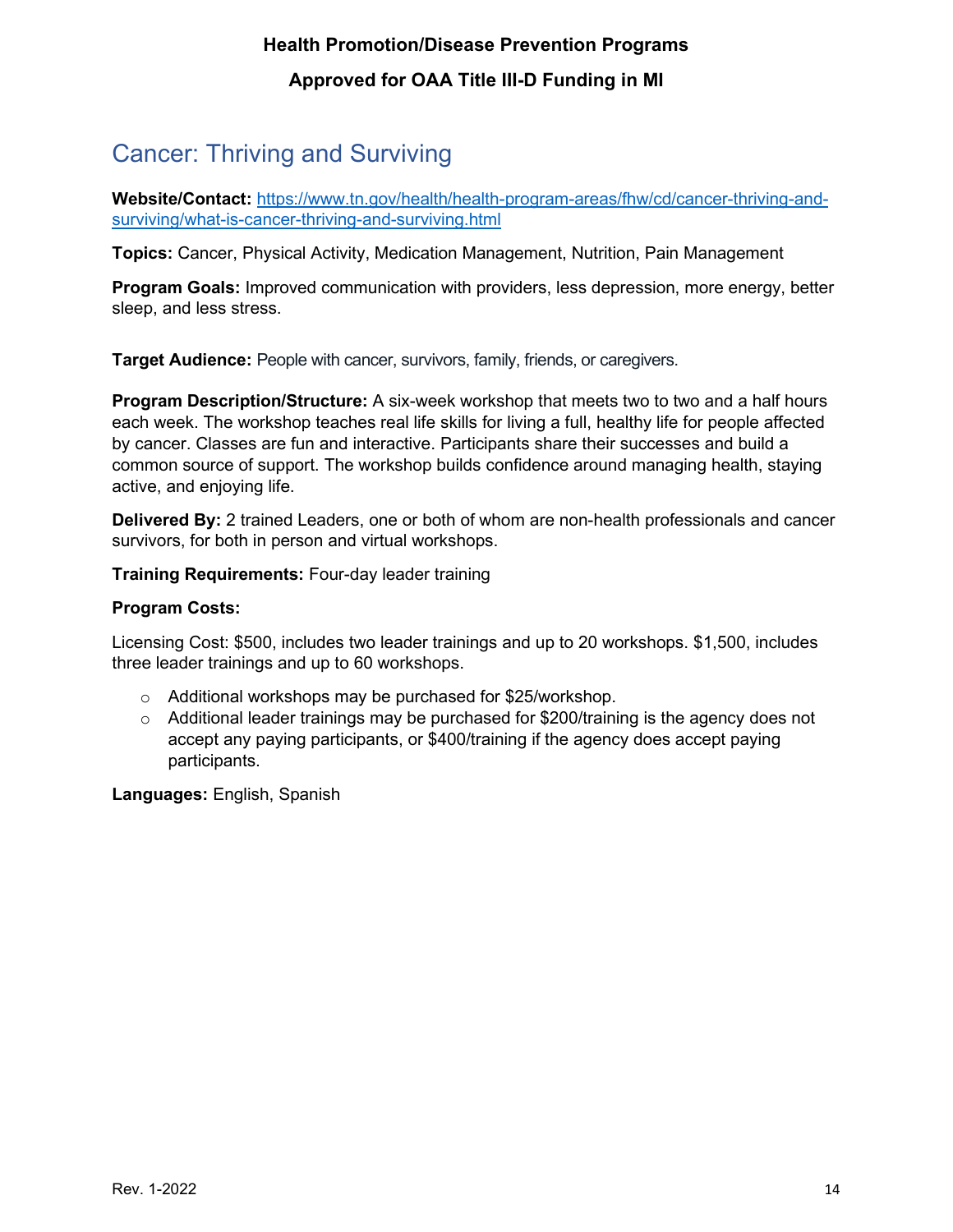# <span id="page-15-0"></span>CAPABLE

Website/Contact: [https://nursing.jhu.edu/faculty\\_research/research/projects/capable/index.html](https://nursing.jhu.edu/faculty_research/research/projects/capable/index.html)

**Topics:** Falls, Fall Prevention, Self-Management, Health Promotion

**Program Goals:** Reduce fall risk and fear of falling.

#### **Target Audience:**

- $\circ$  Are older adults (over 60); although some health systems are including people as young as 50.
- $\circ$  Are cognitively intact or have only mild cognitive impairment to be able to participate in the brainstorming and action planning process.
- o Have some or a lot of difficulty in performing Activities of Daily Living (ADLs), such as bathing, dressing, grooming, or walking across a small room. This could apply to adults at any age with ADL difficulty.

#### **Program Description/Structure:**

- o Individually tailored delivered at home
- $\circ$  6 Occupational Therapy visits
- $\circ$  4 Nurse visits
- $\circ$  Budget for home repairs, modifications, and installation of assistive devices
- o Occurs over a 4–5-month period
- $\circ$  Is preventative in nature to optimize daily functional goals and decrease fear of falling through tailored action planning around participant-chosen goals such as being able to get into the bath safely.

**Delivered By:** Occupational therapist, nurse, "handyman" or home modification specialist

#### **Training Requirements:**

- $\circ$  6 online modules plus 8 hours of training through Skype or other distance learning technology
- $\circ$  Follow up support calls or monthly webinars
- o Users group for support available

#### **Program Costs:**

- $\circ$  Licensing Cost: None, everything is included in the training fee.
- $\circ$  Training of RN or OT: (includes manuals and materials) \$3,000. Group training possible at a discount.
- o Post-Training Materials for Participants: (all optional)
	- Health Passport: \$10
	- Exercise workbook: \$10
	- Tips for Safe and Independent Living book: \$12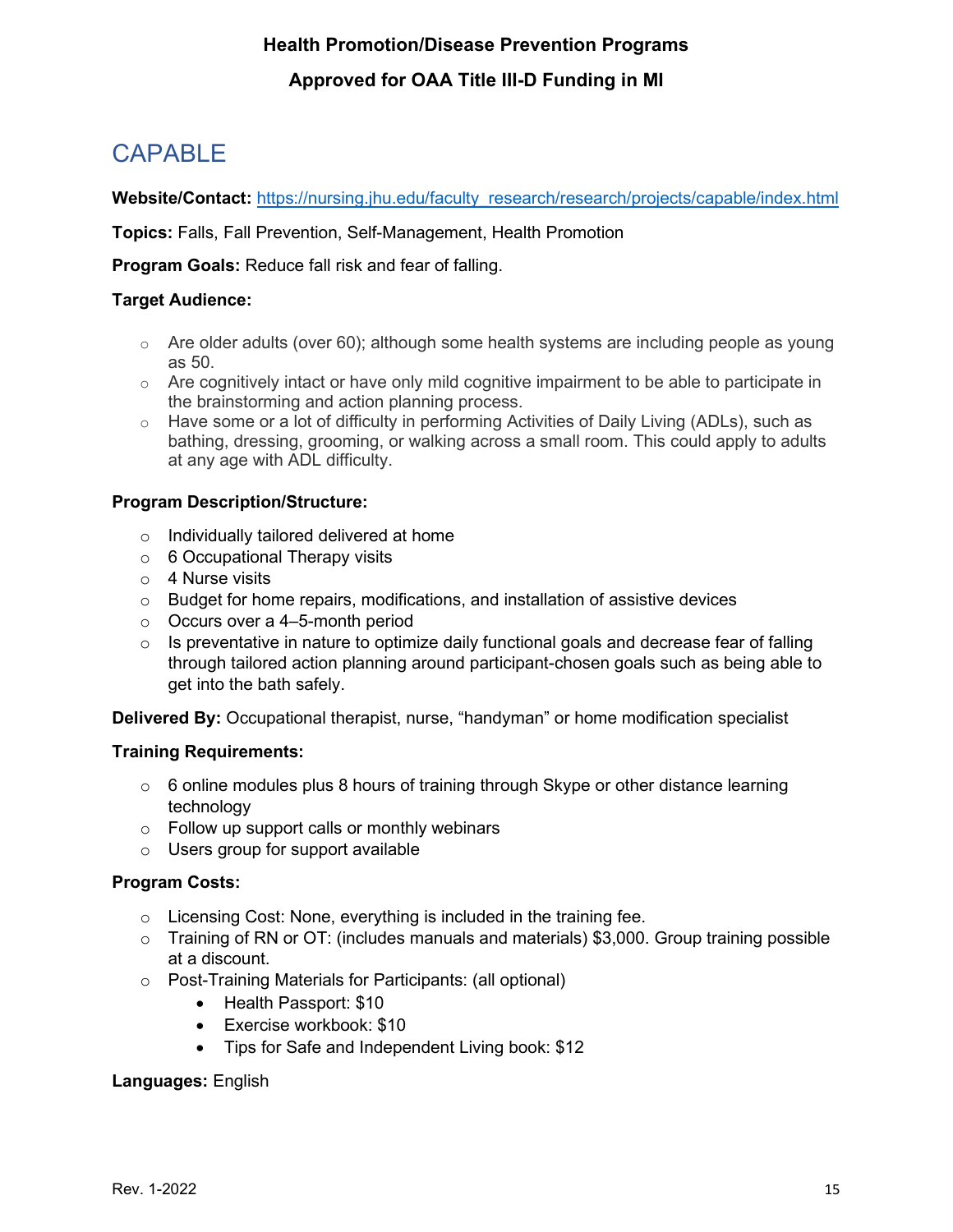# <span id="page-16-0"></span>Care Transitions Intervention (CTI)

#### **Website/Contact:** <https://caretransitions.org/>

**Topics:** Transitional Care, Case Management, Care Transitions, Medication Management

**Program Goals:** Promote self-identified personal goals around symptom management and functional recovery in the care transition from hospital to home. Reduce hospital readmissions.

**Target Audience:** Patients and family caregivers undergoing transitions across care settings (Medicare, Medicaid, Dual Eligible, Commercial, Uninsured) and all age ranges.

#### **Program Description/Structure:**

- $\circ$  4-week program that assists individuals with complex care needs to learn selfmanagement skills to ensure needs are met during the transition from hospital to home.
- $\circ$  4 conceptual domains: Medication self-management, use of a dynamic patient-centered record, primary care and specialist follow-up, and knowledge of red flags.

**Delivered By:** Transitions Coach that is trained by the Care Transitions Program

#### **Training Requirements:**

- $\circ$  Initial online training, followed by a 1 day intensive and interactive training, either on-site in Aurora, Colorado or off-site (1.5 days at a single agency for up to 35 trainees).
- $\circ$  Key coach attributes ability to shift from doing things for a given patient to encouraging them to do as much as possible for themselves.
	- Competence in medication review and reconciliation.
	- Experience in activating patients to communicate their needs to a variety of health care professionals
- $\circ$  1.5 day "Train the Trainer" session is also available for experienced Coaches to qualify to train new coaches within their existing organization. Held in Denver, Colorado. Refer to the website for the application process.

**Program Costs:** Contact the Care Transitions Intervention (CTI) training staff through their website.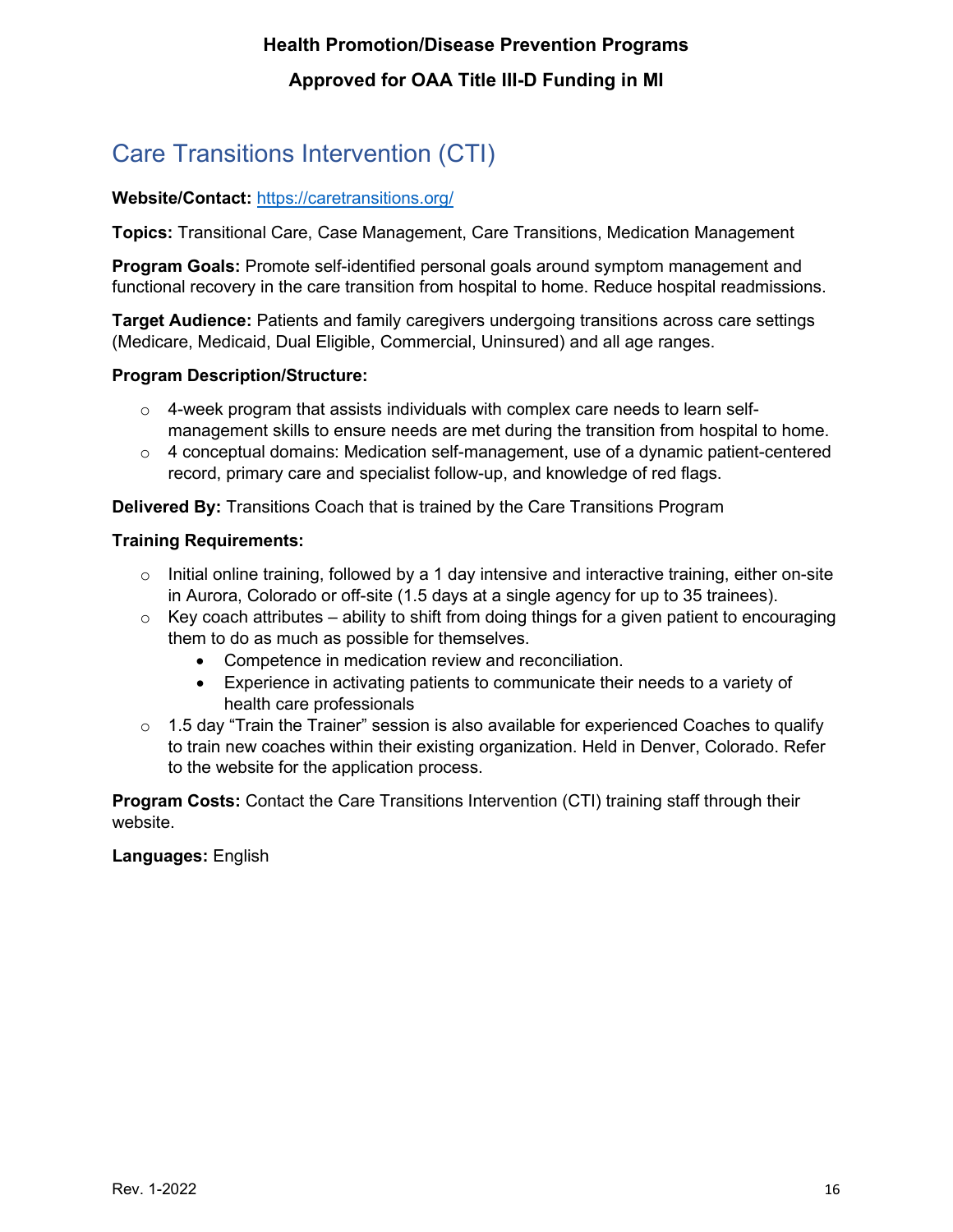# <span id="page-17-0"></span>Chronic Disease Self-Management Program (CDSMP)

#### **Website/Contact:** <https://selfmanagementresource.com/>

**Topics:** Chronic Disease, Falls Prevention, Medication Management, Nutrition, Pain Management, Physical Activity

**Program Goals:** Improved health behaviors (exercise, medication adherence, communication with health professionals), reduced symptoms (pain, fatigue, shortness of breath, depression), reduced health care utilization (ED visits, physician visits hospital days).

**Target Audience:** Adults, 18 years and older, living with one or more chronic conditions.

**Program Description/Structure:** An interactive workshop for those living with one or more physical or mental health chronic conditions such as arthritis, diabetes, heart disease, depression, etc. Participants learn skills to manage their conditions on a day-to-day basis: exercise, healthy eating, symptom management (pain, fatigue, sleep, shortness of breath, stress, and depression), weight loss, and communication skills. Core self-management skills taught include action planning, problem solving and decision making.

o Six weeks, two and a half hours per week.

**Delivered By:** Two trained peer facilitators.

**Training Requirements:** Virtual training information is below, for other types of training refer to website.

- o Leader training is 7 weeks.
- $\circ$  Trainees are required to attend 13 2.5-hour Zoom video meetings using webcam and computer speakers.
- $\circ$  The first meeting each week has one session, and weeks 2-7 have 2 sessions each week.
- $\circ$  There are homework assignments required before and during the training.
- o This is an intense, time-consuming training.

#### **Program Costs:**

- $\circ$  Licensing Cost: (Included in the SMRC suite of programs) Start at \$500, which provides for 2 leader trainings and 20 workshops OR \$1,500, which provides for 3 leader trainings and 60 workshops. All licenses are for 3 years. (Single-agency nonprofit and public agencies, for other options see website)
- $\circ$  Participant Material Cost: Living a Healthy Life with Chronic Conditions (a copy is required for each participant) - \$18.95 (bulk pricing is available). Relaxation tape/CD (optional) - \$12 each.

**Languages:** English, Arabic, Chinese, Creole-Haitian, Danish, Finnish, French Canadian, Hindi, Hmong, Italian, Russian, Samoan, Spanish, Tongan, Vietnamese.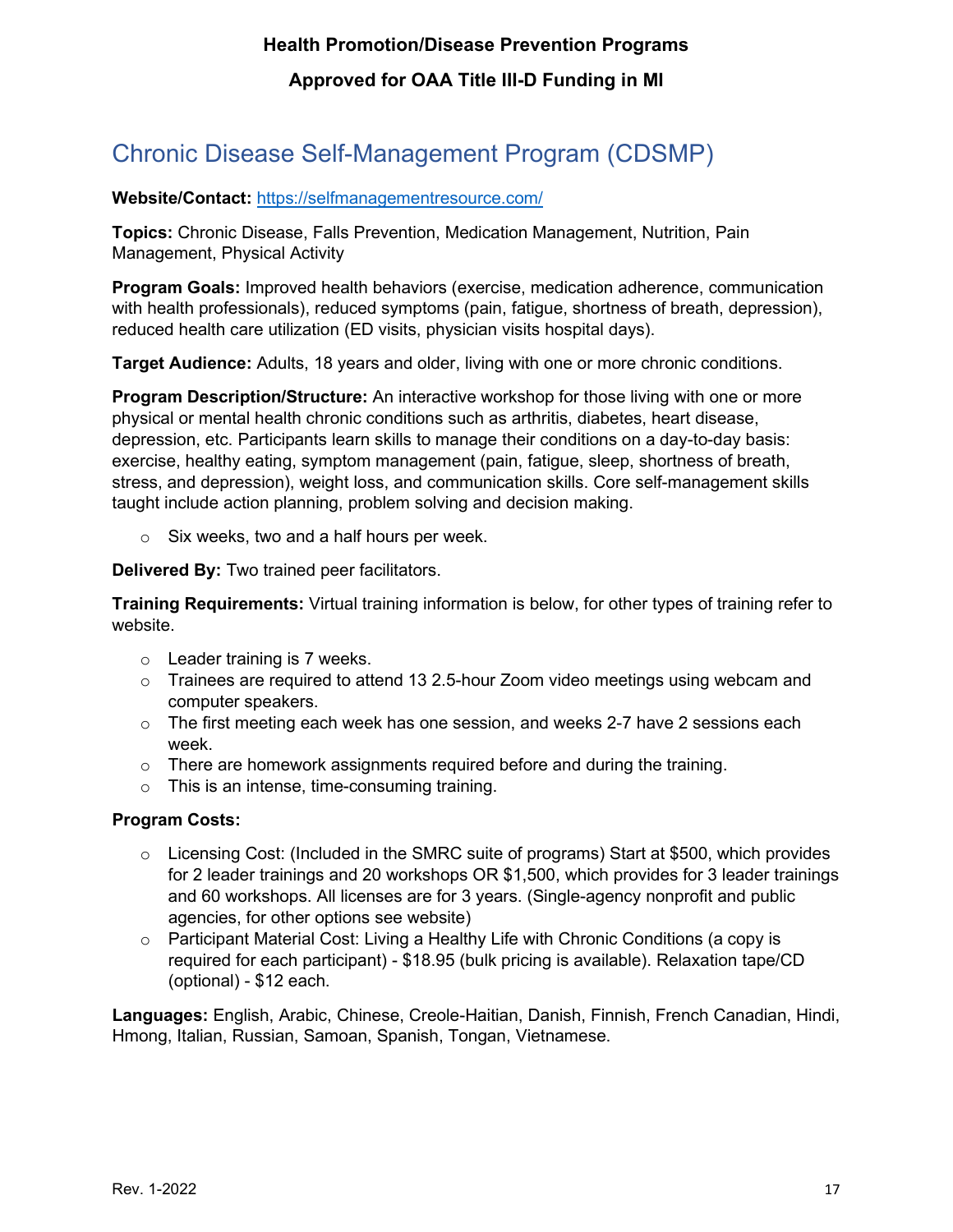# <span id="page-18-0"></span>Chronic Pain Self-Management Program (CPSMP)

**Website/Contact:** [https://selfmanagementresource.com/programs/small-group/chronic-pain-self](https://selfmanagementresource.com/programs/small-group/chronic-pain-self-management-small-group/)[management-small-group/](https://selfmanagementresource.com/programs/small-group/chronic-pain-self-management-small-group/)

**Topics:** Pain Management, Medication Management, Nutrition, Physical Activity

#### **Program Goals:**

- $\circ$  Less Pain (improved quality, problem, severity)
- o Decreased depression
- o Less dependency
- o Increased self-efficacy
- o Improved role behaviors and life satisfaction.

**Target Audience:** Adults, 18 years and older, living with chronic pain

**Program Description/Structure:** Participants learn techniques to deal with symptoms of chronic pain conditions, such as fatigue, sleeplessness, stress, and emotional problems such as depression, anger, fear, and frustration, with emphasis on cognitive behavioral therapy techniques for managing pain.

**Delivered By:** Two trained peer facilitators.

**Training Requirements:** Must be trained by SMRC-certified Master Trainers.

#### **Program Costs:**

- $\circ$  Licensing Cost: (Included in the SMRC suite of programs) Start at \$500, which provides for 2 leader trainings and 20 workshops OR \$1,500, which provides for 3 leader trainings and 60 workshops. All licenses are for 3 years. (Single-agency nonprofit and public agencies, for other options see website)
- $\circ$  Participant Material Cost: Living a Healthy Life with Chronic Pain (a copy is required for each participant) - \$19.96 (bulk pricing is available). Moving Easy Program CD or MP3 (usually inserted in the Chronic Pain book). Relaxation tape/CD (optional) - \$12 each. ToolKit Option - \$38.36.

**Languages:** English, French Canadian, Spanish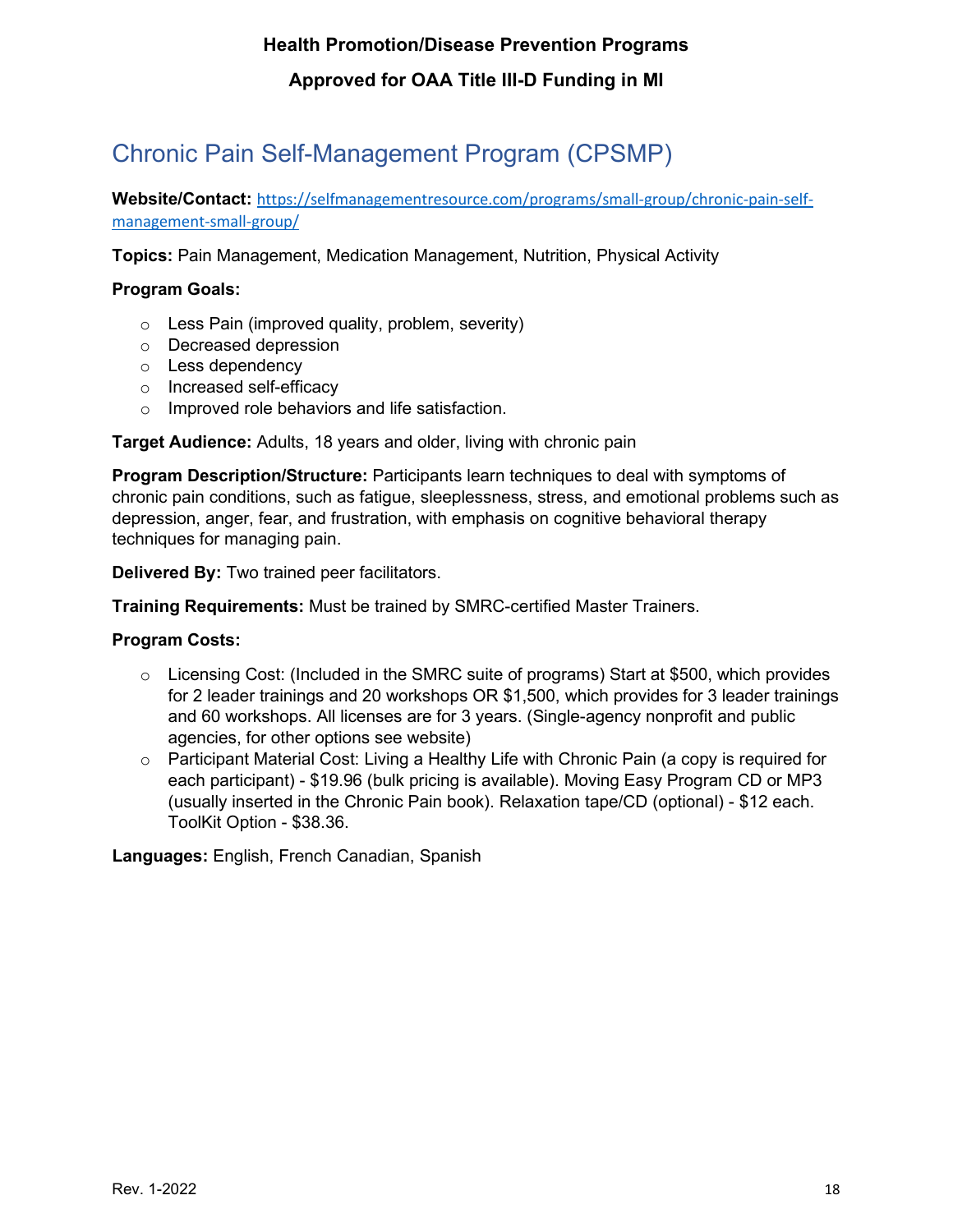# <span id="page-19-0"></span>Diabetes Self-Management Program (DSMP)

**Website/Contact:** [https://selfmanagementresource.com/programs/small-group/diabetes-self](https://selfmanagementresource.com/programs/small-group/diabetes-self-management-small-group/)[management-small-group/](https://selfmanagementresource.com/programs/small-group/diabetes-self-management-small-group/)

**Topics:** Physical Activity, Diabetes, Nutrition, Medication Management, Problem-Solving, Decision-Making

#### **Program Goals:**

- $\circ$  Improved health behaviors (exercise, medication adherence, communication with health professionals, role function)
- o Reduced HbA1c
- o Increased adherence to advised examinations (eye, foot, kidney)
- $\circ$  Improved symptoms (hypoglycemia, depression, fatigue, sleep problems)
- o Reduced health care costs

**Target Audience:** Adults, 18 years and older, living with type 2 diabetes

**Program Description/Structure:** Participants learn skills to manage their diabetes on a day-today basis; exercise, healthy eating, symptom management, weight loss, communication skills, how to manage sick days, importance of glucose monitoring and about other necessary tests. Core self-management skills include action planning, problem solving and decision making.

In-person, virtual and toolkit options available. See website for more information on formats. Six weekly two and a half hour sessions in a group setting.

**Delivered By:** Two trained peer facilitators.

**Training Requirements:** Must be trained by SMRC-certified Master Trainers.

#### **Program Costs:**

- $\circ$  Licensing Cost: (Included in the SMRC suite of programs) Start at \$500, which provides for 2 leader trainings and 20 workshops OR \$1,500, which provides for 3 leader trainings and 60 workshops. All licenses are for 3 years. (Single-agency nonprofit and public agencies, for other options see website)
- o Participant Material Cost: Living a Healthy Life with Chronic Conditions (a copy is required for each participant) - \$18.95 (bulk pricing is available). ToolKit Option - \$38.36.

**Languages:** English, Spanish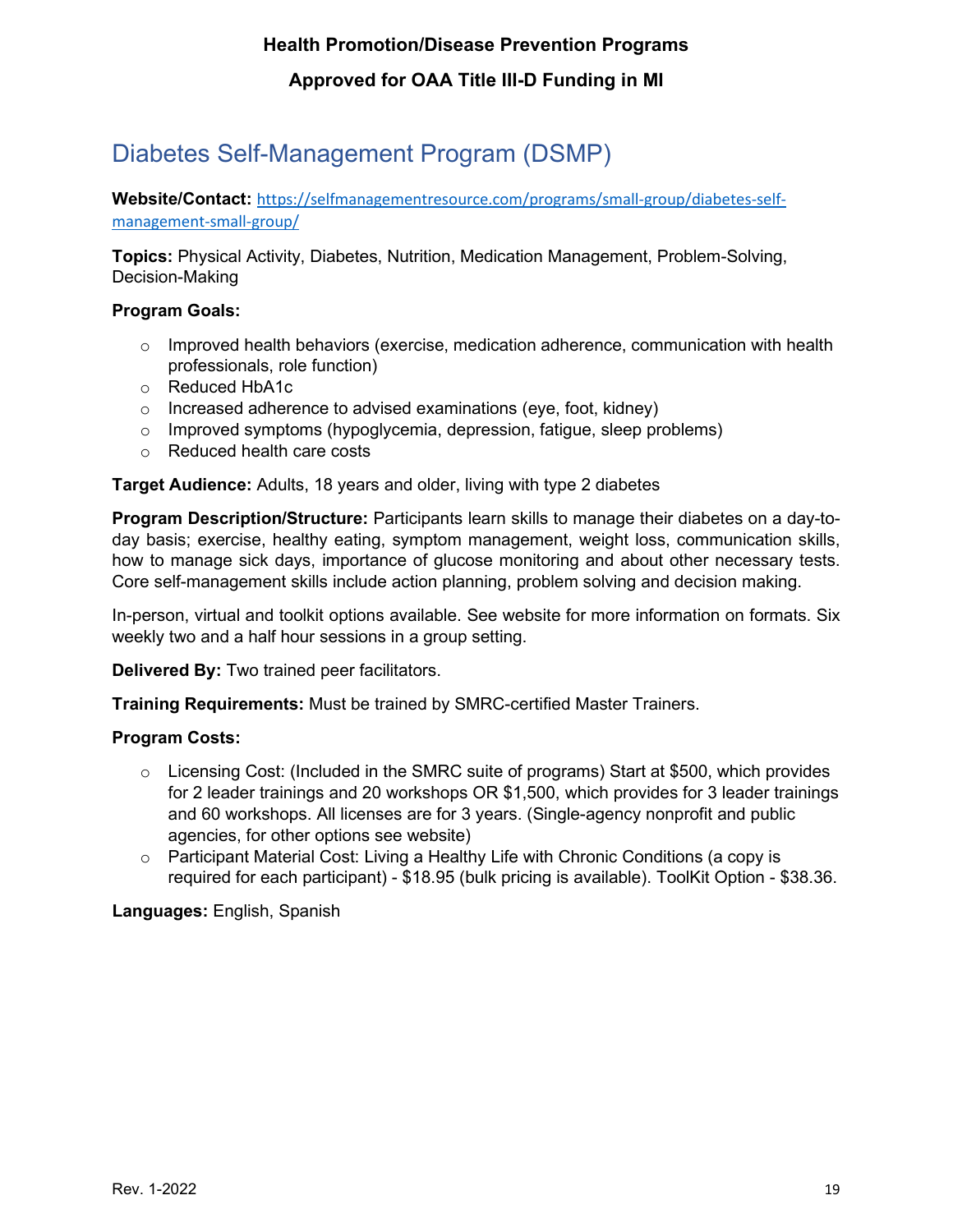# <span id="page-20-0"></span>Eat Smart, Move More, Weigh Less

#### **Website/Contact:** <https://esmmweighless.com/>

**Topics:** Weight Loss, Weight Management, Healthy Eating, Physical Activity, Wellness, Social Engagement

**Program Goals:** To enable and empower participants to –

- $\circ$  Learn about and adopt evidence-based strategies necessary for achieving and maintaining a healthy weight.
- o Connect with others working on similar goals.
- o Overcome barriers to healthy eating and physical activity.

**Target Audience:** Adults and older adults interested in improving their eating and physical activity habits with the goal of weight maintenance and/or weight loss.

#### **Program Description/Structure:**

- $\circ$  15 one-hour long weekly sessions delivered online by a live Registered Dietitian Nutritionist (RDN) instructor.
- o 20-40 participants per class.
- $\circ$  Classes are accessible on computers or mobile devices (internet access required).
- o Lunchtime and evening class times are available. Flexible attendance for schedule conflicts is offered.
- $\circ$  Participants receive one-on-one support outside of class from RDN instructor through a secure, online portal.
- $\circ$  Each hour-long class includes evidence to support the strategy, practical steps for adopting the behavior, 3–5-minute optional movement break, ways concepts can be adopted by the whole family, opportunities for sharing and celebrating, suggestions for living mindfully and a guided discussion of the strategy for the week.

**Delivered By:** Registered Dietitian Nutritionist (RDN) instructors who are also Licensed Dietitian/Nutritionists (LDNs). All program instructors are hired and trained by NC State University. NC State University oversees the complete delivery of this program. Delivery of this program does *not* involve a train-the trainer model.

**Training Requirements:** Registered Dietitian Nutritionist (RDN) instructors who are also Licensed Dietitian/Nutritionists (LDNs). All program instructors are hired and trained by NC State University. Individual sites implementing the program are not responsible for training instructors.

#### **Program Costs:**

- o Individual Cost: \$235/participant
- o Group Cost (groups of 20 or more): \$210/participant
	- Purchased group slots can be redeemed during any current or future class series. New 15-week class series are offered 8 times per calendar year.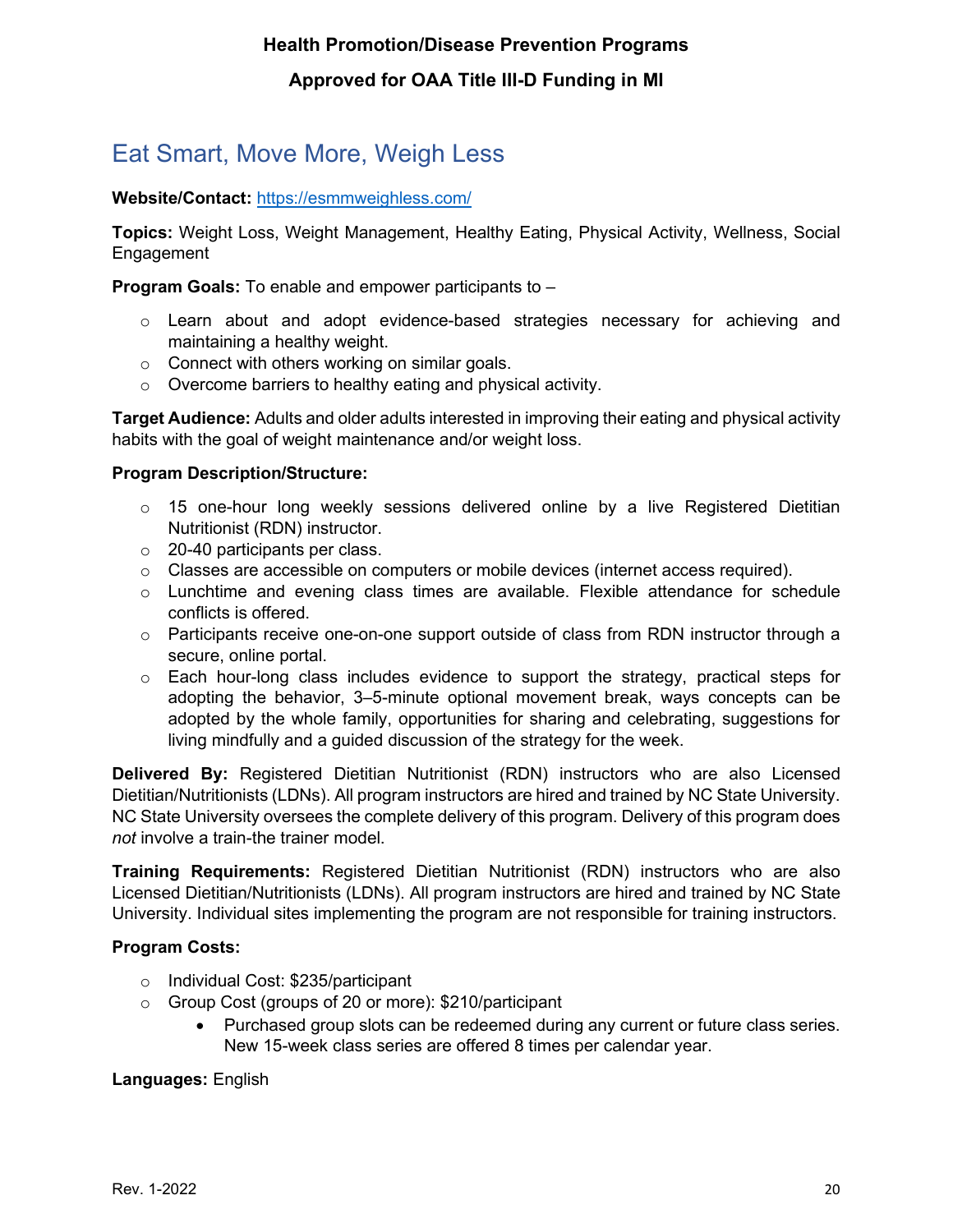### <span id="page-21-0"></span>Enhance®Fitness

#### **Website/Contact:** <https://projectenhance.org/enhancefitness/>

**Topics:** Falls Prevention, Physical Activity, Self-Efficacy

**Program Goals:** To improve the overall functional fitness and well-being of older adults.

**Target Audience:** Older adults, from the frail to the fit. The class can be taken seated or standing, and instructors are trained in how to modify the exercises to suit the varying abilities of participants.

#### **Program Description/Structure:**

- $\circ$  An ongoing, low-cost, evidence-based group falls prevention and physical activity program developed specifically for older adults. The exercises focus on four key areas important to the health and fitness of participants: low impact cardiovascular, dynamic/static balance work, strength training and stretching.
- $\circ$  Classes meet three times a week, an hour each session, providing social stimulation as well as physical benefits.

**Delivered By:** A certified fitness instructor.

**Training Requirements:** Fitness instructors must be certified by a nationally recognized fitness organization such as YMCA, ACE, or ACSM. They must also attend the required 1.5-day Enhance®Fitness instructor training.

#### **Program Costs:**

- o Basic Fee, Year 1: \$3,200. Package includes:
	- License for one site (one-time fee per each additional physical site: \$500)
	- 1.5-day instructor training for up to 15 instructor candidates
	- Instructor manual for each instructor trained
	- One Site Coordinator Implementation Manual per site
	- Marketing materials
	- Secure website link to program resources
	- Data collection forms
	- Once license for EF Online Data Entry System (ODES) for data entry, analysis, and reports. (Licenses for additional users cost \$200 per person per year)
	- Instructor support including moderated discussion group and newsletter
- o Annual License Renewal: \$50/site and \$200/ODES license
- o Enhance®Fitness Master Trainer Training Basic fee: \$2,000. Package includes:
	- Two day in-person Master Trainer training followed by a 1.5 day mentored New Instructor Training
	- Master Trainer Manual
	- Quarterly National Master Trainer Calls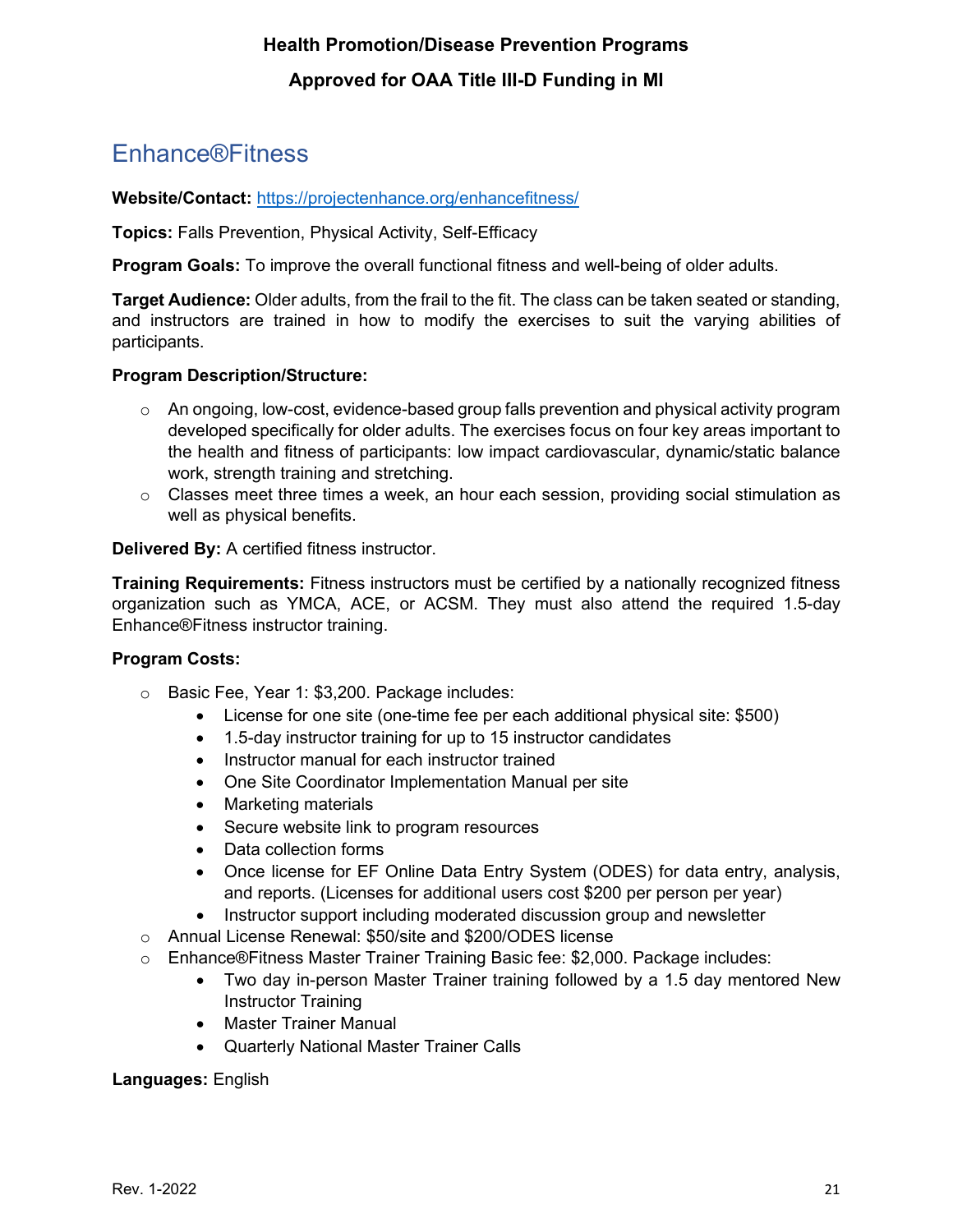### <span id="page-22-0"></span>Enhance®Wellness

#### **Website/Contact:** <https://projectenhance.org/enhancewellness/>

**Topics:** Chronic Disease Self-Management, Physical Activity, Motivational Interviewing, Health Promotion

**Program Goals:** Maintain or increase the health and functional status of community-based older adults with chronic conditions.

**Target Audience:** Adults aging with disability and older adults with one or more chronic conditions, excluding dementia.

#### **Program Description/Structure:**

- o A six-month individualized Health Action Planning program.
- $\circ$  Works well as a cross referral intervention for regularly scheduled optional support group meetings and evidence-based workshops such as Chronic Disease Self-Management Program (CDSMP) and A Matter of Balance (MOB).

#### **Delivered By:** An Enhance®Wellness Counselor

**Training Requirements:** A nurse, social worker, or a community health worker with prior motivational interviewing training attend an in-person Enhance®Wellness New Counselor Training certification. EW certification includes a per-training online module and a two day inperson certification. \*Additional online support modules for active Enhance®Wellness Counselors are under development.

#### **Program Costs:**

- o Basic fee, Year 1: \$3,200. Package includes:
	- Enhance®Wellness license for organization
	- Two-day Enhance®Wellness instructor training for up to 12 counselor candidates
	- Enhance®Wellness instructor manual for each instructor trained
	- Enhance®Wellness marketing material templates
	- Secure website link to program resources on WellWare
	- Data collection forms
	- One license for EW WellWare for charging Health Action Plan, analysis, and reports. (Licenses for additional counselors cost \$200 per person per year).
	- Counselor support including regularly scheduled calls with EW-T-Trainer and newsletter
- $\circ$  Annual License Renewal: \$50 per organization and \$200/WellWare License
- o Enhance®Wellness Master Trainer Training Basic fee: \$2,000. Package includes:
	- Two day in-person Master Trainer training
	- Master Trainer Manual
- o Note for organizations offering PEARLS:
	- WellWare is also used for PEARLS. A single \$200 WellWare fee will cover access to both PEARLS and Enhance®Wellness for an individual counselor.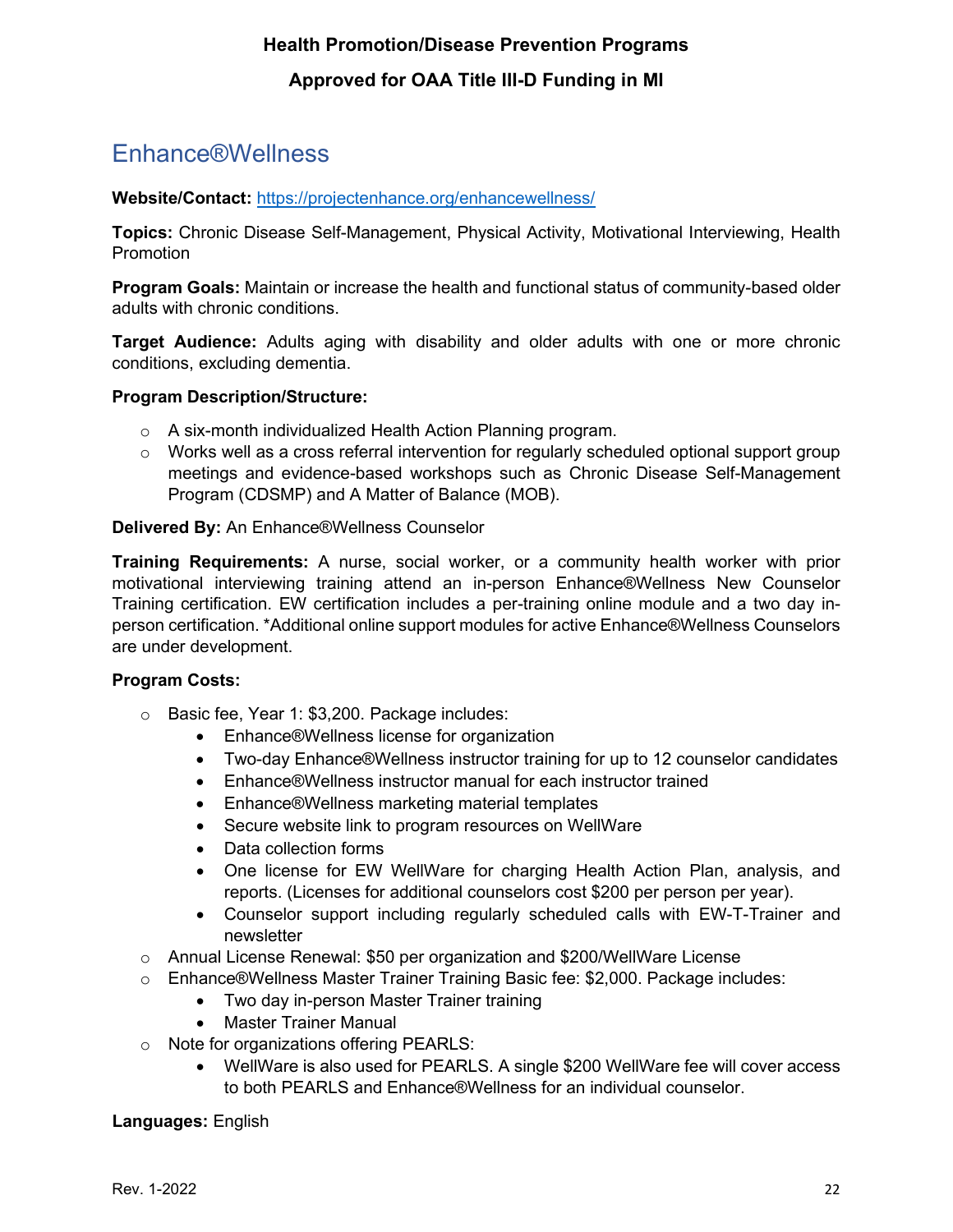# <span id="page-23-0"></span>FallsTalk

#### **Website/Contact:** <http://fallscape.org/>

**Topics:** Fall Prevention, Self-Management, Health Promotion, Fall Risk Screening, Self-Efficacy

#### **Program Goals:**

- o Increase falls prevention behaviors and falls self-management skills
- $\circ$  Improve recognition of fall threats (personal traits and circumstances that could cause a fall) & self-efficacy
- o Prevent participant falls and reduce fall risk

**Target Audience:** Adults 50+ who have fallen OR are experiencing regular loss of balance AND are at risk for falls OR are concerned about falling.

#### **Program Description/Structure:**

**Delivered By:** One or two trained facilitators. Interview, follow-up, and telephone check-ins can be delivered by separate facilitators.

#### **Training Requirements:**

- $\circ$  One or two days which can be completely separated (course outline on website)
- $\circ$  In-person training is mandatory to insure program fidelity, no specific educational prerequisites
- o Included software matches trainee's abilities
- o Training is offered at various sites or can be delivered on-site for groups by custom arrangement

#### **Program Costs:**

- o Licensing Cost: Included in the training costs.
- o Training Cost: \$250-395 (one or two days) depending on program components and group rate; package includes training, software, and support for one year.
- $\circ$  Annual Subscription Cost: Starts at \$250 based on both the number of users on-site and program components (see website for details). Subscription provides ongoing site support, software updates and web-based training.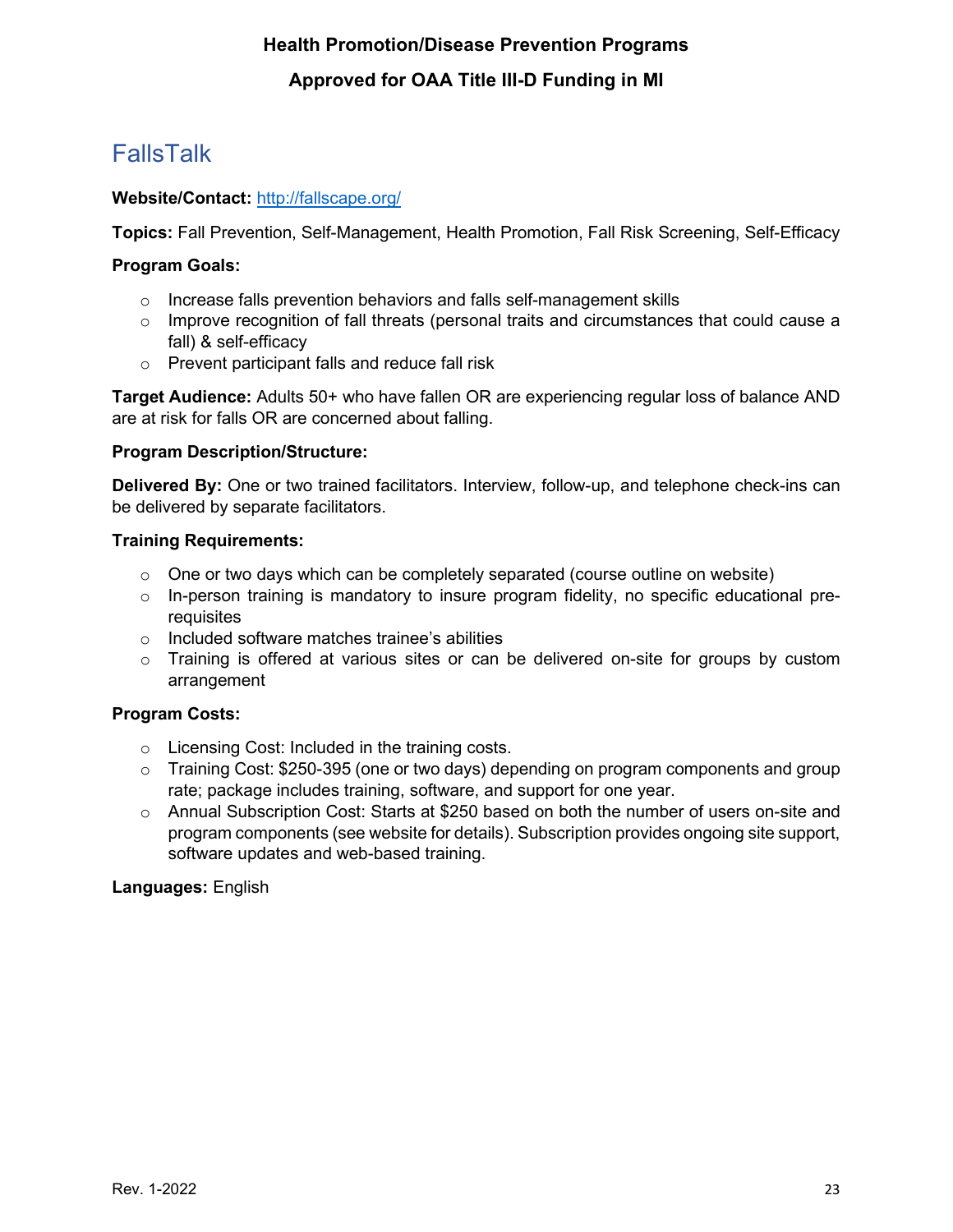# <span id="page-24-0"></span>**FallScape**

#### **Website/Contact:** <http://fallscape.org/>

**Topics:** Fall Prevention, Self-Management, Health Promotion, Self-Efficacy, Fall Risk Screening

#### **Program Goals:**

- o Increase falls prevention behaviors and falls self-management skills
- $\circ$  Improve recognition of fall threats (personal traits and circumstances that could cause a fall) & self-efficacy
- $\circ$  Enhance fall threat recognition and prevention behaviors with multimedia
- o Prevent participant falls and reduce fall risk

**Target Audience:** Adults 50+ who have fallen OR are experiencing regular loss of balance AND are at risk for falls OR are concerned about falling.

#### **Program Description/Structure:**

**Delivered By:** One to four trained facilitators. Interview, follow-up, and telephone check-ins; as well as multimedia training, and multimedia evaluation can also be delivered by separate facilitators.

#### **Training Requirements:**

- $\circ$  One or Two days which must be completed separately. Two days of FallsTalk training and demonstration of competency are required before FallScape training can begin (course outline on website).
- $\circ$  In-person training is mandatory to ensure program fidelity, FallScape training is a prerequisite for enrollment in advanced FallScape (Day 2).
- o Included software matches trainee's abilities.
- o Training is offered at various sites or can be delivered on-site for groups by custom arrangement.

#### **Program Costs:**

- o Licensing Cost: Included in the training costs.
- o Training Cost: FallsTalk training plus \$250-\$490 depending on program components (1 or 2 days which must be taken separately from FallsTalk training and each other). Package includes training, software, multimedia elements, support for one year, and required competency testing.
- o Annual Subscription Cost: Starts at \$600 including FallsTalk license. Fee is based on both the number of users on-site and program components (see website for details). Subscription provides ongoing site support, software, and multimedia element updates, as well as web-based training.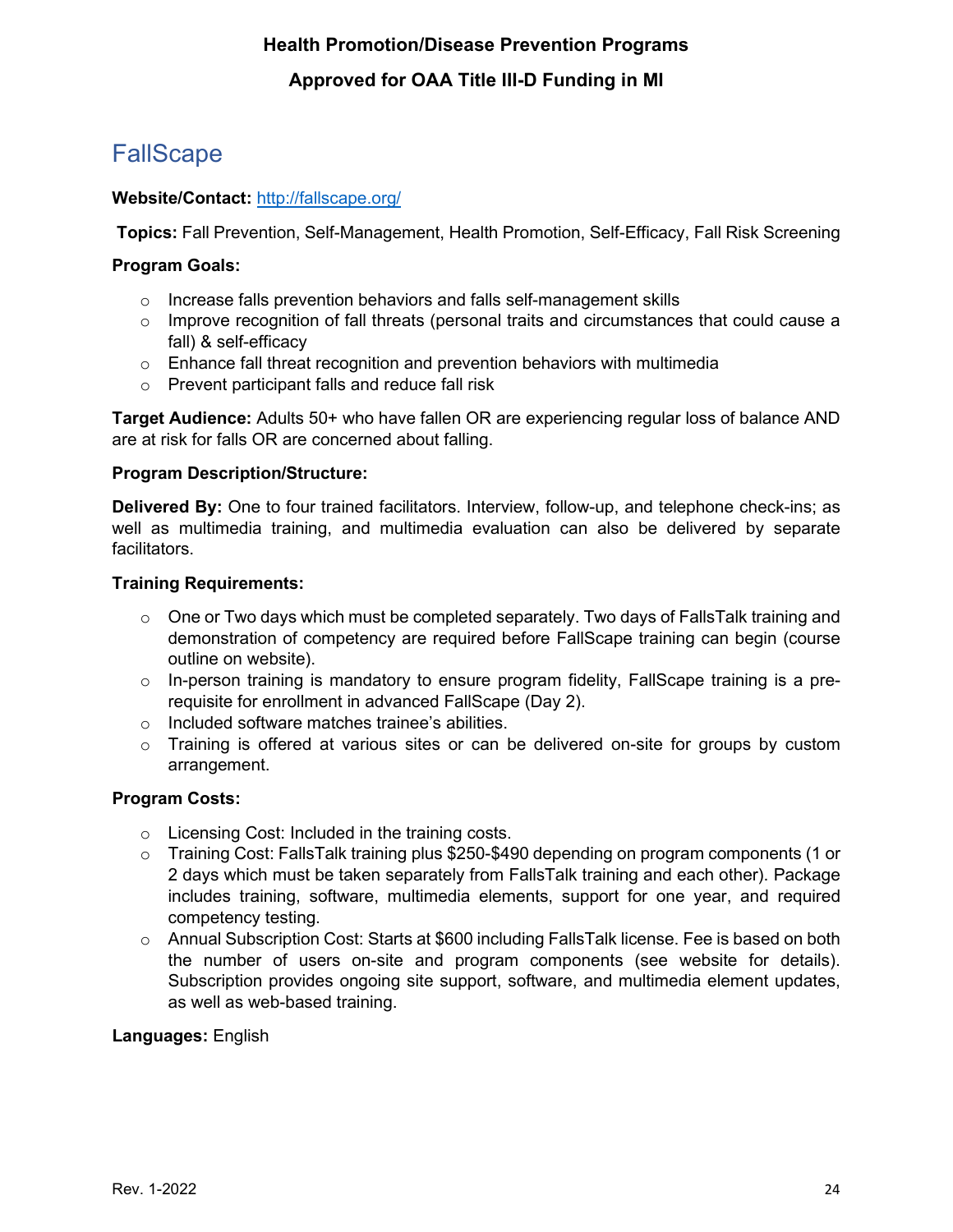# <span id="page-25-0"></span>Fit and Strong!

#### **Website/Contact:** <https://www.fitandstrong.org/>

**Topics:** Physical Activity, Osteoarthritis, Chronic Condition, Self-Management, Health Promotion

**Program Goals:** Manage lower-extremity osteoarthritis through engagement in safe, balanced program of physical activity that builds lower extremity strength.

**Target Audience:** Sedentary older adults who are experiencing lower-extremity joint pain and stiffness and have received physician clearance to participate in exercise.

#### **Program Description/Structure:**

- o 8 weeks
- $\circ$  3 times per week
- o 90 minutes per session

#### **Delivered By:** Fit and Strong! Master Trainer

#### **Training Requirements:**

- o 8-hour Master Trainer-led training
- $\circ$  Must be a certified exercise instructor or licensed physical therapist, or PT or OT aide or student

#### **Program Costs:**

- $\circ$  Licensing Cost: (includes training) \$2,000 for a system and \$400 for each system site in Year One; \$1,000 for stand-alone site in Year One.
	- Sites may need to reimburse their instructors for their training time
	- Certified exercise instructor training (\$30/hour for 8 hours)
- o Equipment Cost:
	- Ankle Weights: \$22 each
	- Exercise Bands: \$5 each
	- Manuals (instructor \$30 and participant \$30 each)
	- CD Player: \$25
	- Exercise music CD: \$20 each
	- Mats: \$40
	- Instructor liability insurance: \$160/year if site does not already have in place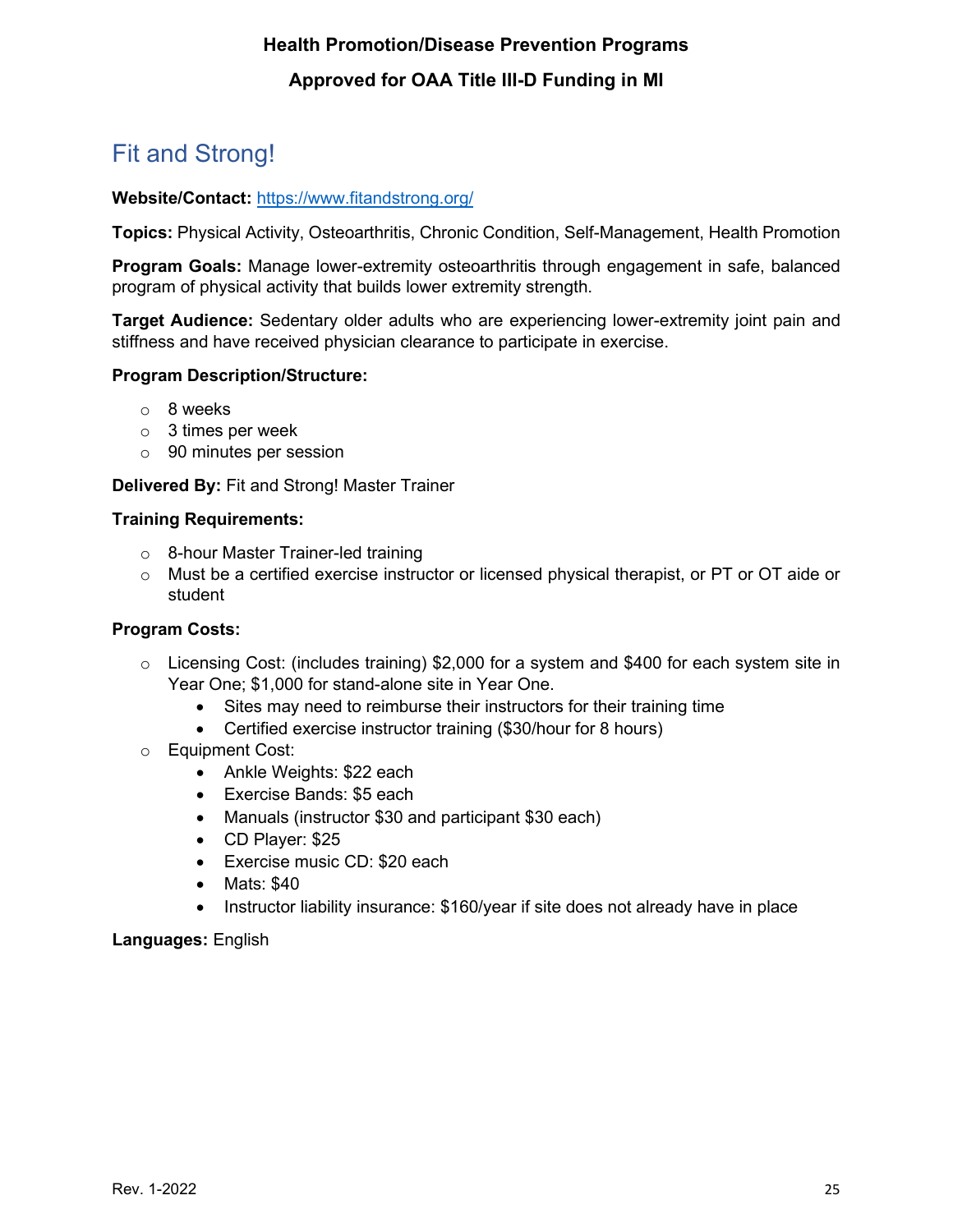# <span id="page-26-0"></span>Geri-Fit® Strength Training Workout

#### **Website/Contact:** <https://www.gerifit.com/>

**Topics:** Balance, Health Promotion, Caregiver, Self-Management, Memory Care, Physical Activity

**Program Goals:** Increases strength, flexibility, range of motion, mobility, gait, and balance.

**Target Audience:** Older adults age 65+

#### **Program Description/Structure:**

- $\circ$  An ongoing, 45-minute, twice -weekly progressive resistance strength training exercise program.
- $\circ$  Participants start out using a set of 2-pound dumbbells and then, as their strength increases, they can use heavier weights in order to build more strength and balance. Most older adults graduate to using a set of 4-pound dumbbells within a year's time.
- o Exercises are performed seated in chairs (optional standing).
- o Geri-Fit® is a group setting class

**Delivered By:** Accredited online training and certification through gerifit.com

**Training Requirements:** Certified and non-credited fitness instructors, lay leaders and other EBHP programs, volunteers, or staff with experience in working with the older adult population.

#### **Program Costs:**

- $\circ$  Licensing Cost: \$2500 per facility (includes online training and certification for two instructors). Each additional instructor: \$315.
- $\circ$  On-site training and certification are also available, but at an additional cost.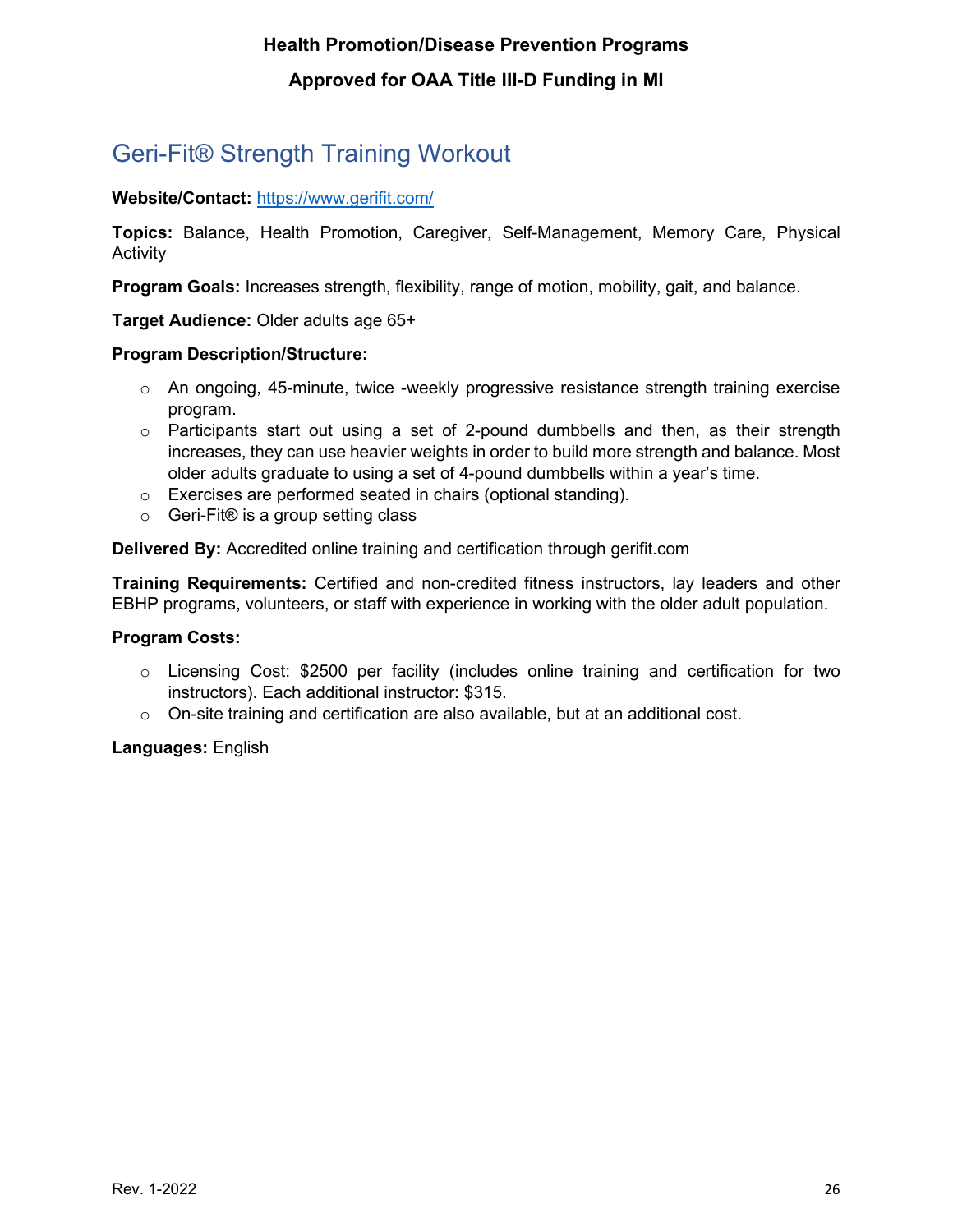# <span id="page-27-0"></span>Health Coaches for Hypertension Control (HCHC)

#### **Website/Contact:** <https://www.clemson.edu/centers-institutes/aging/index.html>

**Topics:** Hypertension, Self-Management, Physical Activity, Medication Management

#### **Program Goals:**

- o Increase knowledge about hypertension self-management.
- $\circ$  Increase stage of readiness to make lifestyle changes required for successful selfmanagement.
- $\circ$  Promote behavior changes in nutrition, physical activity, stress management, tobacco use, and medication management.

#### **Target Audience:** Those aged 50+ diagnosed with hypertension

#### **Program Description/Structure:**

- $\circ$  HCHC consists of eight weekly sessions averaging about 1.5 hours each. The weekly sessions are offered by a pair of trained lay leaders (Health Coaches) in various community sites. The eight core sessions include:
	- Basics of Hypertension Control
	- Nutrition
	- Physical Activity (includes weight control)
	- Tobacco Use
	- Stress Management
	- Medical Management
	- Long-Term Action Plan

**Delivered By:** Trained, local community members who use a scripted manual, posters, and participant notebooks and supplies such as blood pressure monitor and pedometer to implement the program.

**Training Requirements:** Community members desiring to be trained as Health Coaches would be screened through a structured interview and would pass a criminal background check. Those wishing to be trained as Master Trainers, would need to have a background in a health-related field and have experience working with older adults.

#### **Program Costs:**

- $\circ$  Approximate cost per participant for printed materials, supplies (pedometer, relaxation CD, cookbook, blood pressure monitor, and the Living a Healthy Life with Chronic Conditions book is \$180. If a community coordinator is needed to manage the program, that would add a salary of about \$35,000.
- $\circ$  The fee to train Master Trainers would be \$400 per participant for trainings conducted at Clemson University. This fee would cover a 1.5-day training, a hard copy of a Health Coach manual and an electronic copy of all other materials such as training PPT, HCHC participant notebooks, and posters used in each session.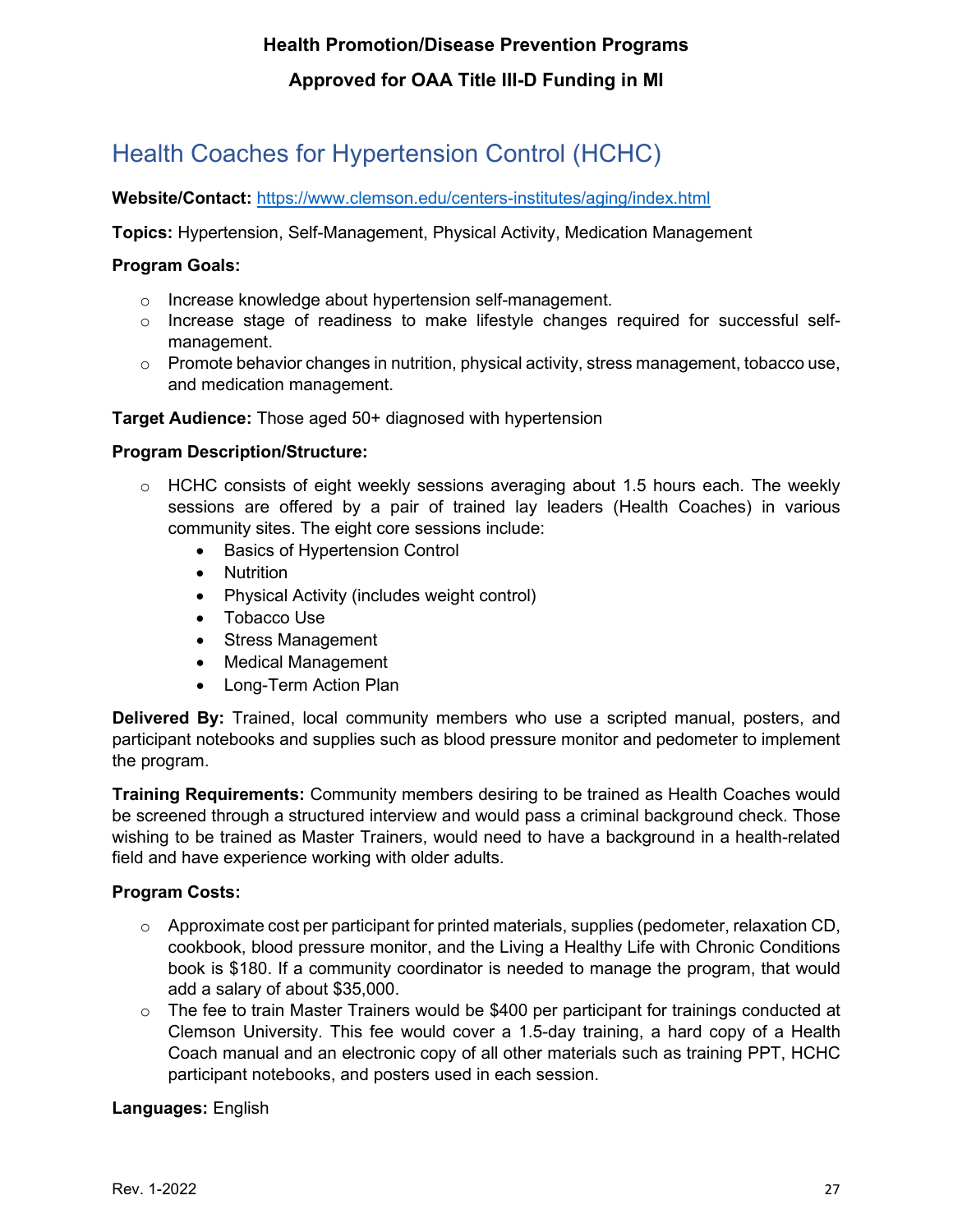### <span id="page-28-0"></span>HealthMatters™ Program

#### **Website/Contact:** <https://www.healthmattersprogram.org/>

**Topics:** Physical Activity, Behavioral Health, Chronic Disease, Fall Prevention, Medication Management, Pain Management, Caregiver Support

**Program Goals:** Improved health behaviors and health status of people with IDD and support the following: psychosocial and physiological health status, knowledge of self-efficacy, fitness (FABS – Flexibility, Aerobics, Balance, Strength).

**Target Audience:** People with intellectual and developmental disabilities (IDD).

**Program Description/Structure:** A 12-week program that engages people with developmental disabilities and their supports to have access to research, education and training service learning, and evaluation tools to improve their health where they live, work, learn, and play.

#### **Delivered By:**

- $\circ$  1-3 certified instructor, at least one certified instructor per 1-4 participants with IDD.
- $\circ$  Support persons for people with IDD employed in day/residential/employment communitybased programs for people with IDD (direct support professionals, case managers, licensed social workers, health care professionals, community health workers, certified fitness instructors, lay leaders, students).

#### **Training Requirements:**

- $\circ$  Completion of webinar 6 hours, three 90-minute webinars over three days plus 90 minutes offline work
- o No specific educational or fitness certification is required of certified instructors. A successful certified instructor is comfortable with working with people with IDD, likes to teach and advocate, and is interested in health promotion topics.

#### **Program Costs:**

- o HealthMatters™ Program Train-The Trainer Workshop Webinar: \$3,500 (up to 100 attendees)
- o HealthMatters™ Curriculum: \$33-\$50 (per curriculum, depending where purchased, available at Amazon.com)
- o Workbook: \$20 (one per webinar attendee)
- o Toolkit: \$10 (posters, copies of surveys, sign in sheets), can be downloaded for free from HealthMattersProgram.org website
- o Evaluation (Optional):
	- 12-Week HealthMatters™ Program Evaluation: \$500 (program evaluation for people with IDD, pre/post report)
	- HealthMatters™ Assessments (HMA): \$750 per organization (organizational assessments, Time 1and Time 2 Report)
	- Rapid HMA Report: \$250 per state (statewide needs assessment)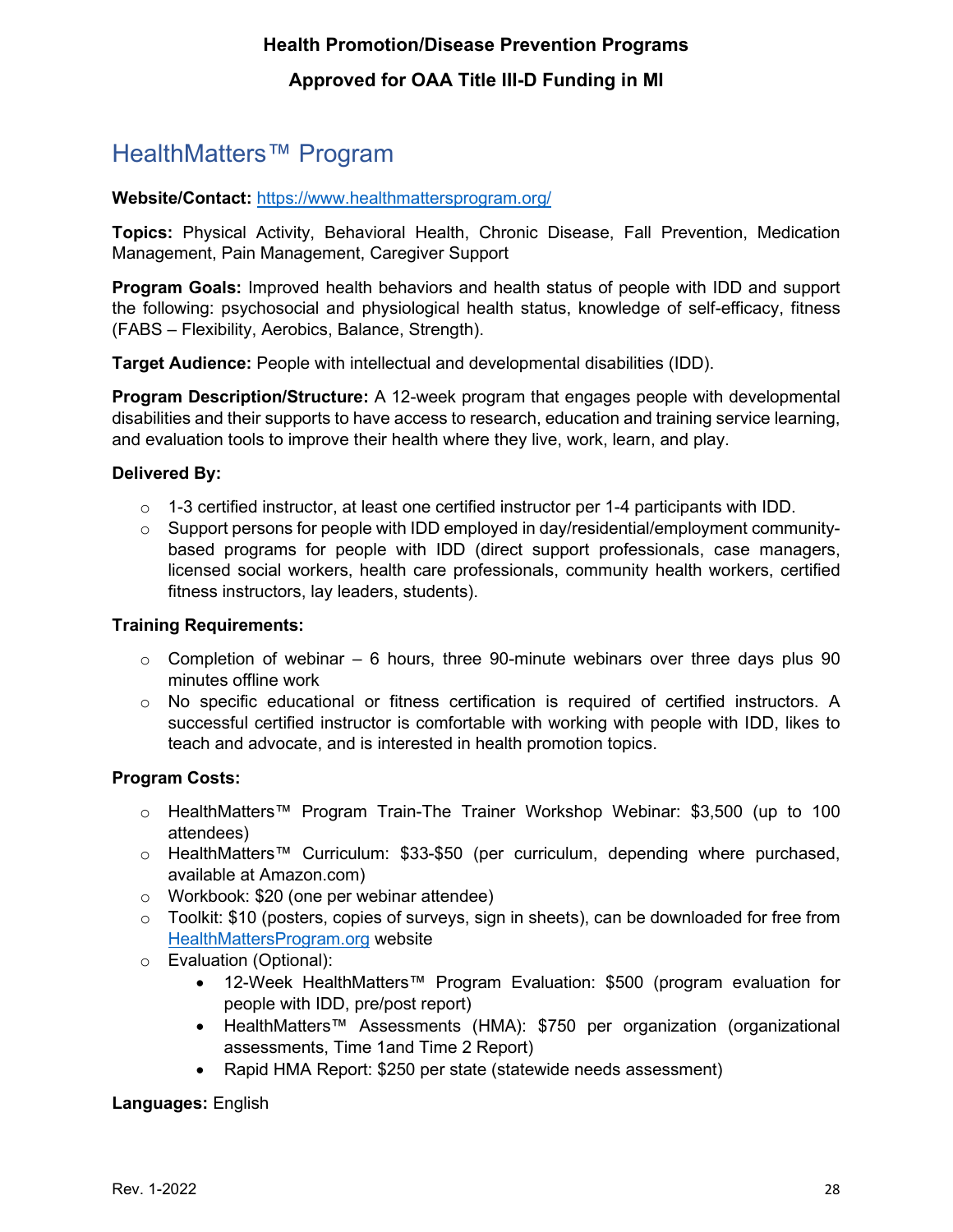# <span id="page-29-0"></span>Healthy IDEAS (Identifying Depression, Empowering Activities for Seniors)

#### **Website/Contact:** <https://healthyideasprograms.org/>

**Topics:** Depression, Behavioral Health, Self-Management, Health Promotion

**Program Goals:** Reduce the severity of depressive symptoms in frail, high risk and diverse older clients of community agencies.

**Target Audience:** Ethnically and socioeconomically diverse populations of older adults and family caregivers who are living in the community and are at high risk for depressive symptoms.

#### **Program Description/Structure:**

- $\circ$  3–6-month program. Minimum of three in-person visits in the client's home and five or more telephone contacts
- o Four components include:
	- Screening and assessment of depressive symptoms
	- Education about depression and self-care for clients and family caregivers
	- Referral and linkage to health and mental health professionals
	- Behavioral activation

**Delivered By:** Trained case manager or other social service provider in the client's home or other private location.

**Training Requirements:** Two-day (12 hours), on-site training with one certified trainer for every 25 attendees. Training arranged by national Healthy IDEAS Team and provided by a certified national or regional trainer. Local trainer/coach provides pre-training on depression as well as follow-up training and support. Ideally a local trainer/coach will have mental health or behavioral health background, knowledge of depression and its presentation in older adults, and experience working with older adults.

#### **Program Costs:**

- o Licensing Cost: None
- o Training and Technical Assistance Cost:
	- One-time fee of \$4,000 plus related travel expenses from Houston for the full technical assistance and training package, which includes two days on-site training and unlimited telephone/email consultation.
	- \$500 additional fee plus travel expenses if more than one national trainer is required (more than 25 trainees).
	- One-time fee is reduced by \$1,600 if a regional trainer is available
- o Materials Cost:
	- Intervention manual/handouts reproduced for each staff person approximately \$25/person.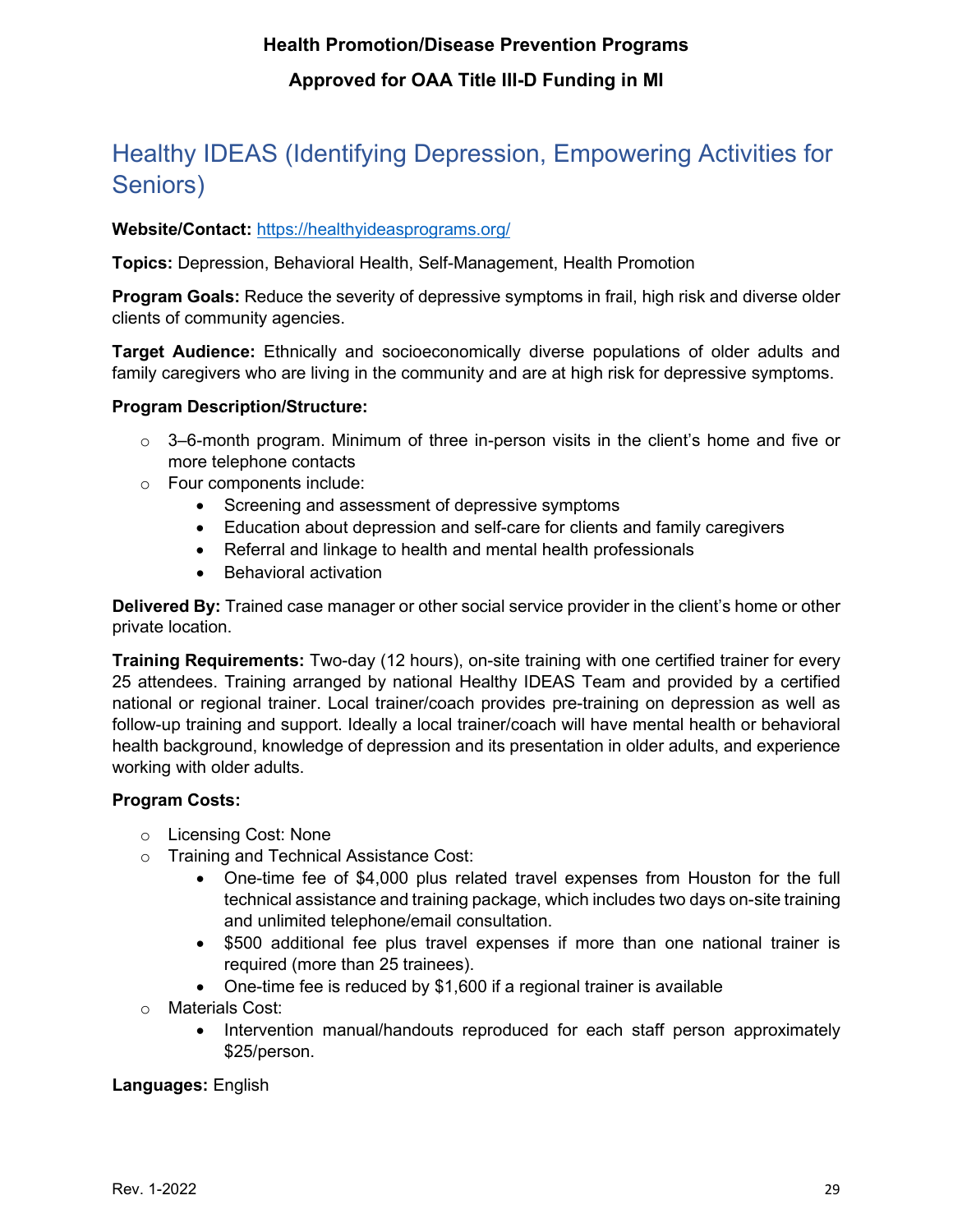# <span id="page-30-0"></span>Healthy Moves for Aging Well

**Website/Contact:** [http://www.eblcprograms.org/evidence-based/recommended](http://www.eblcprograms.org/evidence-based/recommended-programs/healthy-moves)[programs/healthy-moves](http://www.eblcprograms.org/evidence-based/recommended-programs/healthy-moves)

**Topics:** Physical Activity, Self-Management, Health Promotion

**Program Goals:** In-home physical activity intervention (chair bound and advanced exercises) that is focused on maintaining health status and quality of life of frail elders.

**Target Audience:** Adults 65+ who are currently enrolled in a care management program that includes an ongoing, problem-solving relationship with a care manager. Participant criteria includes assistance with 2-4 ADLs, motivation to participate and ability to stand unassisted or with caregiver assistance.

#### **Program Description/Structure:**

- $\circ$  Movement repetitions 3-5 days per week, multiple times per day
- o One 15-minute session between participant and care manager
- $\circ$  Three month follow up period with weekly or biweekly phone calls.

**Delivered By:** Care managers and motivational volunteer phone coaches teach program exercises to participant in their home.

#### **Training Requirements:**

- $\circ$  Significant expertise in lifestyle changes counseling and in Brief Negotiation methods
- $\circ$  Training time estimates: Brief Negotiation/Motivational Interviewing- approx. 8 hours, Fitness Expert- approx. 2-4 hours.

#### **Program Costs:**

- o Licensing Cost:
	- Year 1: \$5,000
	- Year 2 and subsequent years: \$2,000
	- Annual License Fee will cover up to 20 users (care managers)
- o Training Cost:
	- Training and support will be offered at a consultant rate of \$160 per hour and can be approximated at 75-100 hours
	- Travel costs are charged separately and will be billed at the actual rate
	- Travel time will be billed at 50% of the hourly rate
	- Agencies are responsible for providing a Behavioral change educator and a Fitness Expert during training. Agencies should estimate 1) Behavior Change Educator \$1,000-\$1,500/day; \$100/hr for follow up mentoring and 2) Fitness Expert \$400-\$1,000/day; \$50/hr for follow up mentoring.
- o Participant Materials Cost
	- Client Materials: \$3 each
	- Stopwatch: \$9 each
	- Healthy Moves video (optional): \$75 per organization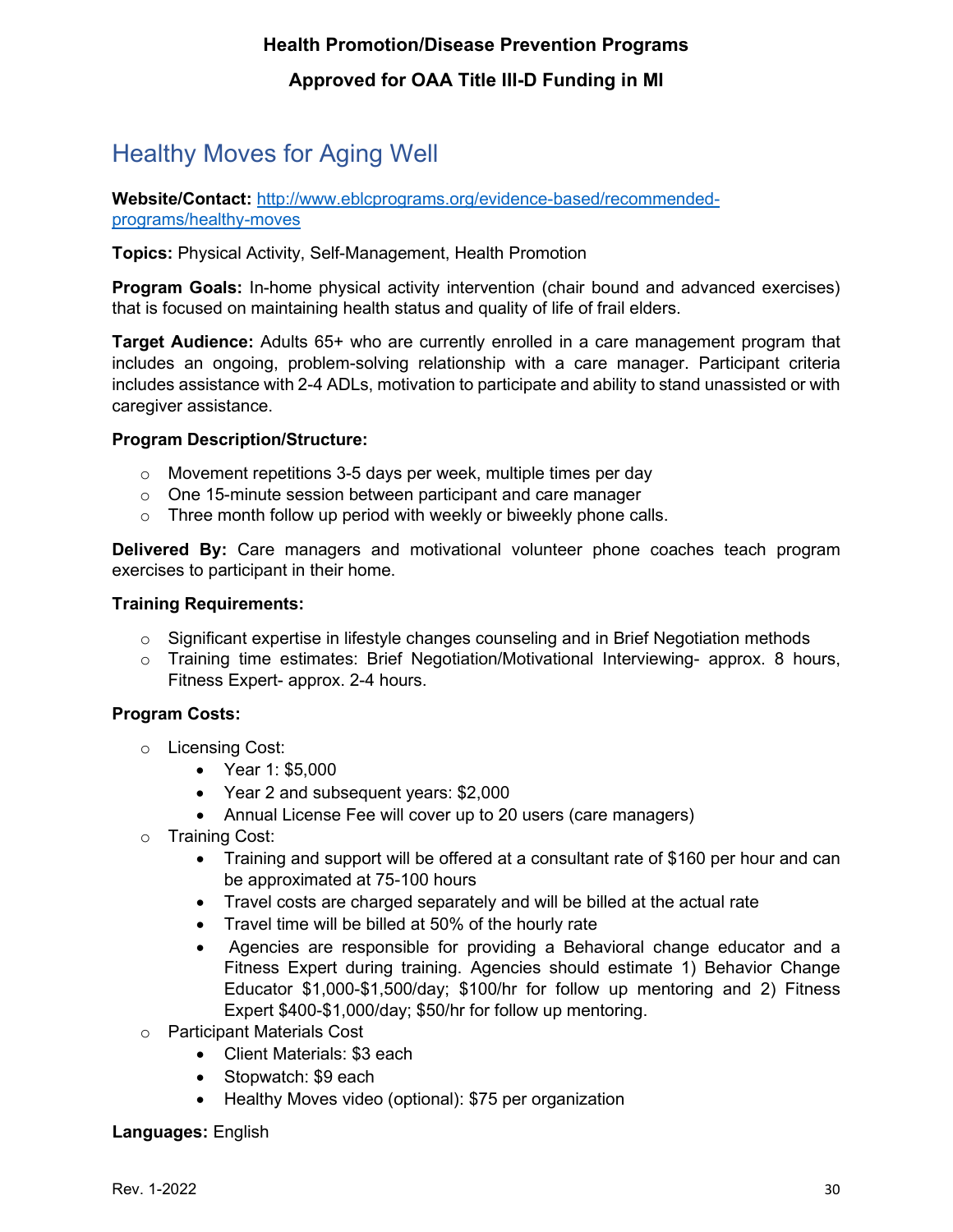# <span id="page-31-0"></span>Healthy Steps for Older Adults (HSOA)

**Website/Contact:** <https://www.aging.pa.gov/aging-services/health-wellness/Pages/default.aspx>

**Topics:** Fall Prevention, Strength, Health Promotion, Physical Activity

**Program Goals:** Raise awareness of falls, introduce steps on how to reduce falls, improve overall health and provide referrals and resources

**Target Audience:** Adults ages 50+

**Program Description/Structure:** Provides screening, assessment, and education to reduce the incidence of falls. Two 2-hour workshops are offered to interested individuals in the community at facilities such as senior community centers and health care organizations.

**Delivered By:** Certified instructors

#### **Training Requirements:**

- $\circ$  Completion of three HSOA workshop leader online training modules (approx. 45 minutes each)
- $\circ$  Completion of a two-day HSOA workshop leader classroom training (approx. 6.5 hours each day)

**Program Costs:** HSOA workshops are offered to older adults ages 50+ at no charge through Pennsylvania's 52 Area Agencies on Aging. Other organizations and facilities outside of Pennsylvania's AAA network can purchase a license to train HSOA Workshop Leaders and to conduct HSOA workshops. For information on HSOA program licensing costs or for additional information about the program please email [wellness@pa.gov.](mailto:wellness@pa.gov)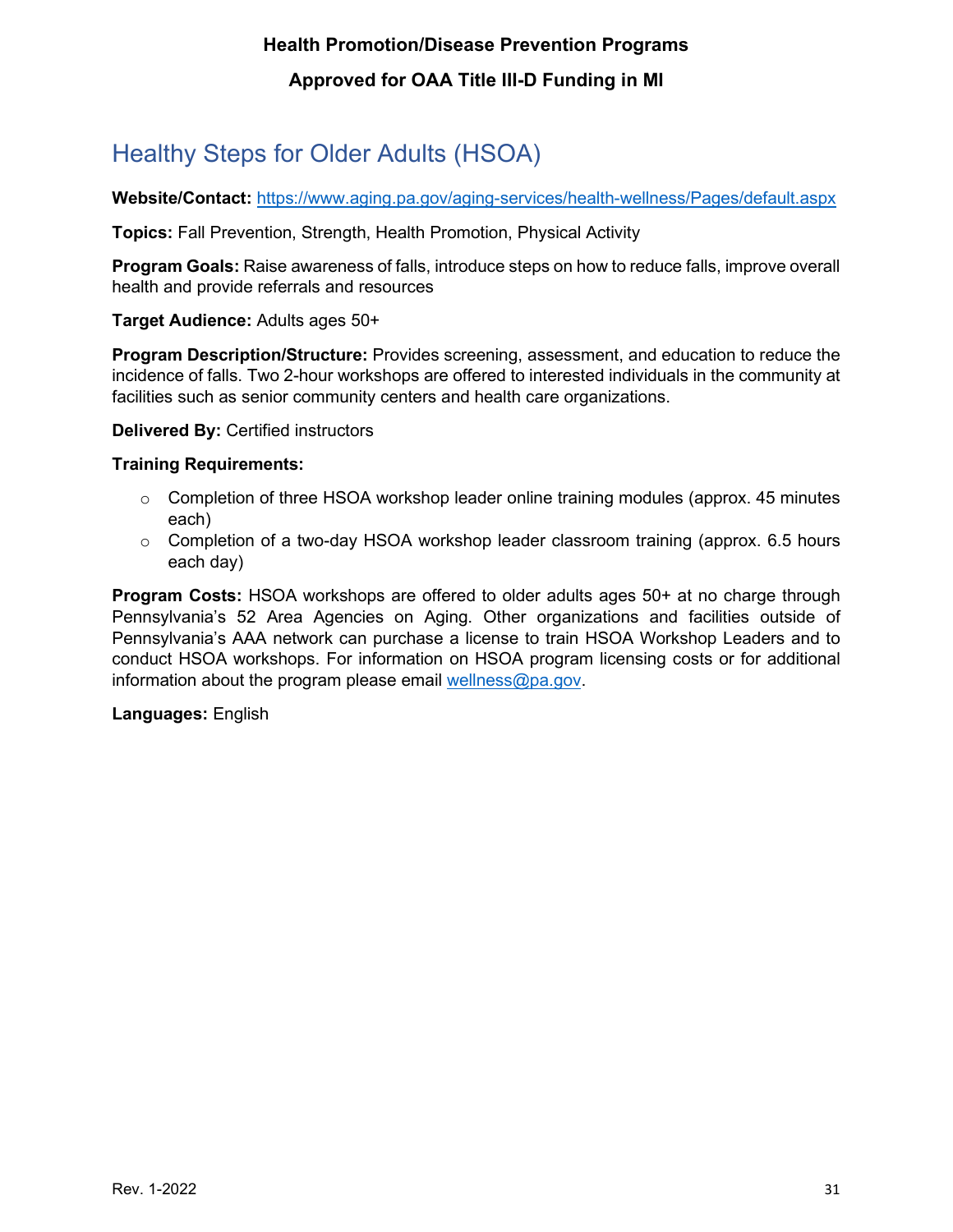# <span id="page-32-0"></span>Healthy Steps in Motion (HSIM)

**Website/Contact:** <https://www.aging.pa.gov/aging-services/health-wellness/Pages/default.aspx>

**Topics:** Fall Prevention, Fall Risk Screening, Strength, Physical Activity, Health Promotion

**Program Goals:** Prevent falls and injuries resulting from falls. Promote health and ensure that older adults can remain as independent as possible for as long as possible.

**Target Audience:** Adults ages 50+

#### **Program Description/Structure:**

- $\circ$  A comprehensive fall prevention program. Participants enjoy more exercises including those for people at advanced fitness levels or that have specific medical conditions. Workshops are often repeated due to the physical and social benefits participants receive from attending.
- $\circ$  HSIM is an 8-session program. It can be presented as a 4-week program with 2-one-hour workshops each week or as an 8-week program with 1 one-hour workshop per week.
- $\circ$  HSIM can be offered at senior centers, older adult living centers, recreation centers, hospitals, and YMCAs/YWCAs.

**Delivered By:** Certified workshop leaders

**Training Requirements:** Completion of a two-day HSIM Certified Workshop Leader classroom training (approx. 7 hours each day).

**Program Costs:** HSIM workshops are offered to older adults ages 50+ at no charge through Pennsylvania's 52 Area Agencies on Aging. Other organizations and facilities outside of Pennsylvania's AAA network can purchase a license to train HSIM Workshop Leaders and to conduct HSIM workshops. For information on HSIM program licensing costs or for additional information about the program please email [wellness@pa.gov.](mailto:wellness@pa.gov)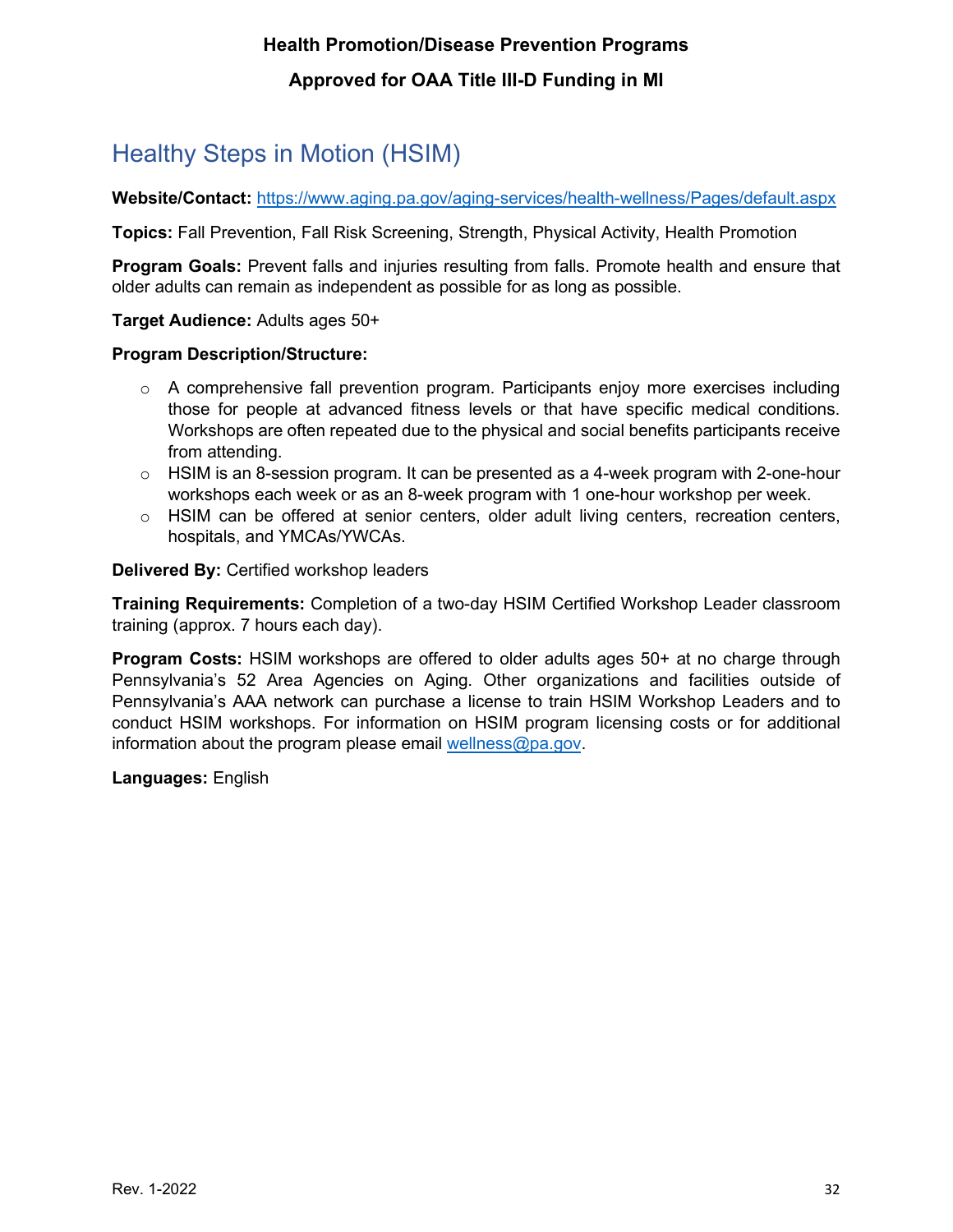### <span id="page-33-0"></span>**HomeMeds**

#### **Website/Contact:** [www.homemeds.org](http://www.homemeds.org/)

**Topics:** Medication Management, Self-Management, Health Promotion

**Program Goals:** Enable community agencies to address medication-related problems and errors that endanger the lives and well-being of community dwelling elders.

**Target Audience:** Area Agencies on Aging (AAA), care management programs and home care agencies with community-dwelling elder clients. Amendable also to typical Title III-D screening events, senior housing, care transitions coaching and caregiver support and education sessions.

#### **Program Description/Structure:**

- $\circ$  Individualized in-home screening, assessment, and alert process to identify medication problems.
- $\circ$  Computerized screening and pharmacist review can help prevent falls, dizziness, confusion, and other medication-related problems for elders living at home.
- $\circ$  The model is adaptable to contexts where medications can be reviewed as part of a screening event or using consumers to complete the medication risk assessment form.

#### **Delivered By:**

- $\circ$  Care managers, working in partnership with client physician and pharmacist. Usual practice of care management programs without additional staff.
- $\circ$  Should have consulting pharmacist or other medication expert involved in the process.
- $\circ$  Data entry can be done live in the field using laptop or tablet or it can be done in the office after documentation on paper form.

**Training Requirements:** Time to train staff on computer system usage and proper data collection.

#### **Program Costs:**

- o Licensing Cost: None
- $\circ$  Training and Startup Consultation Cost: \$3,000-\$5,000, depending upon delivery method (webinar vs. on-site).
- o Additional Cost:
	- Computerized risk assessment screening (online system). Approx. \$200/month, but cost is negotiable based on users and overall volume of use.
	- Pharmacist cost, approx. \$60-\$75/hour. The average review requires 20 minutes and of patients screened 30-40% will typically require review.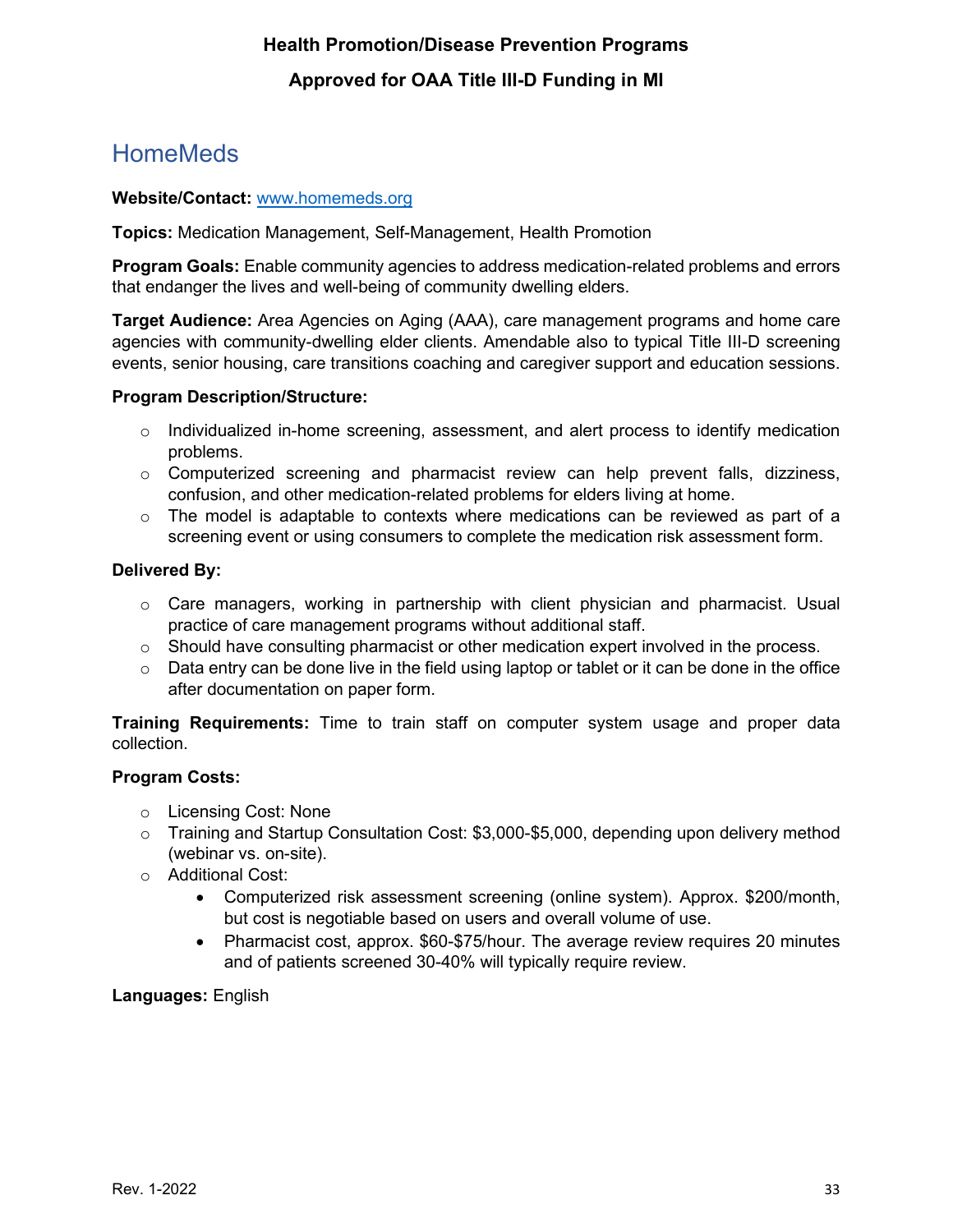### <span id="page-34-0"></span>Mind Over Matter: Healthy Bowels, Healthy Bladder (MOM)

#### **Website/Contact:** <https://wihealthyaging.org/mind-over-matter>

**Topics:** Behavioral Health, Chronic Disease, Medication Management, Nutrition

**Program Goals:** Understanding how bladder, bowels and pelvic floor muscles work together. Building confidence to set and achieve reasonable goals. Learning to do low-impact pelvic floor muscle exercises. Adjusting fluid intake and fiber intake to improve bladder and bowel function. Group problem-solving and coping with setbacks. Seeking care from health professionals for solutions and specialists if symptoms continue.

**Target Audience:** Women aged 50 or older who are cognitively intact and currently experiencing or have an interest in preventing incontinence. If participating online, must have a computer with camera.

**Program Description/Structure:** A program that helps older women build the skills and confidence they need to avoid or improve symptoms of incontinence (bladder and bowel leakage). Three sessions spaced every other week (i.e., five weeks), two hours each session, with optional Booster.

**Delivered By:** One trained female facilitator

#### **Training Requirements:**

- o Must be female
- o Experience working with groups of older adults
- o Comfortable leading workshops
- o Completed the 3-4 hour online "Basic Training" in Evidence-Based Health Promotion Program Implementation provided by WIHA

#### **Program Costs:**

- o License Cost: \$3,000 for three years if sole license holder. The license fee increases if affiliates are added.
- o Training Cost: \$450 per person for non-Wisconsin facilitators (at least two facilitators must be trained)
- o Other Costs Considerations: purchase/preparation of participant binders, ability to project audio and video, and healthy fiber-filled snacks (if in person)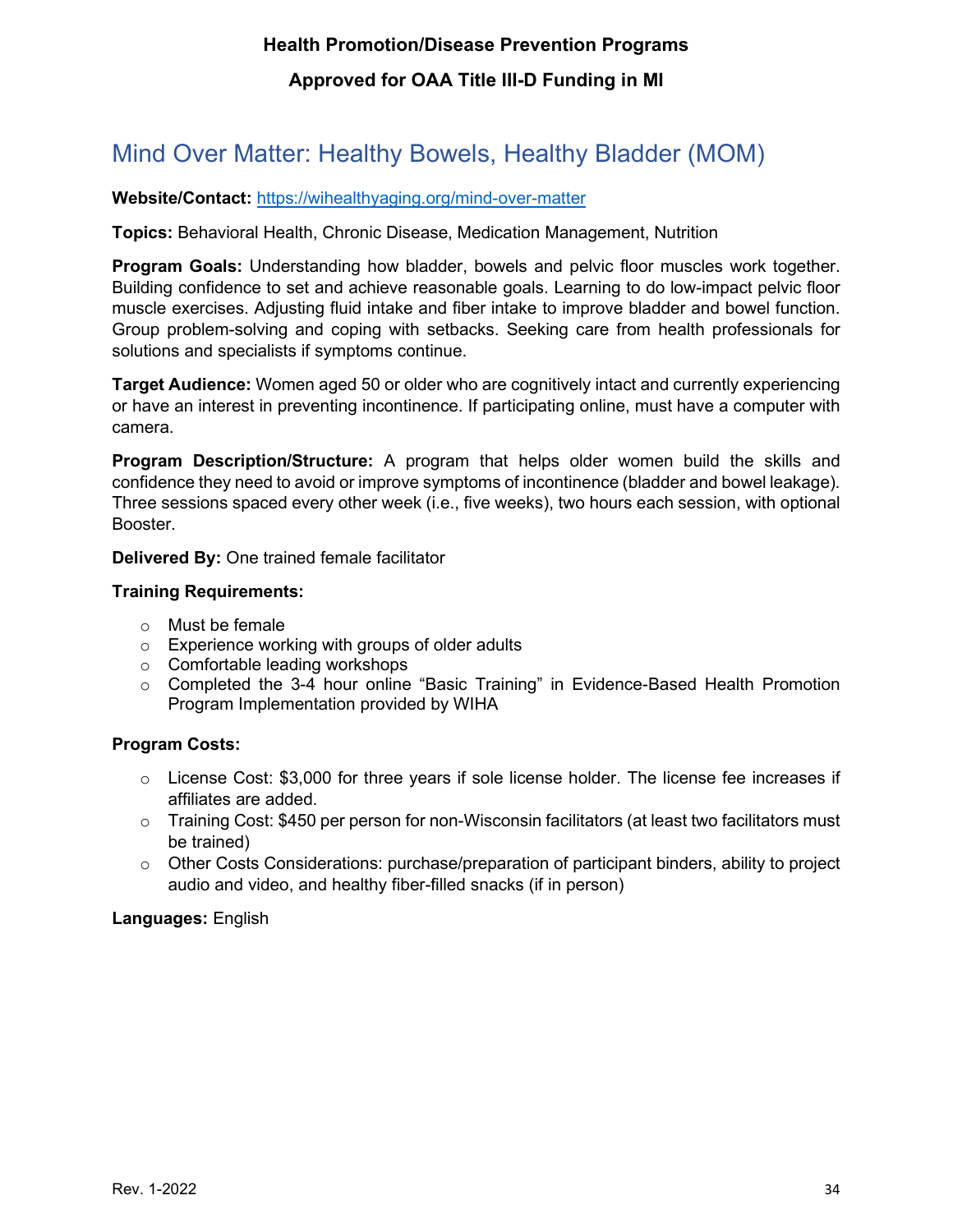# <span id="page-35-0"></span>National Diabetes Prevention Program (NDPP)

#### **Website/Contact:** [www.cdc.gov/diabetes/prevention](http://www.cdc.gov/diabetes/prevention)

**Topics:** Diabetes, Self-Management, Health Promotion, Physical Activity, Weight Loss

#### **Program Goals:**

- o Prevent or delay the onset of Type 2 diabetes.
- $\circ$  Increase physical activity to 150 minutes of moderate intensity
- o Lose a minimum of 5% body weight

**Target Audience:** Adults 18+ who are at high risk for developing Type 2 diabetes based on fasting glucose or A1C or via a short risk survey. Adults 60+ automatically qualify.

#### **Program Description/Structure:**

- o 16 weekly core sessions
- o 6 monthly post-core sessions
- o 1 hour per session
- o 12-15 group participants
- $\circ$  Emphasizes sustainable lifestyle changes including improved nutrition, increased physical activity, stress reduction and coping strategies. Program goal is 5% weight loss to lower risk for developing Type 2 diabetes.
- $\circ$  Structured group activities with CDC approved curriculum including group discussion, problem solving, skill building, videos, sharing practical solutions and group support. Weight and minutes of physical activity recorded weekly.

**Delivered By:** Trained lifestyle coach facilitates the group session.

#### **Training Requirements:**

- $\circ$  Lifestyle Coach: Two-day training and ongoing mentoring. Coaches comply with quality and fidelity standards and meet CDC Diabetes Prevention Recognition Program (DPRP) standards.
- $\circ$  Master Trainers: Two-day training after successfully facilitating at least one NDPP course. Exceptions for experience with chronic disease self-management programs will be considered.

**Program Costs:** To learn more about program costs and organizations offering training, please visit the website.

**Languages:** English, Spanish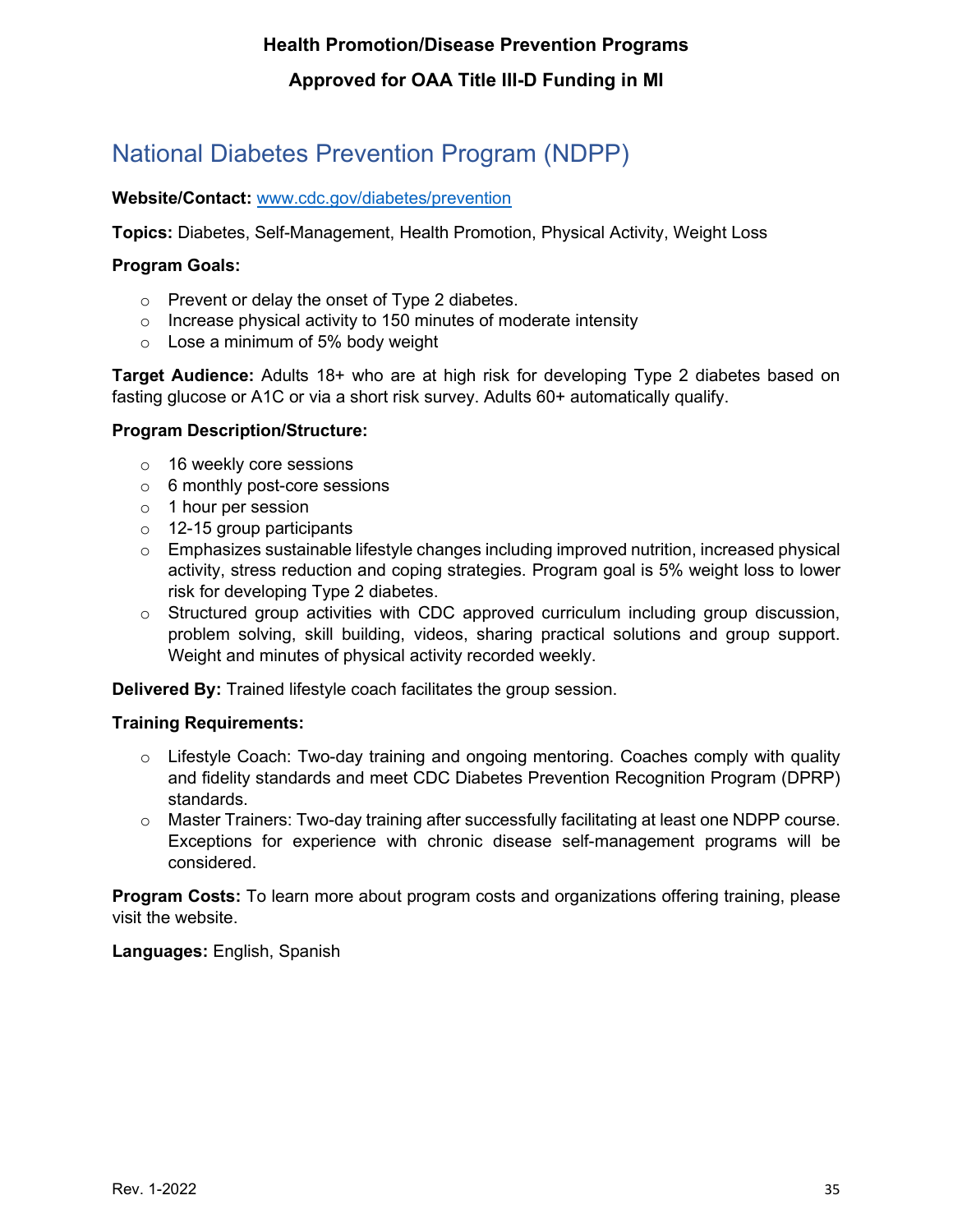# <span id="page-36-0"></span>On the Move (OTM)

#### **Website/Contact:** <https://www.onthemove.pitt.edu/>

**Topics:** Mobility, Physical Activity, Motor Control

**Program Goals:** To improve and sustain mobility so individuals can participate more easily in daily activities and decrease risk for disability.

**Target Audience:** Older adults who are medically stable and can walk household distances independently or with a straight cane.

#### **Program Description/Structure:**

- $\circ$  A group-based exercise program for older adults designed to target key principles of the biomechanics and motor control of walking.
- $\circ$  Classes are 50 minutes in duration and held twice per week for 12 weeks.
- $\circ$  Program contains a warm-up, stepping patterns, walking patterns, strengthening exercises, and cool-down exercises. The unique stepping and walking patterns promote the timing and coordination of stepping and are integrated with the phases of the gait cycle. Patterns are goal-oriented and progressed in difficulty to continually challenge participants.

**Delivered By:** Health professionals (physical therapists, physical therapy assistants, occupational therapists, and certified occupational therapy assistant) and certified fitness instructors (certified by a nationally recognized fitness organization such as ACE or ACSM), who are trained to be certified On the Move instructors.

**Training Requirements:** Attending a 12-hour training course, achieving a passing grade on a written examination, and demonstrating competency with the program. Certification is for three years; at which time it needs to be renewed by achieving a passing grade on a renewal examination.

#### **Program Costs:**

- o License Fee (3 years):
	- Non-Profit: None
	- For Profit: based on the number of sites.
		- $-1-5$  sites: \$1,000
		- 6-10 sites: \$2,500
		- $\blacksquare$  11+ sites: \$5,000
- o Instructor Training: \$750 per instructor. Includes 12-hour training course, On the Move manual and materials, 12 playground balls, and 9 cones.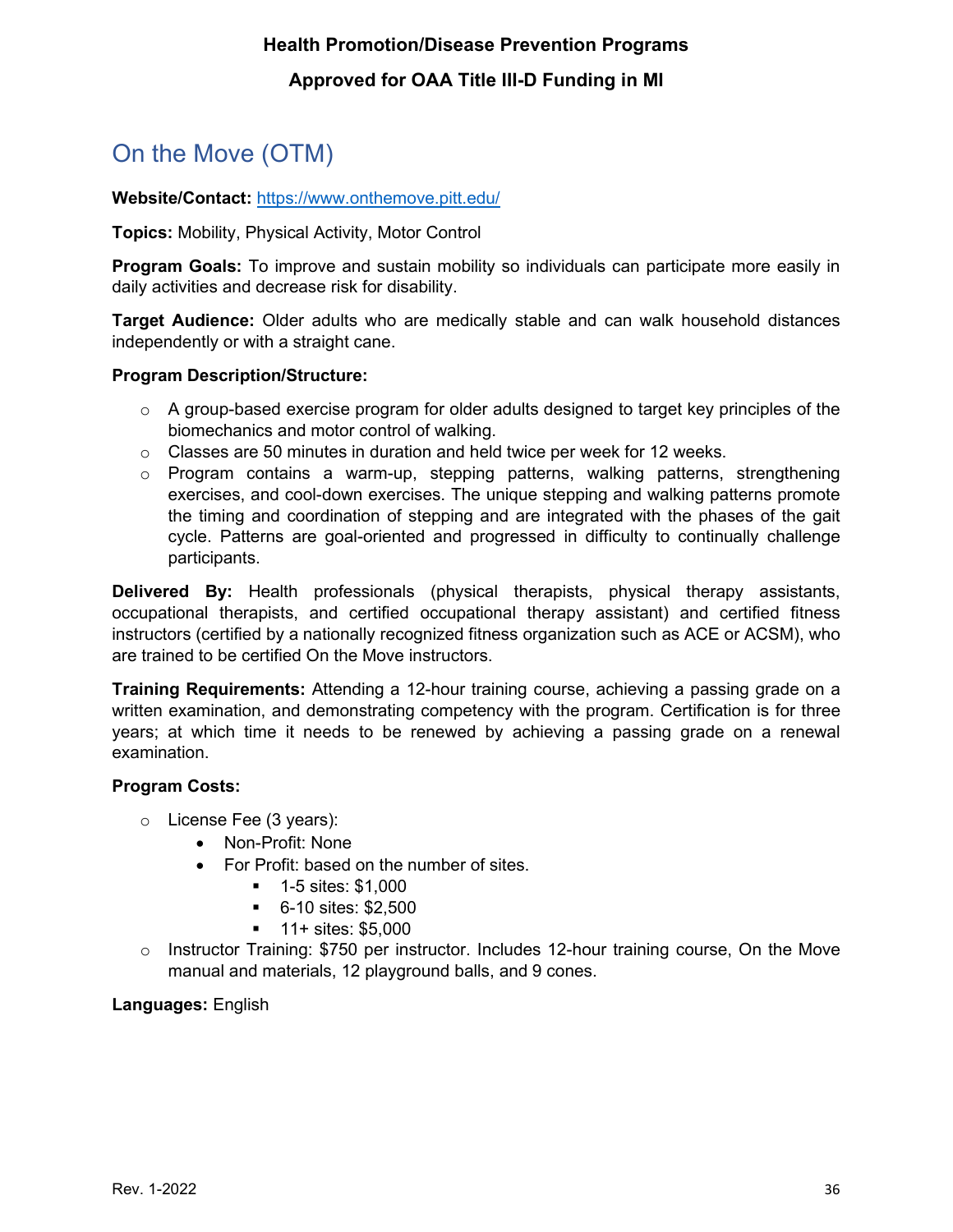# <span id="page-37-0"></span>Otago Exercise Program

**Website/Contact:** <https://www.med.unc.edu/aging/cgwep/courses/exercise-program/>

**Topics:** Fall Prevention, Strength, Physical Activity, Health Promotion, Physical Therapy, Self-Management

**Program Goals:** Increase strength, balance, and endurance. Lifestyle change to incorporate strength and balance training a minimum of two hours per week. RCT demonstrated a 35% reduction in falls in high-risk older adults.

**Target Audience:** Community-dwelling frail older adults. Most effective for those who are age 80+ or 65 + and frail.

#### **Program Description/Structure:**

- $\circ$  4-5 visits with a physical therapist (PT) over 8 weeks with monthly phone calls for a year and optional follow up visits at 6, 9, and 12 months.
- $\circ$  17 exercises total the PT evaluates the older adult and selects the most appropriate exercises from the 17.
- $\circ$  Exercises are progressed to challenge the older adult as they improve strength/balance.
- $\circ$  Adjustable ankle weights are used for 3 of the exercises and weight is progressively increased.
- $\circ$  The older adult does the exercises for approximately 30 minutes, three times per week.
- $\circ$  When the older adult is strong enough to walk or exercise, a walking program is prescribed and progressed to up to 30 minutes three times per week.
- $\circ$  Can be implemented in the home, outpatient, assisted living facilities as well as in the community.

#### **Delivered By:**

- $\circ$  Physical therapist completes the initial evaluation and prescription
- $\circ$  Follow up visits can be done by a licensed physical therapist assistant
- $\circ$  Follow up phone calls can be done by the PT, a health coach, or another individual who is able to communicate progress to the PT
- $\circ$  The exercises can be done independently or supervised in a one on one or group setting

**Training Requirements:** Completion of the Otago Exercise Program Online Training for Physical Therapists.

#### **Program Costs:**

- $\circ$  Training Cost: Online training is \$35; Therapists receive up to 3.0 CEUs upon completion. If patient demonstrates medical necessity and has a physician referral, then Medicare can potentially cover cost of physical therapy under Medicare Part B which does require a patient co-pay.
- $\circ$  Training Supplies: Cost varies for adjustable ankle weights for patients up to 20 lbs.

**Languages:** English, Spanish (limited patient resources available)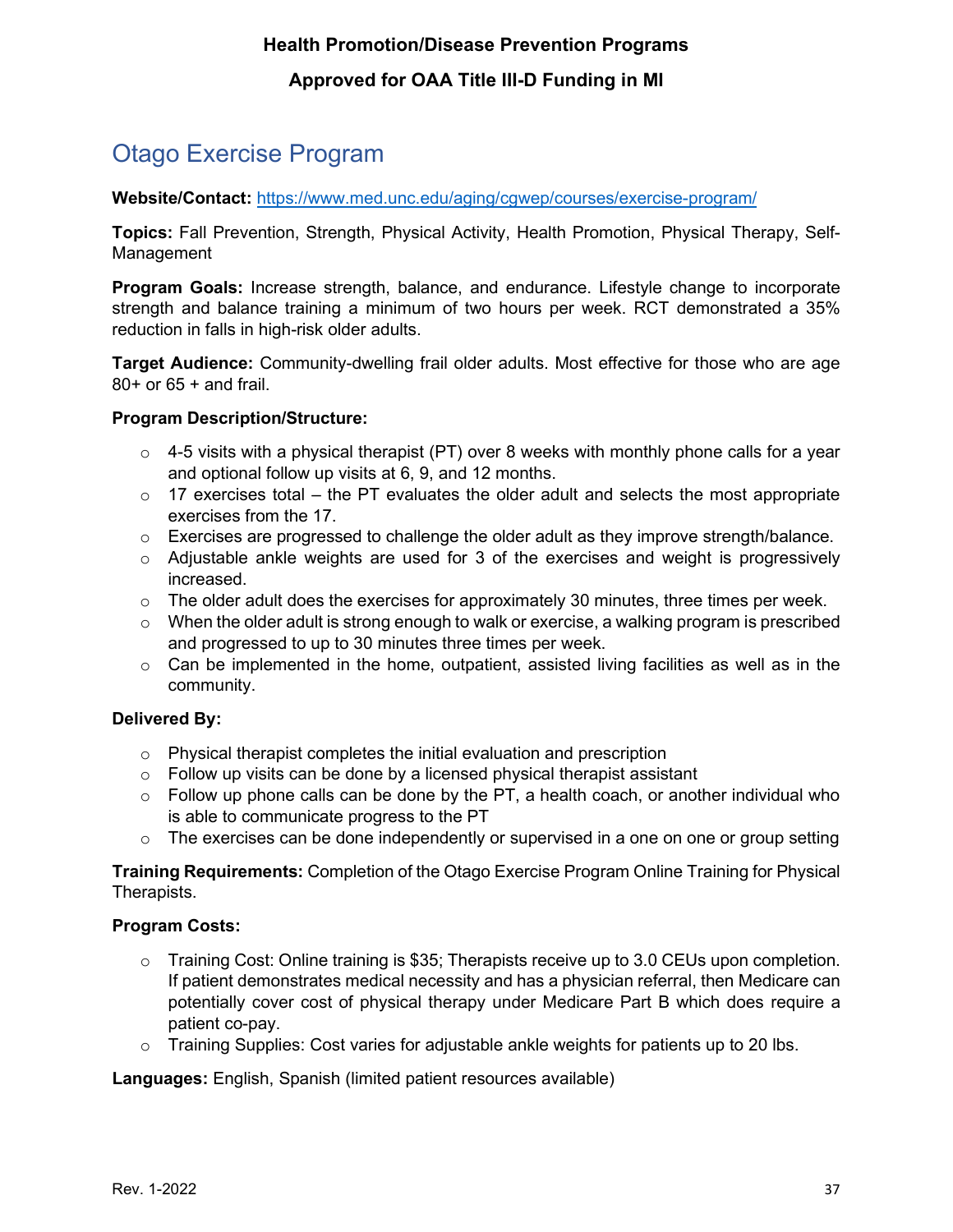# <span id="page-38-0"></span>PEARLS (Program to Encourage Active, Rewarding Lives for Seniors)

**Website/Contact:** <https://depts.washington.edu/hprc/programs-tools/pearls/>

**Topics:** Depression, Counseling, Self-Management

**Program Goals:** Reduce symptoms of depression and improve health-related quality of life.

**Target Audience:** Adults 60+ who have minor depression or dysthymia and are receiving homebased social services from community services agencies.

#### **Program Description/Structure:**

- $\circ$  Eight 50-minute sessions with a trained social service worker in the client's home over 19 weeks.
- o Counselors use three depression management techniques:
	- Problem solving treatment, in which clients are taught to recognize depressive symptoms, define problems that may contribute to depression and devise steps to solve these problems
	- Social and physical activity planning
	- Planning to participate in pleasant events. Counselors encourage participants to use existing community services and attend local events.

**Delivered By:** Trained social service worker

#### **Training Requirements:** Two-day training

#### **Program Costs:**

- o PEARLS Toolkit includes background; detailed instructions, guidance, tips for implementing within an organization and carrying out the components of PEARLS sessions with clients; forms for creating the organizational and data management- Free infrastructure necessary for the implementation of PEARLS.
- o 2-day, off-site training in Seattle, WA (includes tuition, course materials, continental breakfast, and snacks), \$395 per participant.
- $\circ$  On-site training varies depending on the number of participants (minimum of 15–20 persons), plus travel expenses.
- o PEARLS Fidelity Instrument Free (brief, 20-item multiple- choice survey).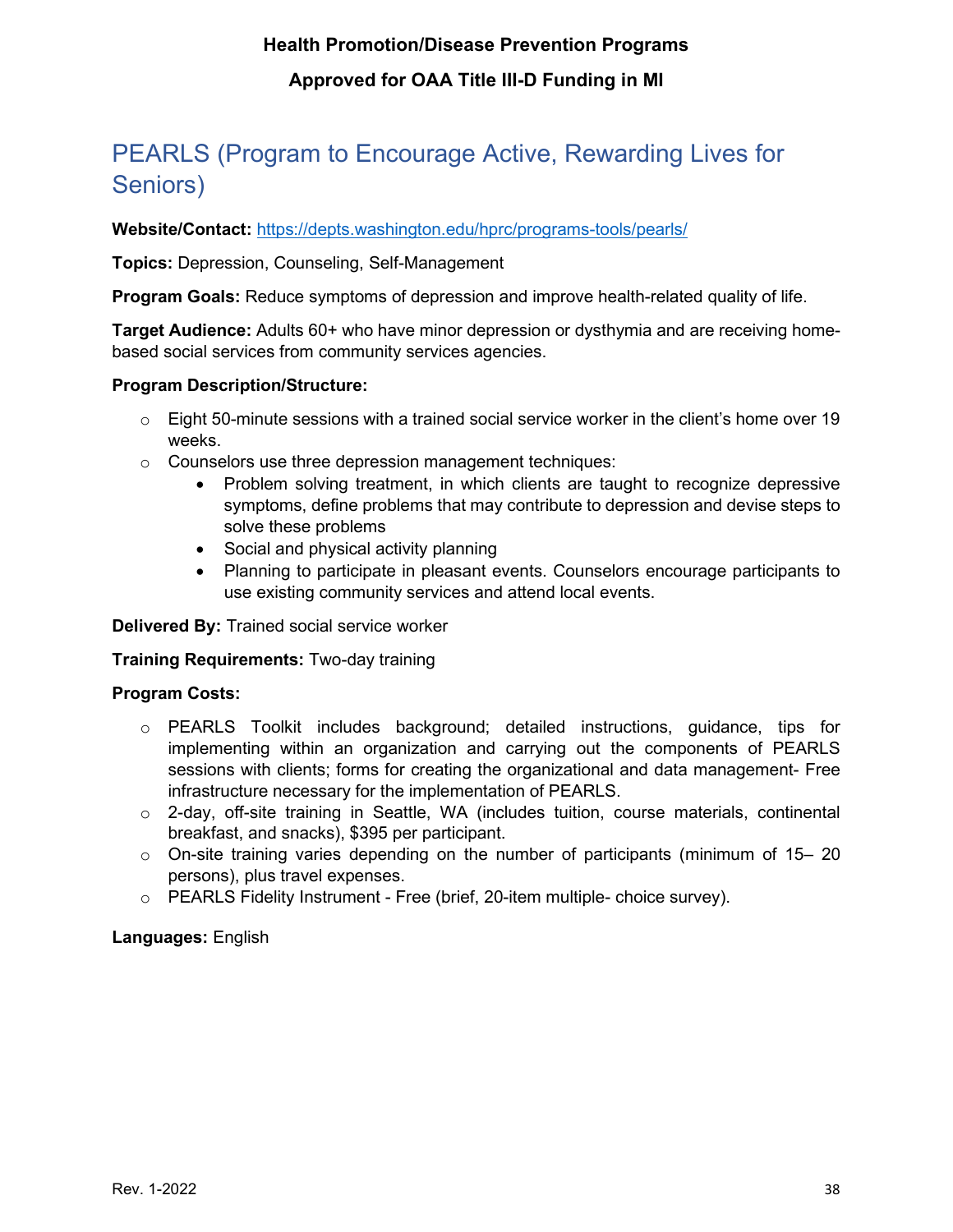# <span id="page-39-0"></span>Positive Self-Management for HIV (PSMP)

**Website/Contact:** [https://selfmanagementresource.com/programs/small-group/hiv-positive-self](https://selfmanagementresource.com/programs/small-group/hiv-positive-self-management-small-group/)[management-small-group/](https://selfmanagementresource.com/programs/small-group/hiv-positive-self-management-small-group/)

**Topics:** HIV/AIDS, Self-Management, Health Promotion

**Program Goals:** Decreased symptom severity, and increased self-efficacy

**Target Audience:** Adults, 18 years or older with HIV/AIDS

**Program Description/Structure:** Small group workshop offered either in-person or virtually. One session per week for six weeks, each session lasting two and a half hours.

**Delivered By:** Two trained leaders, one or both of whom are non-health professionals with HIV, for both in person and virtual workshops.

**Training Requirements:** Must be trained by SMRC-certified Master Trainers

#### **Program Costs:**

- $\circ$  License Cost: (Included in the SMRC suite of programs) Start at \$500, which provides for 2 leader trainings and 20 workshops OR \$1,500, which provides for 3 leader trainings and 60 workshops. All licenses are for 3 years. (Single-agency nonprofit and public agencies, for other options see website)
- o Participant Materials Cost:
	- Living a Healthy Life with HIV,  $4<sup>th</sup>$  Edition (a copy is required for each participant): Paperback - \$17,56, eBook - \$15.96
	- Relaxation for Mind and Body (Optional): CD \$9.60, MP3 \$9.60

**Languages:** English, Spanish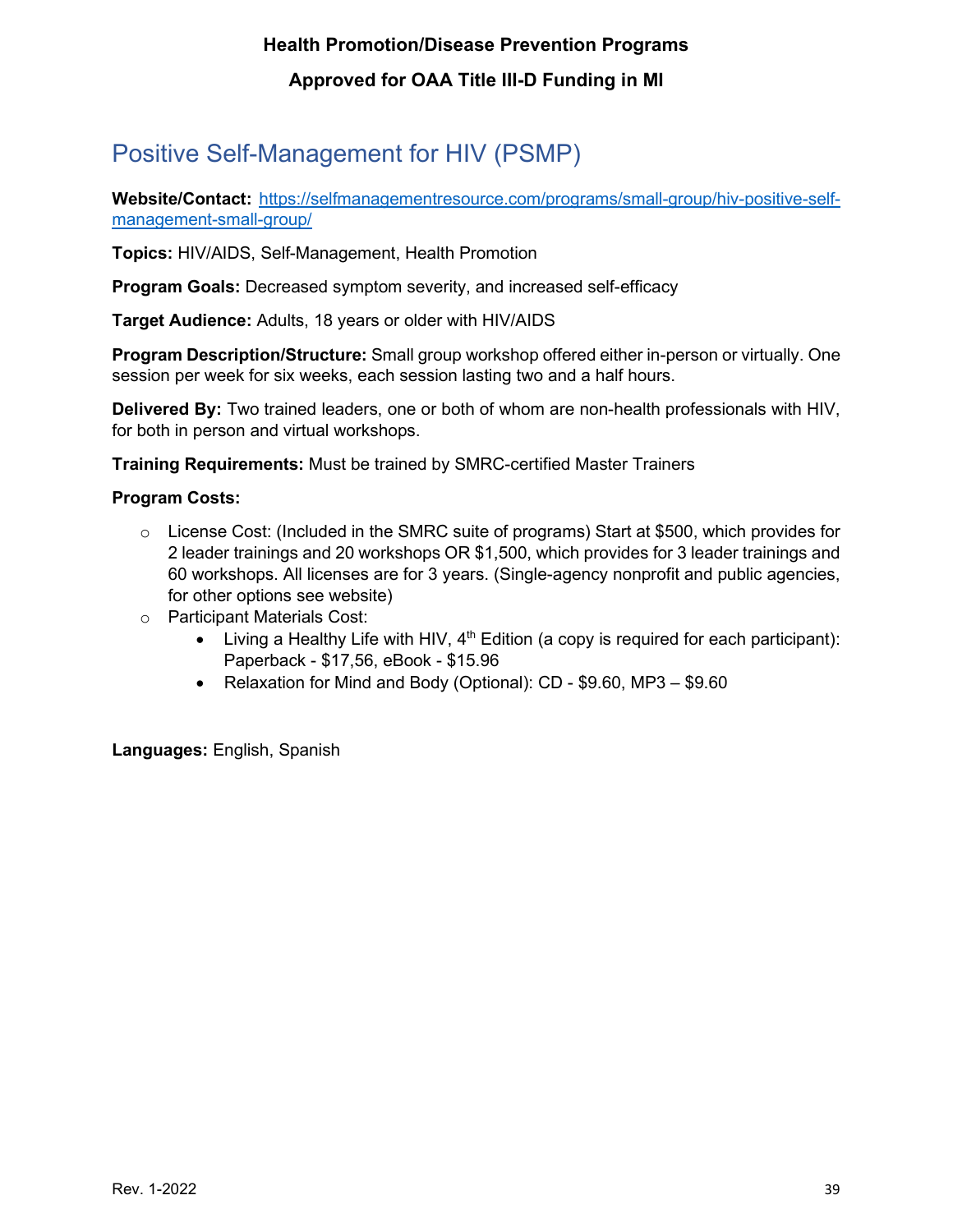### <span id="page-40-0"></span>Powerful Tools for Caregivers

**Website/Contact:** <https://www.powerfultoolsforcaregivers.org/>

**Topics:** Family Caregiver, Self-Care, Stress Management, Communication Strategies, Self-**Efficacy** 

**Program Goals:** Improve self-care behaviors, management of emotions, self-efficacy, and use of community resources.

**Target Audience:** Family caregivers of adults with chronic conditions.

**Program Description/Structure:** Community-based group program. Six consecutive weeks, 90 minutes, or 2.5 hours per week. 10-15 participants. Scripted curriculum providing tools that can be individualized to meet the challenges of caregiving in a supportive and interactive environment.

**Delivered By:** Caregiver classes co-led by certified, trained class leaders

#### **Training Requirements:**

- $\circ$  Class Leaders: Completion of a two-day class leader training led by certified Master Trainers.
- o Master Trainers: Completion of three, 6-week series of caregiver classes. Application and approval by national office prior to teleconference training. Teleconference training with national PTC office.

#### **Program Costs:**

- o Class Leaders: Cost varies, includes licensing fee, and cannot exceed cost reimbursement.
- $\circ$  Master Training: \$250 for teleconference upon completion of requirements.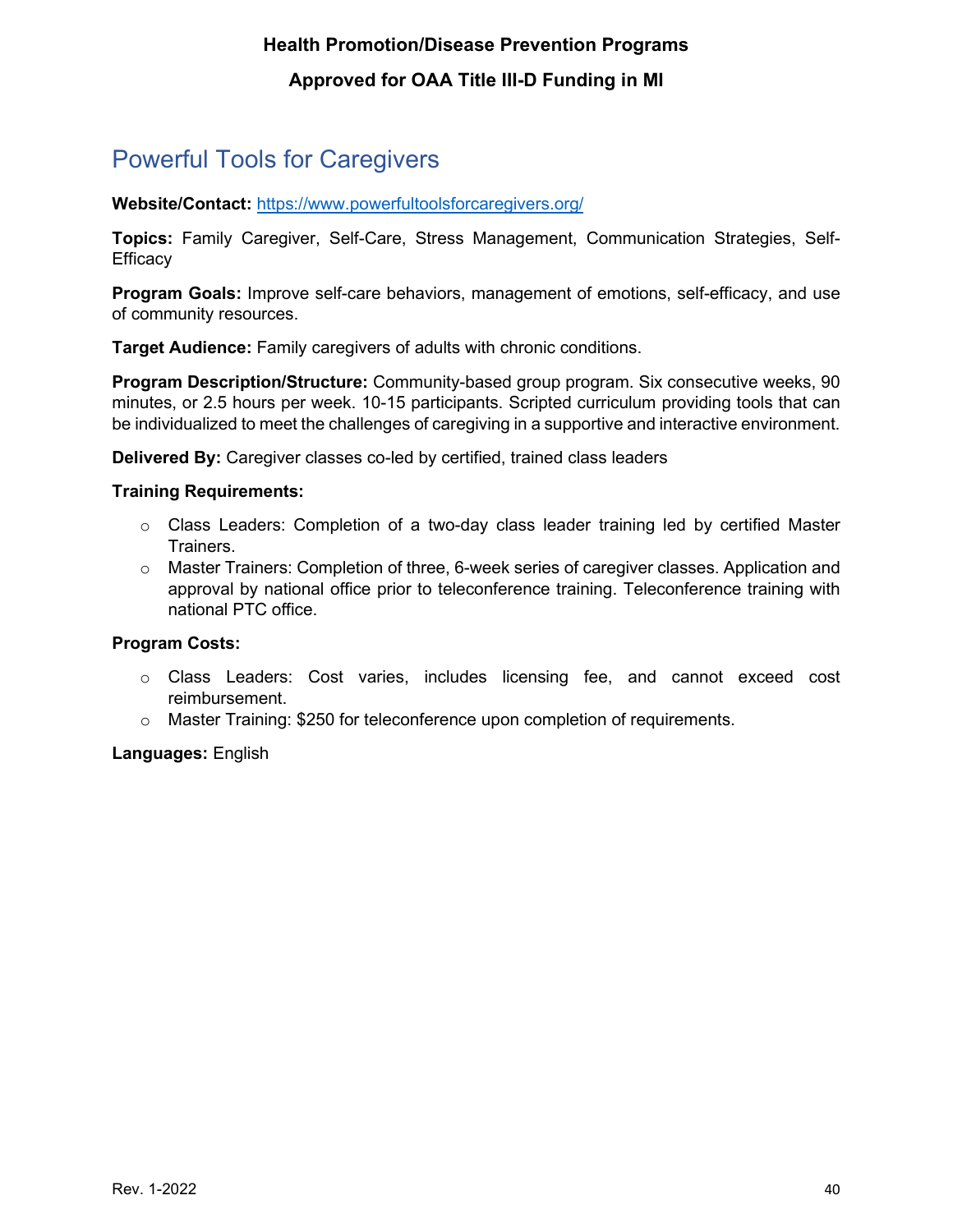# <span id="page-41-0"></span>REACH Community (Resources for Enhancing Alzheimer's Caregivers Health in the community)

#### **Website/Contact:** <https://www.uthsc.edu/preventive-medicine/mcc.php>

**Topics:** Dementia, Caregivers Support, Behavioral Intervention, Self-Management, Health **Promotion** 

#### **Program Goals:**

- o Empower caregivers by increasing problem management, problem-solving and coping skills. Empower staff through increasing skills and knowledge and providing tools and materials to work with caregivers.
- o Improve outcomes by decreasing caregiver burden, anxiety, depression, frustrations, amount of time/day spent on tasks and on duty; and improving management of behavioral concerns and improving safety for the person living with dementia.

**Target Audience:** Caregivers of older adults living with dementia.

#### **Program Description/Structure:**

- Four (one-hour) core sessions during two to three months with option for additional sessions.
- Education, support, and skills building, (problem-solving, mood management/cognitive reframing, and stress management).
- Focus on main caregiving risk areas (information, safety, health and emotional well-being, social support, management of problem behaviors).
- Program coach manual with session-by-session protocols.
- Caregiver notebook with 30 behavioral management topics and 18 caregiver stress and coping topics, written at a fifth-grade level.

**Delivered By:** REACH Program coach trained and certified by University of Tennessee Health Science Center, Caregiver Center (any level of staff)

**Training Requirements:** Webinar training (3.5-4.5 hours depending on training selected), consultation call (approx. 30 minutes), and role play of problem solving and mood management (approx. one hour).

#### **Program Costs:**

- o Licensing Cost: None
- $\circ$  Option 1: Individual intervention training, Option 2: Telephone Support Group Training
	- \$750 for up to two staff, certification for one.
	- \$3,000 for up to 12 staff (may include supervisors/intake staff). Certification for 4- 6. Additional staff at \$450 per person.
- o Option 3: Individual and Telephone Support Training
	- \$900 for up to two staff, certification for one.
	- #3,900 for up to 12 staff. Certification for 4-6. Additional staff at \$500.
- o Participant Materials: Each caregiver receives a Caregiver Notebook, which is available for \$20 from Amazon.com

**Languages:** English

**Rev. 1-2022** 41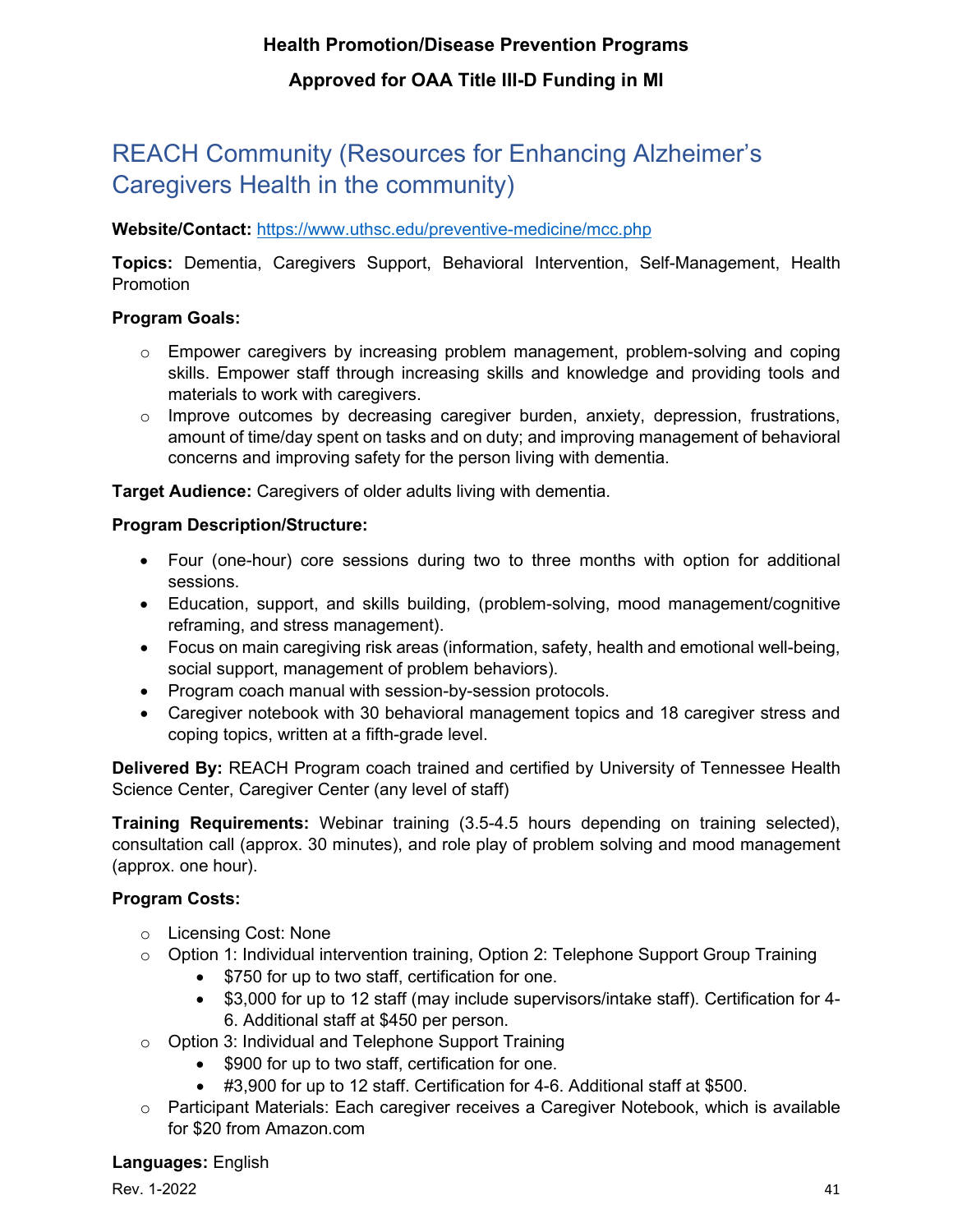# <span id="page-42-0"></span>Respecting Choices® Advance Care Planning

**Website/Contact:** <https://respectingchoices.org/advance-care-planning-courses/>

**Topics:** Advance Care Planning, Caregiver Support, Health Promotion

**Program Goals:** Create an effective process to prepare individuals and their families for future healthcare decisions. Make advance care plans available to treating health professionals. Assure plans are incorporated into active medical decisions.

**Target Audience:** Adults in any stage of health in a variety of settings.

**Program Description/Structure:** Group or individual ACP conversations delivered in a variety of settings (including in-home and community settings) to assist individuals a) select and prepare a healthcare agent, b) explore previous healthcare experiences, cultural and spiritual beliefs, and what it means to 'live well' (to that individual) as a process to form goals upon which to make future healthcare decisions, c) prepare a written advance care plan document if desired, d) redesign systems (healthcare and community) to support goals and preferences being honored.

**Delivered By:** Facilitator(s) who have been certified by Respecting Choices®

#### **Training Requirements:**

- $\circ$  Facilitator certification is one in-person 8-hour course, preceded by self-paced online learning. Instructor certification is an additional 8-hour in-person course.
- $\circ$  Education in design and implementation is available as 4-hour in-person course.
- o Recertification is required every three years as curricula is updated.

#### **Program Costs:**

- $\circ$  Licensing Cost: no additional cost to facilitators to use course materials. Licensing of written materials for individual/family education and engagement is available if desired.
- o Training Costs: range from \$420 to \$1,245 per person plus travel, depending on level of certification and courses attended. All materials included.
	- National 3-day course offers: a) facilitator certification \$420, b) instructor certification \$475 (facilitator cert is a pre-requisite), c) ACP program design and implementation course \$350.
	- Respecting Choices® also offers a distinct pricing structure for organizations who choose to contract for consultation on program implementation that can include all three courses on-site.
- $\circ$  Post-Training Costs: A variety of written materials for individual/family education and engagement are available for purchase through online store or can be licensed for ability to reproduce by the organization. Instructors are required to recertify every three years for \$75.
	- For organizations with instructors, the cost of materials and online modules used to certify additional facilitators is \$105 per person. Costs may vary depending on population served.
- $\circ$  Other Program Cost Considerations: include rental of space for having ACP conversations, facilitator supervision time, and other program oversight.

**Languages:** English, \*materials also available in Spanish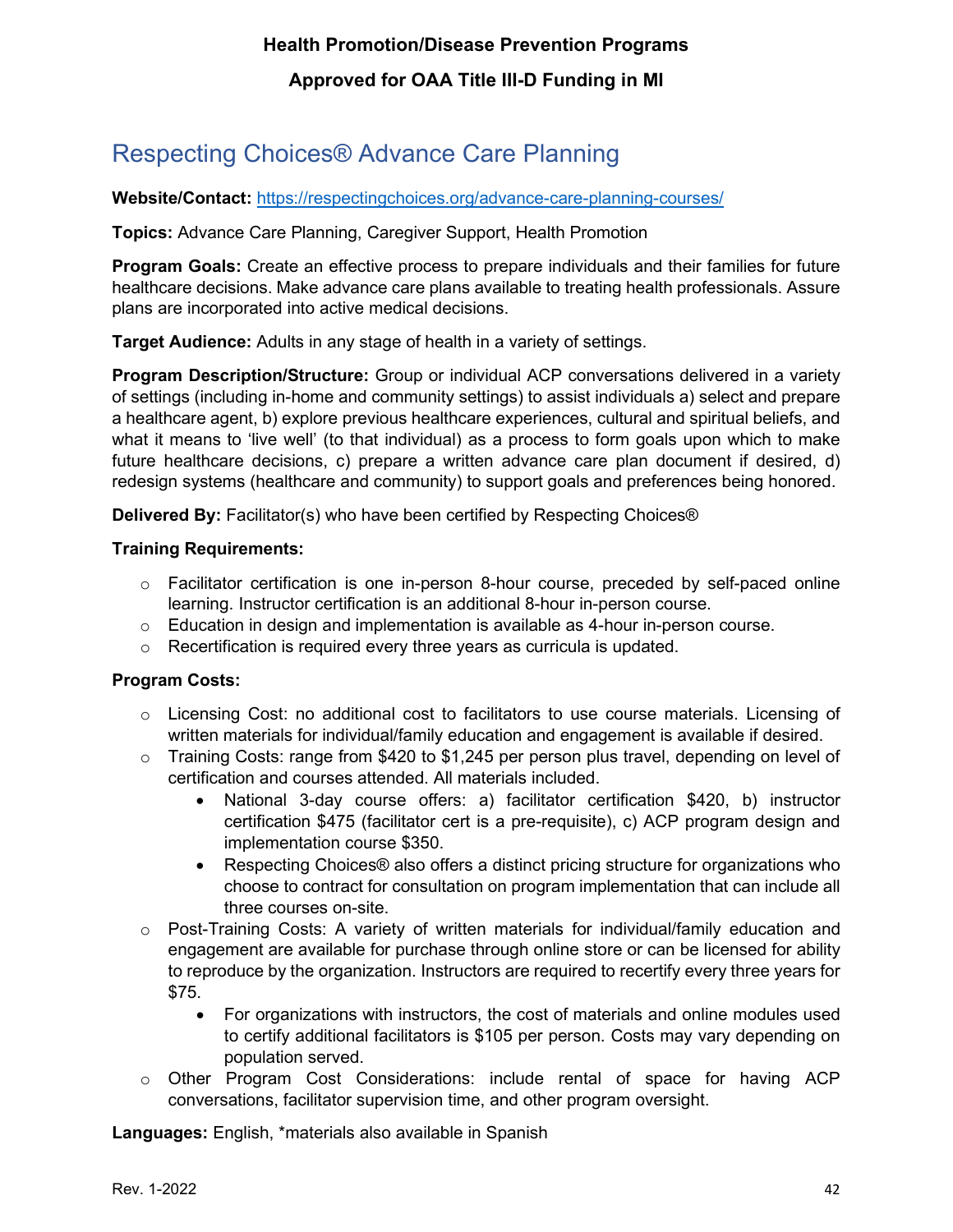### <span id="page-43-0"></span>SHARE (Support, Health, Activities, Resources, and Education) for Dementia

#### **Website/Contact:** <https://www.benrose.org/-/share>

**Topics:** Early-Stage Dementia, Care-Planning, Caregiver Education

#### **Program Goals:**

- $\circ$  Help care partners to communicate effectively, participate in fulfilling activities, and plan for the future.
- $\circ$  Promote health and well-being, decrease stress, and learn about resources that reflect care partners' values and preferences.
- $\circ$  Provide education about dementia, how to manage the changes that lie ahead, and creating a balanced plan of care that both care partners can accept.

**Target Audience:** Persons living with early-stage dementia and their family caregivers.

**Program Description/Structure:** An evidence-based care planning counseling intervention for persons living with early-stage dementia and their family caregivers. Participants work with a SHARE counselor to identify sources of support, (i.e., family, friends, and service providers), in order to build a balanced and realistic plan of care for the future.

**Delivered By:** Social workers, counselors, geriatric case managers and nurses.

**Training Requirements:** All counselors receive extensive training from the SHARE counselor certified online training course on counseling aging persons, caregiving, care values and preferences, and working with both care partners. SHARE counselors also receive weekly oneon-one coaching sessions with a SHARE coach to maintain fidelity to study protocols.

#### **Program Costs:**

 $\circ$  License Cost: \$3,500 with additional licenses available for purchase per counselor. Yearly renewal fees are required for each license.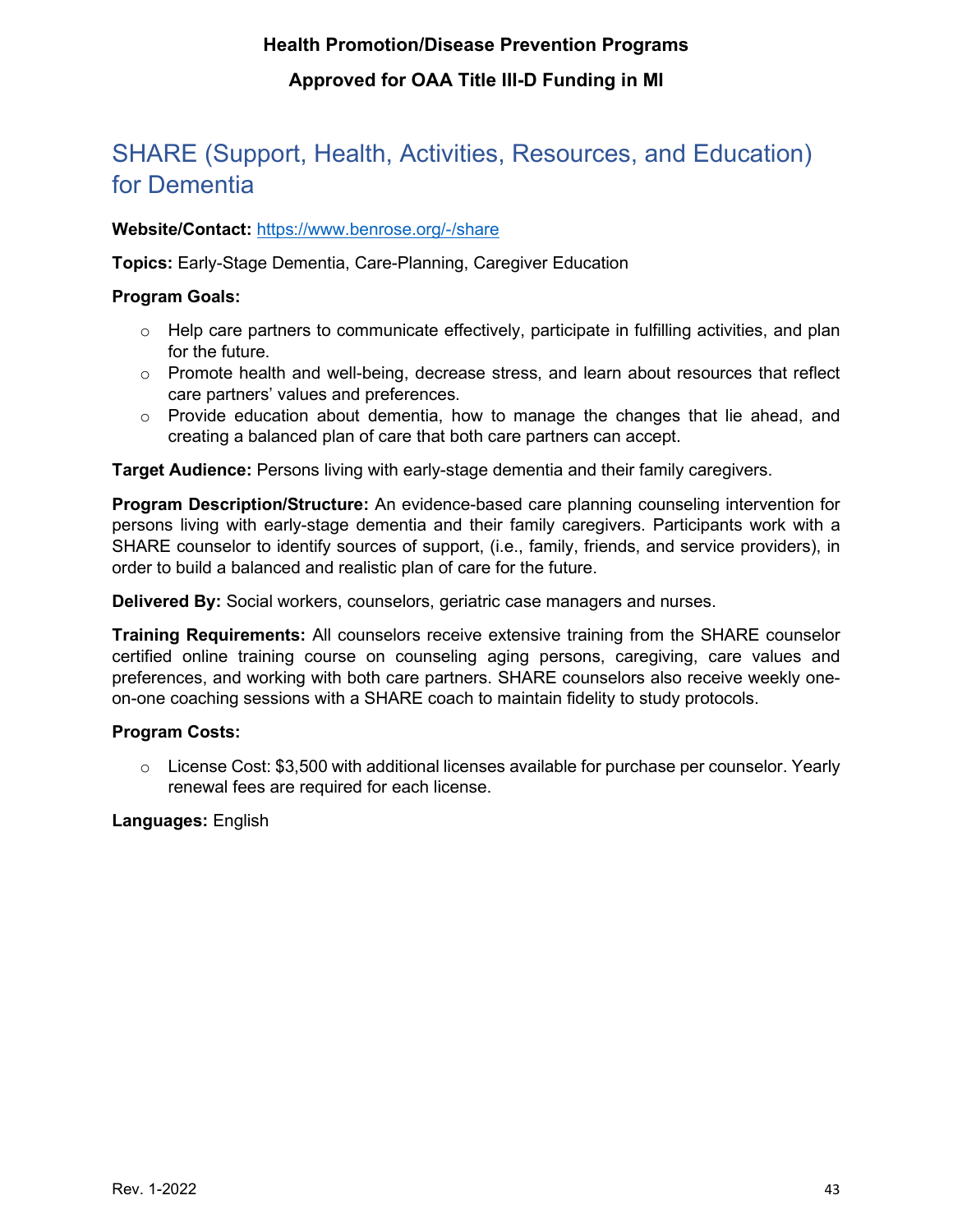# <span id="page-44-0"></span>Stay Active and Independent for Life (SAIL)

#### **Website/Contact:** <https://www.sailfitness.org/>

**Topics:** Physical Activity, Fall Prevention, Strength, Health Promotion

**Program Goals:** Reduce fall risk factors by increasing strength and improving balance.

#### **Target Audience:** Adults 65+

#### **Program Description/Structure:**

- $\circ$  An ongoing class that meets three times per week for one hour. Each class includes warmup, aerobics, balance activities, strengthening and stretching exercises that can be done seated or standing and educational components.
- $\circ$  Periodic fitness checks assess general mobility, arm strength, and leg strength.
- $\circ$  SAIL quides supplement class activities by providing written education information to prevent falls by addressing fall risk factors.

**Delivered By:** Qualified SAIL program leader who has completed SAIL training (certified fitness instructors, exercise science professionals, or licensed health care professionals [e.g., physical/occupational/recreational therapists/assistants])

**Training Requirements:** Complete one day (8 hour) SAIL program leader training or complete 10-week online class through Pierce College with continuing education unite awarded upon course completion.

#### **Program Costs:**

- o Licensing Fee: None, SAIL is a public-domain program.
- o Online Instructor Training: \$185
- $\circ$  In-Person Instructor Training: Contact [sailwithmeec@gmail.com](mailto:sailwithmeec@gmail.com) for updated training information.
- o Other Costs: equipment (up to 20 armless chairs, up to 20 pairs of adjustable 5lb cuff weights [10lb/pair]).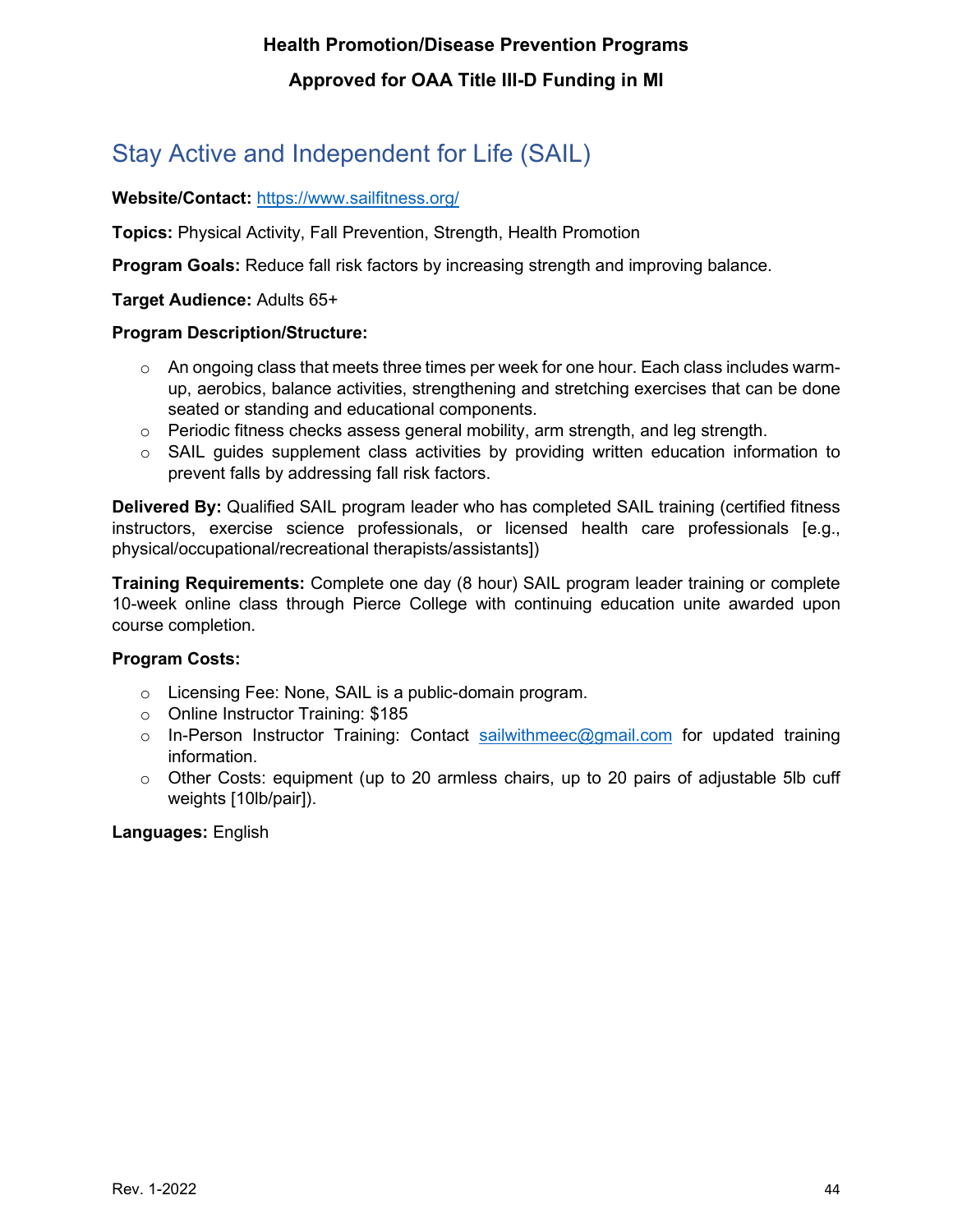# <span id="page-45-0"></span>Stepping On

**Website/Contact:** <https://wihealthyaging.org/stepping-on-consumer>

**Topics:** Fall Prevention, Self-Management, Health Promotion

**Program Goals:** Offer strategies and exercises to reduce falls and increase self-confidence in making decisions and behavioral change in situations where older adults are at risk of falling.

**Target Audience:** adults age 60+ (average age well into 70's) who are: community-dwelling (not in nursing home or assisted living); do not use a scooter, wheelchair or walker indoors (a cane is fine, and if use a walker only when leave the home, also fine); and are cognitively intact. If participating online, must have a laptop with camera and adequate space.

#### **Program Description/Structure:**

- o 7 weeks long, 2 hours each session and 2 follow-ups.
- $\circ$  Originally provided only in-person, the developers have now approved it for online delivery as well.

**Delivered By:** TWO trained leaders who have successfully completed either the 3-day inperson Leader Training or the 4-day on-line Leader Training.

#### **Training Requirements:**

- $\circ$  Be a health care provider, an aging network professional or fitness instructor
- $\circ$  Experience working with groups of older adults. Ideally, the Leaders have experience leading other evidence-based programs.
- o Completed the 3-4 hour online "Basic Training" in Evidence-Based Health Promotion Program Implementation provided by WIHA.

#### **Program Costs:**

- $\circ$  Licensing Cost: Three-year license fee. Currently \$3,200 for three years if sole license holder. Fee increases if affiliates are added.
- $\circ$  Training Cost: \$750 per person for non-Wisconsin leaders must pay the Leader Training fee (at least 2 individuals must be trained because the program requires two Leaders)
- o Other Requirements:
	- Participant exercise manuals and other handouts
	- Ankle Weights
	- Display
	- Four Guest Experts
	- Snacks (if in person)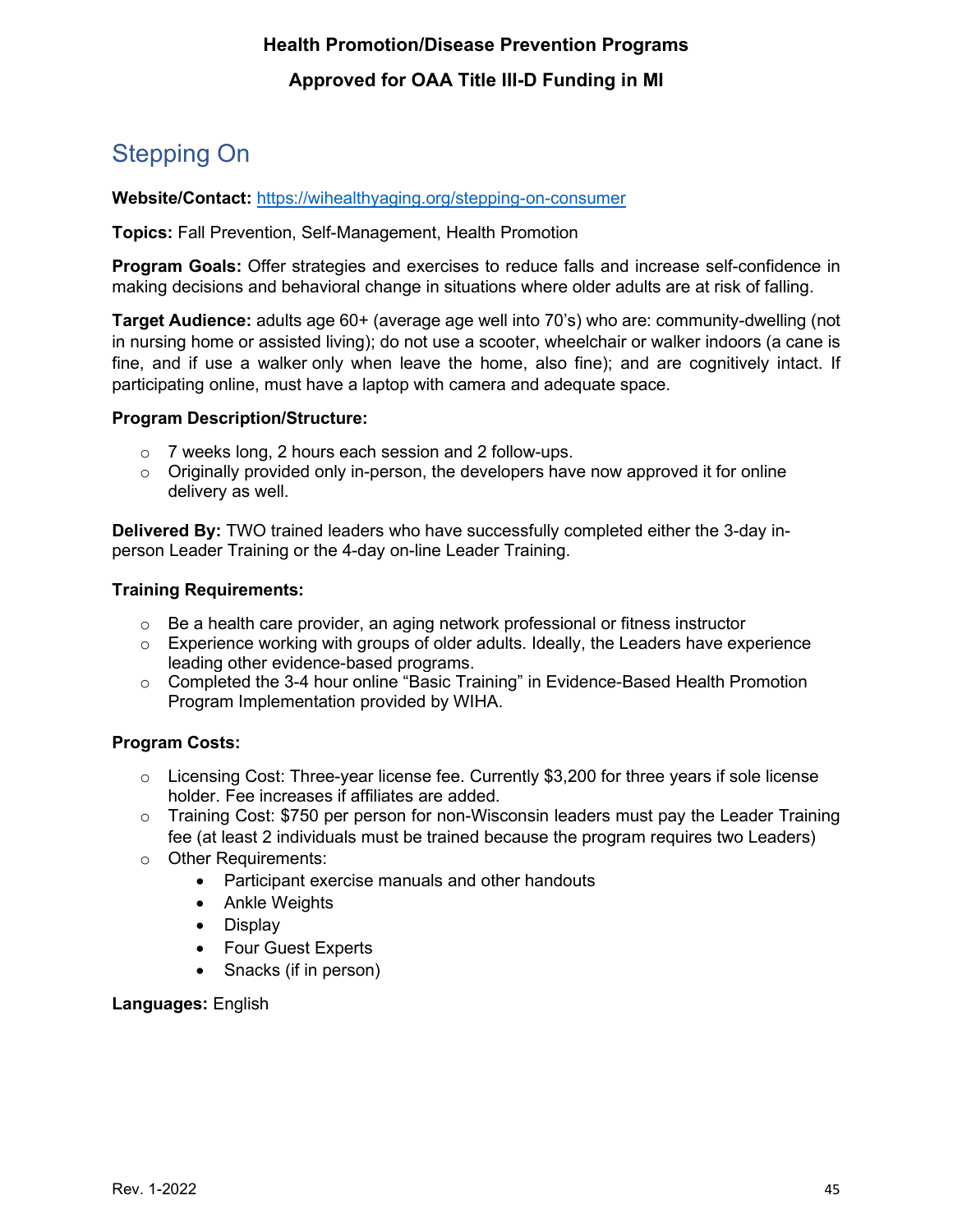# <span id="page-46-0"></span>Stress-Busting Program for Family Caregivers

#### **Website/Contact:** [www.caregiverstressbusters.org](http://www.caregiverstressbusters.org/)

**Topics:** Caregiver Support, Dementia, Self-Management, Stress Management, Health **Promotion** 

**Program Goals:** Improve the quality of life of family caregivers who are providing care to an older loved one. Help caregivers manage their stress and cope better with their lives as well developing problem-solving skills.

**Target Audience:** Family caregivers of people with Alzheimer's disease and related dementias.

**Program Description/Structure:** 90 minutes once per week for 9 weeks. 6-8 people per group. Multi-component program focuses on stress management, problem solving, support and education. Each group session consists of a combination of education, discussion, and support as well as learning a stress management technique.

**Delivered By:** Two groups of facilitators in a small group setting.

#### **Training Requirements:**

- o Master Trainer: 16 hours of training (2 days, 8 hours per day)
- o Certified Master Trainers train group facilitators
- o Experience with caregiving and/or education or training in Alzheimer's disease.

#### **Program Costs:**

- o Licensing Cost: Single entity \$500 (3 years), multi-entity \$1,000 (3 years)
- o Training Cost:
	- \$1,500 per Master Trainer (minimum of two Master Trainers from each sponsoring agency/organization required to participate in training).
	- If Master Training is conducted at your location, travel and per diem costs for two Lead Trainers to be reimbursed by sponsoring organization.
- $\circ$  Training Supplies: \$100, includes training program manual, facilitator's manual, caregiver handbook, facilitator's CD, meditation CD, Relaxation Strategies and Caregiver Journey DVDs.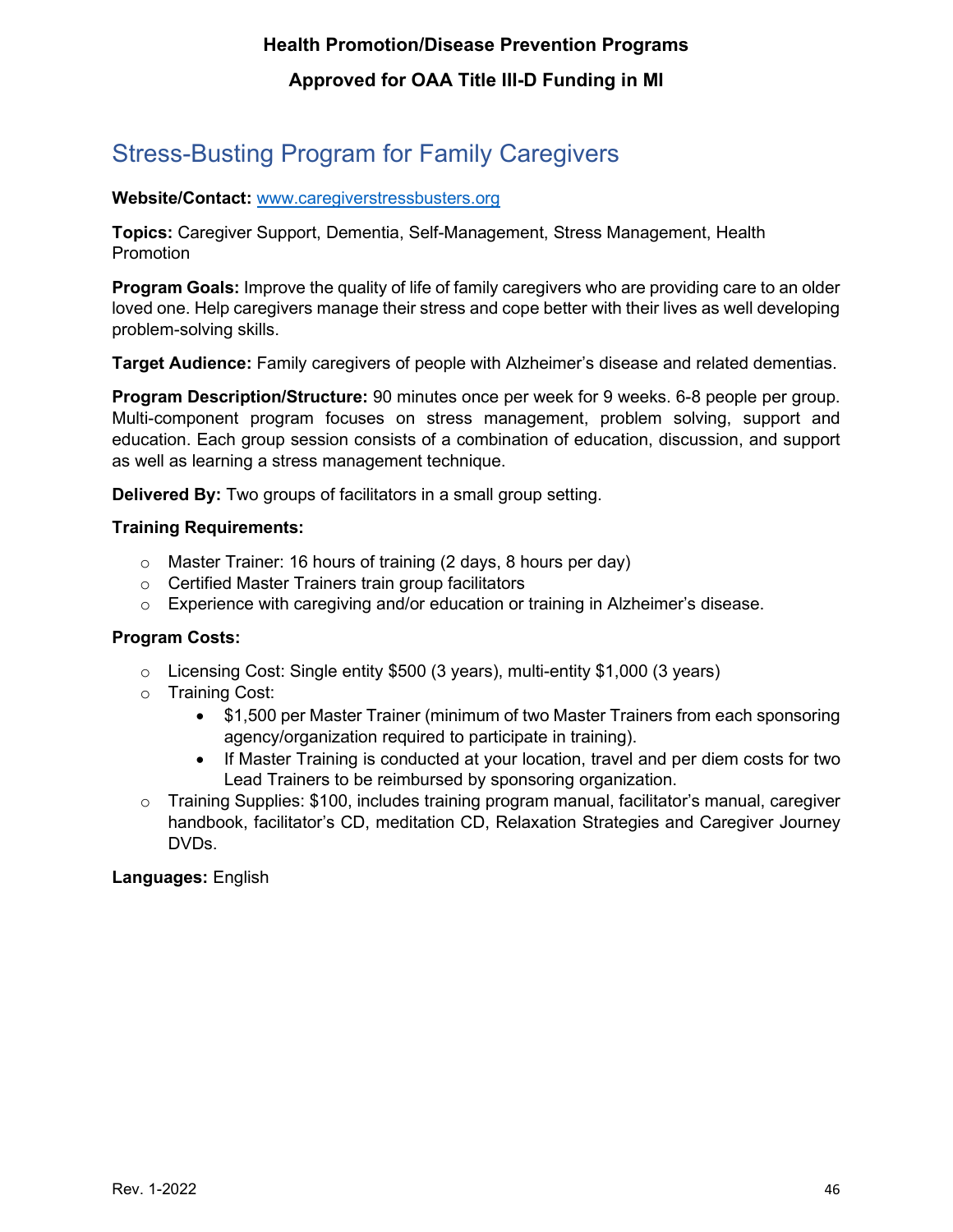# <span id="page-47-0"></span>Tai Chi for Arthritis

**Website/Contact:** <https://taichiforhealthinstitute.org/programs/tai-chi-for-arthritis/>

**Topics:** Tai Chi, Arthritis, Physical Activity, Health Promotion

**Program Goals:** Improve movement, balance, strength, flexibility, and relaxation. Decrease pain and falls.

**Target Audience:** Adults with or without arthritis, rheumatic diseases, or related musculoskeletal conditions. The program is appropriate for people with mild, moderate, and severe joint involvement and back pain. It is especially appropriate for adults who have a higher risk of falling.

#### **Program Description/Structure:**

- $\circ$  Attend a minimum of 16 hours of Tai Chi. One-hour per week for 16 weeks or two hours per week for eight weeks. Participants must attend at least one in-person class per week.
- $\circ$  Strongly encourage participants to practice the Tai Chi program at home for half hour daily, at least four days per week. This can be done in one half hour session or two fifteenminute sessions. The instructional DVD is available to help guide participants at home.

**Delivered By:** Tai Chi for Health certified instructors

#### **Training Requirements:**

- $\circ$  Contact a master trainer to schedule an instructor training workshop: [Master Trainers -](https://taichiforhealthinstitute.org/instructors/master-trainers/?region&amp%3Bamp%3Bfn=Find&amp%3Bamp%3Bcountry_id=233&amp%3Bamp%3Bregion&amp%3Bamp%3Bfn=Find) Tai [Chi for Health Institute](https://taichiforhealthinstitute.org/instructors/master-trainers/?region&amp%3Bamp%3Bfn=Find&amp%3Bamp%3Bcountry_id=233&amp%3Bamp%3Bregion&amp%3Bamp%3Bfn=Find)
- o Rectification training every two years (one-day training)
- o CPR certified

#### **Program Costs:**

- o Licensing Cost: None
- o Training Cost: Approx. \$275 per participant, includes Teaching Tai Chi Effectively book and Tai Chi for Arthritis DVDs.
- o Participant Cost: Varies by facility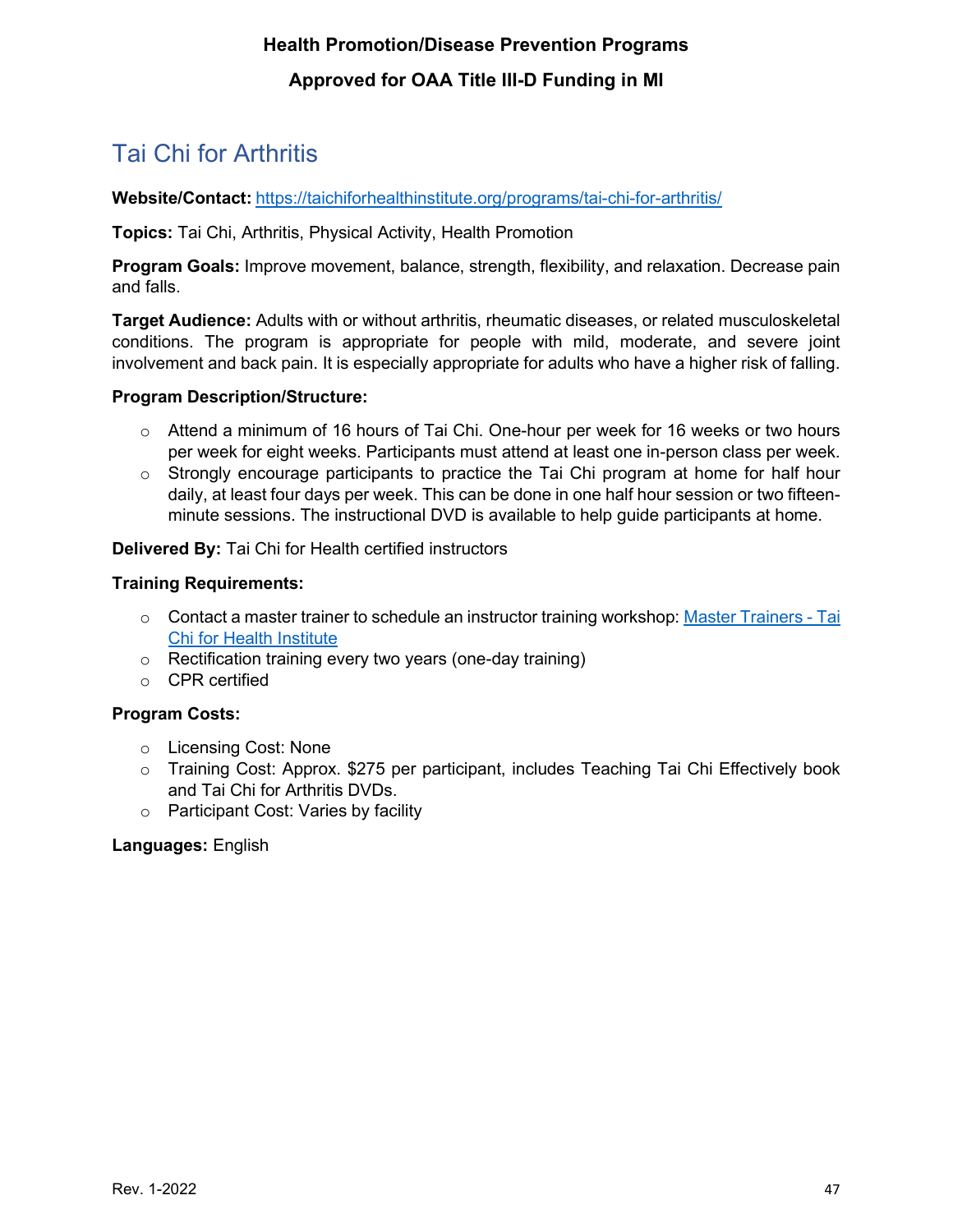# <span id="page-48-0"></span>Tai Chi Prime

#### **Website/Contact:** <https://taichihealth.com/tai-chi-prime-overview/>

**Topics:** Tai Chi, Fall Prevention, Strength, Mobility

#### **Program Goals:**

- o Falls prevention, strength, balance, balance confidence, gait/mobility, improve cognitive skills.
- o Promote home practice of tai chi basic moves and form.
- o Set personal goals.
- o Promote mind-body skills via everyday qi gong.

**Target Audience:** Adults 65+ who are able to participate in class without assistive devices such as a walker, cane or scooter and have the cognitive skills necessary to benefit from class instruction and can follow through with home practice.

#### **Program Description/Structure:**

- o 90-minute classes twice per week for six weeks.
- $\circ$  Classes feature instruction in tai chi and qi gong basics, home practice, coaching, DVDs for home practice and exercises to embed into activities of daily living.
- $\circ$  Each class includes standing classroom-style movement instruction, gi gong and group discussions while seated in a circle, and informal teatime.
- $\circ$  All participants have a chair by their side to touch for balance when needed.

**Delivered By:** Community members interested in teaching tai chi, PTs, PTAs, OTs, COTAs, nurses, activity directors, recreational and fitness professionals, tai chi, and other martial arts instructors.

**Training Requirements:** Certified in tai chi Fundamentals Adapted Program (offered via Prime Leader/Organization). Attend a 1 day, in person training for Tai Chi Prime.

#### **Program Costs:**

- o Training Cost: See website for most up to date information.
- $\circ$  Participant Cost: Determined by the local Tai Chi Prime leader/organization.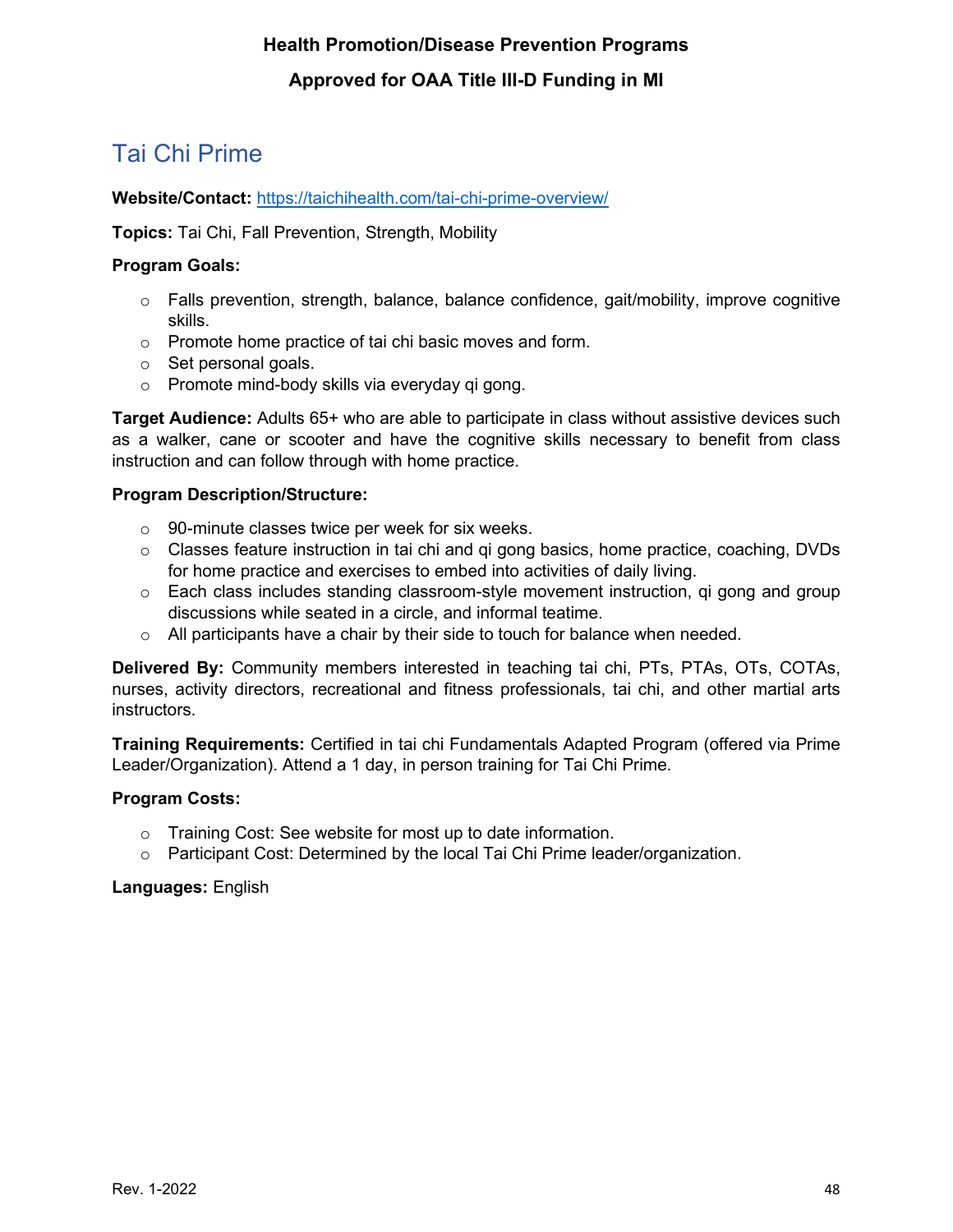### <span id="page-49-0"></span>Tai Ji Quan: Moving for Better Balance® (TJQMBB)

#### **Website/Contact:** <https://tjqmbb.org/>

<https://www.ncoa.org/article/evidence-based-program-tai-ji-quan-moving-for-better-balance>

**Topics:** Fall Prevention, Physical Activity, Behavioral Health, Self-Management, Health Promotion, Chronic Disease

**Program Goals:** Improved balance, lower-extremity strength, physical performance and preventing falls and injurious falls.

**Target Audience:** Older adults at risk of falling, people with movement disorder (e.g., Parkinson's disease, walking difficulties).

**Program Description/Structure:** Consists of an 8-form core with built-in practice variations and a subroutine of Tai Ji Quan -Mini Therapeutic Movements®, which, collectively, comprise a set of functional Tai Ji Quan exercises. TJQMBB represents a substantive enhancement of traditional Tai Ji Quan training and performance as it transforms martial arts movements into a therapeutic regimen aimed at improving postural stability, awareness, and mindful control of body positioning in space, functional walking, movement symmetry and coordination, range of motion around the ankle and hip joints, and lower-extremity muscle strength.

- o The duration of class sessions is 60 minutes. Using an accumulative method of practice (e.g., 30-minute classes 4 times per week to achieve a total of 2 hours weekly) is not appropriate.
- $\circ$  The recommended class size is 8-10 students for new instructors and 10-15 for experienced instructors.
- $\circ$  Drop-in students or rolling admissions are not compatible with the requirements of the program but new participants can join within the first two weeks of the class.

**Delivered By:** Trained lay leader/facilitator, fitness instructor, physical therapist, occupational therapist, nurse, certified fitness instructor.

**Training Requirements:** Curriculum offers both a 2-day training workshop (required) and three 1-day follow-up refresher courses (highly recommended), with the first being conducted within 1month, the second within 2months, and third within 4months following the 2-day workshop.

For additional information: visit<http://tjqmbb.org/> or contact Dr. Fuzhong Li\*at [fuzhongl@ori.org.](mailto:fuzhongl@ori.org)

\*The instructor referenced above have given their permission to be contacted about their programs.

#### **Program Costs:**

o Training Cost: \$25 for Level 1 Instructor Certification, \$75 for Level 2 Certification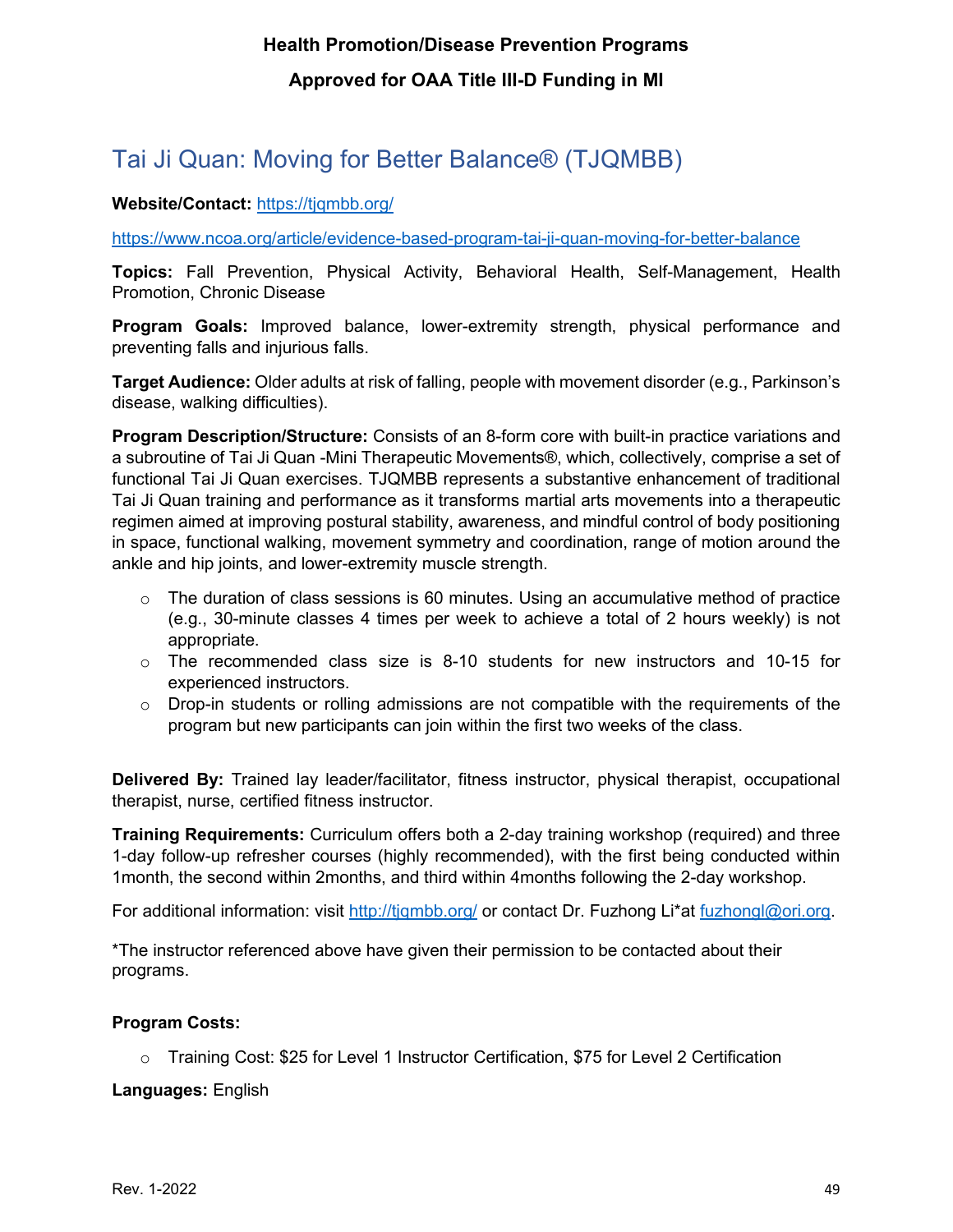# <span id="page-50-0"></span>TCARE® (Tailored Caregiver Assessment & Referral) Support System

#### **Website/Contact:** <https://tcare.ai/>

**Topics:** Caregiver Support, Care Management, Health Promotion

**Program Goals:** Reduce caregiver depression, stress, and burnout. Increase positive outcomes associated with caregiving. Reduce placement of care receiver in an alternate care setting. Reduce hospital readmissions. Improve quality of life, legal, financial, and medical planning. Improve employee retention and productivity.

**Target Audience:** Professionals working with family caregivers.

**Program Description/Structure:** Care management support software system. A six-step care management process that was designed to help care managers efficiently tirage resources and services available within a community to effectively address the caregivers' needs.

**Delivered By:** Trained TCARE® Assessor and/or TCARE® Trainers. Certification and licensing are completed by TCARE® Navigator.

#### **Training Requirements:**

- TCARE® Assessor: Complete two-day TCARE® Assessor training, two case studies, two webinars and a certification exam.
- TCARE® Trainer: Must be a licensed TCARE® Assessor and complete a two-day Trainthe-Trainer training, conduct a mentored TCARE® Assessor training with TCARE® Navigator trainers.

#### **Program Costs:**

- $\circ$  Licensing Cost: First year licensing cost is included in Training Costs. For annual licensing fees, please contact TCARE® Navigator, LLC. License cost includes use of TCARE® for one year, access to web-based software and ongoing support.
- $\circ$  Training Cost: \$16,000 (plus travel expenses for TCARE® trainers) for 8-12 trainees. \$1,800 plus travel for an individual.
	- Training costs include user and training manuals, meals and snacks for morning and afternoon, certification, and license for the first year.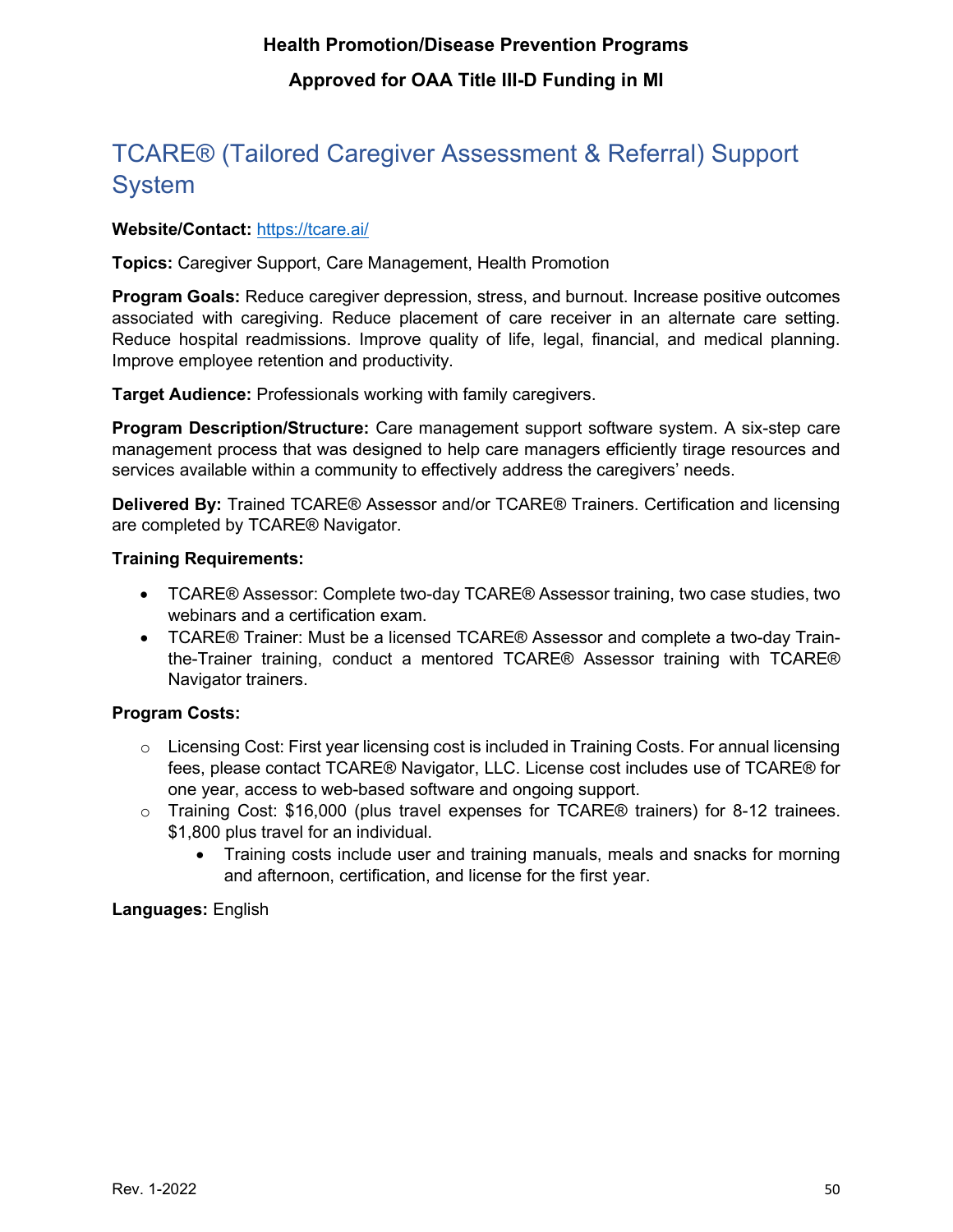### <span id="page-51-0"></span>Walk with Ease

#### **Website/Contact:** [www.walkwitharthritis.org](http://www.walkwitharthritis.org/)

**Topics:** Physical Activity, Chronic Conditions, Balance, Self-Management, Health Promotion

**Program Goals:** Reduce pain and discomfort of arthritis, increase balance and strength, build confidence in the ability to be physically active and improve overall health among older adults. Designed to decrease disability and improve arthritis symptoms, self-efficacy, and perceived control, balance, strength, and walking pace.

**Target Audience:** Older adults with arthritis and other chronic conditions, such as diabetes, heart disease, and hypertension.

#### **Program Description/Structure:**

- o Community-Based Group Program:
	- One hour, three times per week for six weeks.
	- 12-15 recommended participant group size.
- o Self-Directed Program:
	- 30 minutes, three times per week for six weeks.
	- Combines self-paced walks with health-topic related discussion also available.

#### **Delivered By:** Certified instructor

**Training Requirements:** CPR certification required; First Aid certification recommended.

#### **Program Costs:**

- o Licensing Cost: None
- o Training Cost: \$50-\$75, includes all manuals, books, and posters.
	- Online workshop registration: \$50 per leader.
	- In Person (3-4 hour) training workshop: Approx. \$50-\$75 per leader.
		- **Consider related expenses, such as room rental, and trainer travel.**

**Languages:** English, Spanish (Camine Con Gusto)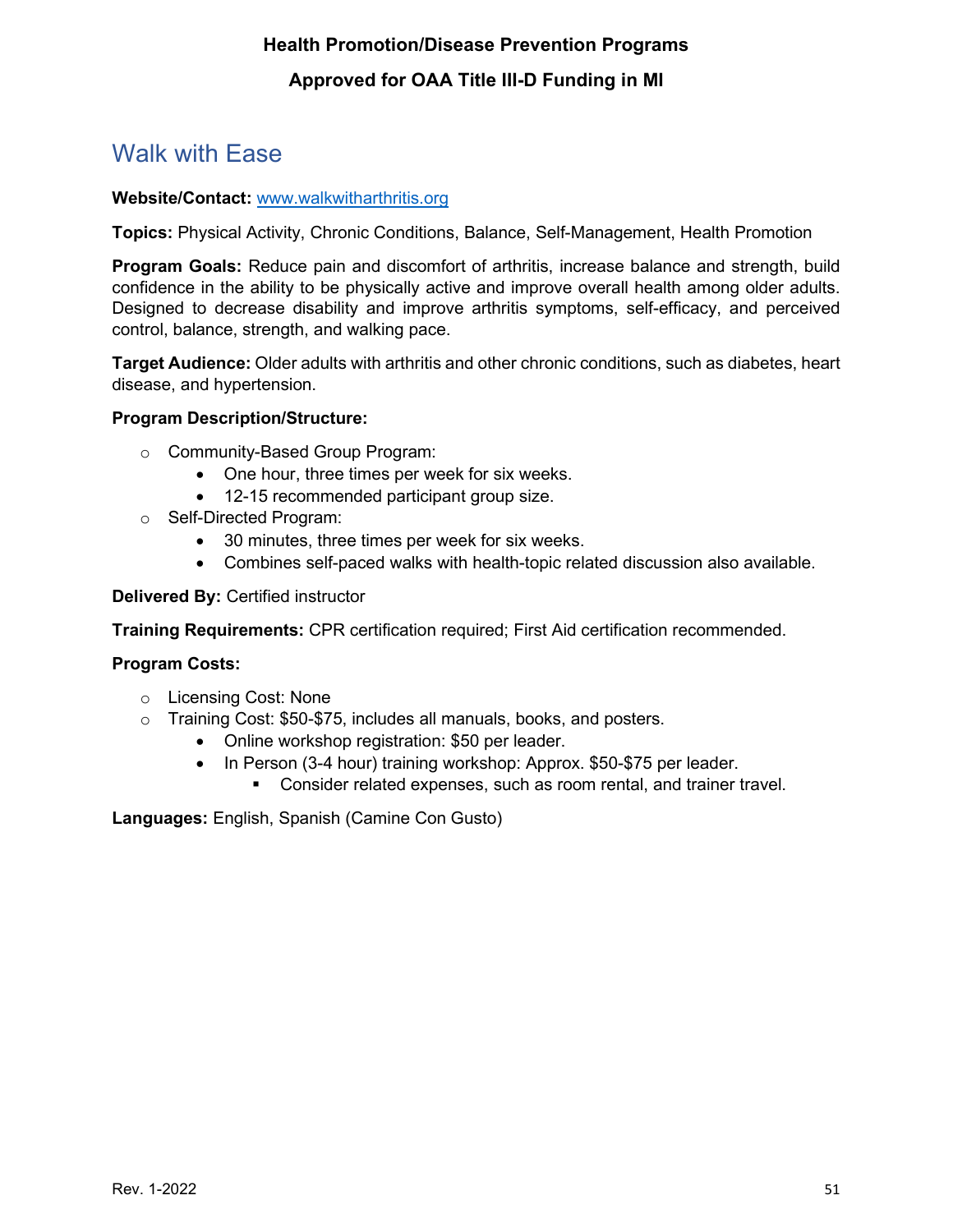# <span id="page-52-0"></span>Wellness Recovery Action Plan (WRAP®)

#### **Website/Contact:** <https://copelandcenter.com/>

**Topics:** Substance Use, Behavioral Health, Cancer Survivors, Chronic Disease, Medication Management, Pain Management

**Program Goals:** Increased self-agency, self-esteem, and hopefulness. Decreased anxiety and depression. Enhanced social support. Decreased dependency on utilization of formal health care support services.

**Target Audience:** WRAP is used primarily by people with mental illnesses of varying severity and people coping with various health issues (such as arthritis, diabetes, Hepatitis C, HIV).

**Program Description/Structure:** A wellness and recovery approach that helps people to 1) decrease and prevent intrusive or troubling feelings and behaviors; 2) increase personal empowerment; 3) improve quality of life; and 4) achieve their own life goals and dreams.

- $\circ$  2.5 hours sessions for 8 weeks with 8-12 participants
- $\circ$  2 full days with 20-25 participants
- $\circ$  3 full days with 25-50 participants
- $\circ$  Online interactive 4- week online sessions with individual assignments and participation in online discussion boards between sessions. 8-12 participants

#### **Delivered By:** Two trained and certified WRAP Facilitators.

**Training Requirements:** WRAP Facilitators are trained in a standardized 5-day course by 2 Advanced Level WRAP Facilitators. Pre-requisite is attending a WRAP group and developing a personalized WRAP Plan. Advanced Level WRAP facilitators are trained in a 5-day course through Copeland Center for Wellness and Recovery, including required knowledge assessment, completion of 4 practicums, and submission of a mentoring plan. Pre-requisite is to complete a WRAP facilitator course, submission of a video overview of WRAP, and submission of at least 15 evaluations from at least 3 different facilitated WRAP groups. WRAP Facilitators and Advanced Level Facilitators must attend a refresher course at least once every 2 years.

**Program Costs:** Facilitator Training: \$1,300.00 per person (groups may be eligible for group discount rates)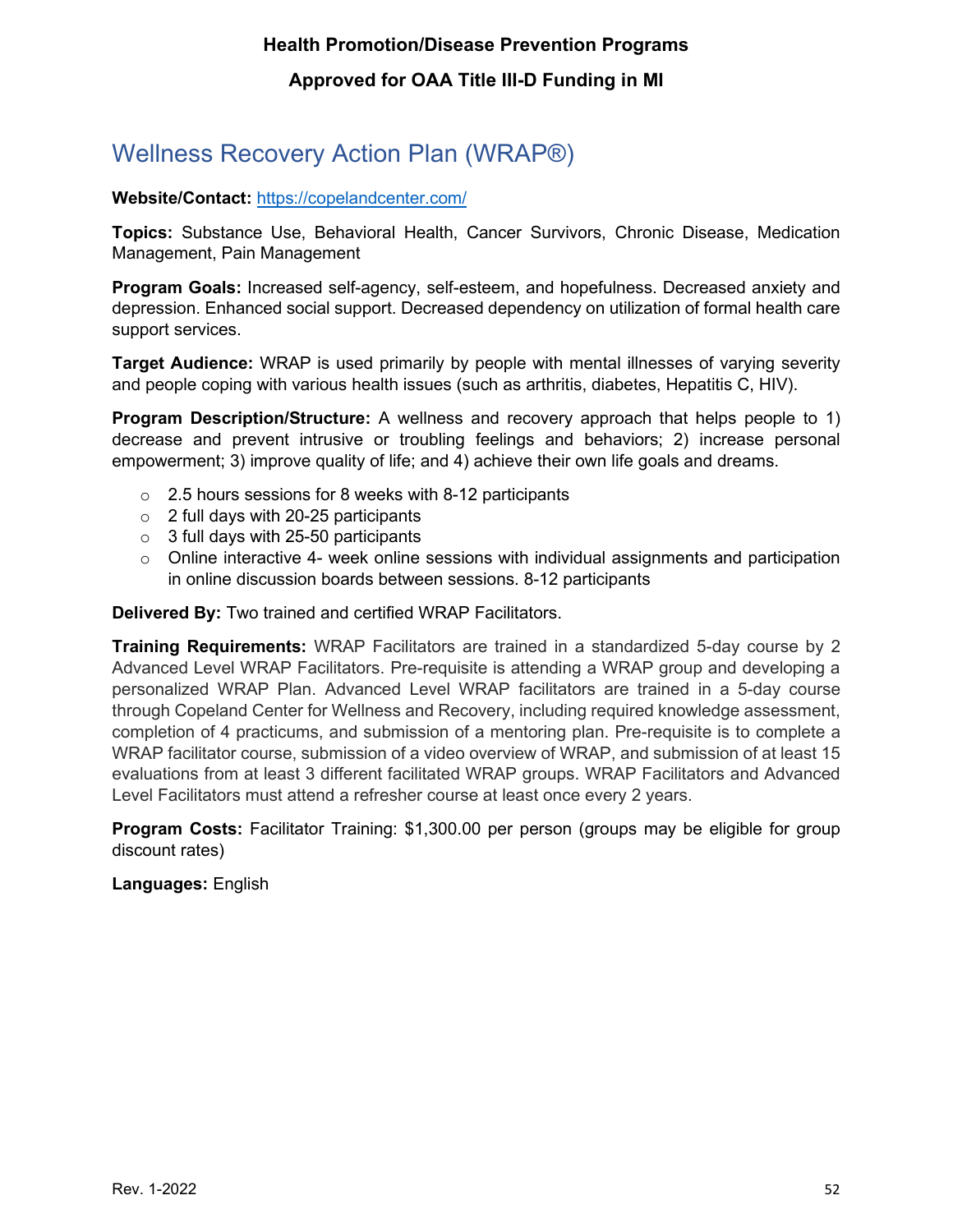### <span id="page-53-0"></span>Workplace Chronic Disease Self-Management

**Website/Contact:** [https://selfmanagementresource.com/programs/small-group/workplace](https://selfmanagementresource.com/programs/small-group/workplace-chronic-disease-self-management-small-group/)[chronic-disease-self-management-small-group/](https://selfmanagementresource.com/programs/small-group/workplace-chronic-disease-self-management-small-group/)

**Topics:** Chronic Disease, Workplace Wellness, Nutrition, Work-Life Balance, Decision-Making, Medication Management, Physical Activity, Communication

**Program Goals:** Develop techniques to deal with symptoms of chronic conditions, such as fatigue, pain, sleeplessness, shortness of breath, stress, and emotional problems such as depression, anger, fear, and frustration.

**Target Audience:** Employees of the hosting workplace with any physical or mental chronic conditions or multiple chronic conditions

**Program Description/Structure:** Tis is an adaptation of the six-week Chronic Disease Self-Management Program. It contains similar content but is rearranged into one-hour segments for the workplace. It is the ONLY used in the workplace and cannot be used in any other setting.

- o Small group sessions offered in-person or virtually
- $\circ$  Two sessions per week for six weeks. Each session lasting 50-55 minutes.
- o Additional Option: Mailed toolkit of materials with or without 12 weekly scripted 25–30 minute small group (three – five people) phone calls.

**Delivered By:** Two trained leaders, one or both of whom are non-health professionals with a chronic condition themselves, for both in-person and virtual workshops. One trained leader for Tool Kit with small group phone calls workshops.

**Training Requirements:** Must be trained by SMRC-certified Master Trainers

#### **Program Costs:**

- $\circ$  License Cost: (Included in the SMRC suite of programs) Start at \$500, which provides for 2 leader trainings and 20 workshops OR \$1,500, which provides for 3 leader trainings and 60 workshops. All licenses are for 3 years. (Single-agency nonprofit and public agencies, for other options see website)
- o Participant Materials Cost:
	- Living a Healthy Life with Chronic Conditions,  $5<sup>th</sup>$  Edition (a copy is required for each participant): Paperback - \$19.16, eBook - \$17.56
	- Relaxation for Mind and Body (optional): CD \$9.60, MP3 \$9.60
	- Mailed Toolkit: \$47.96

**Languages:** English, Spanish